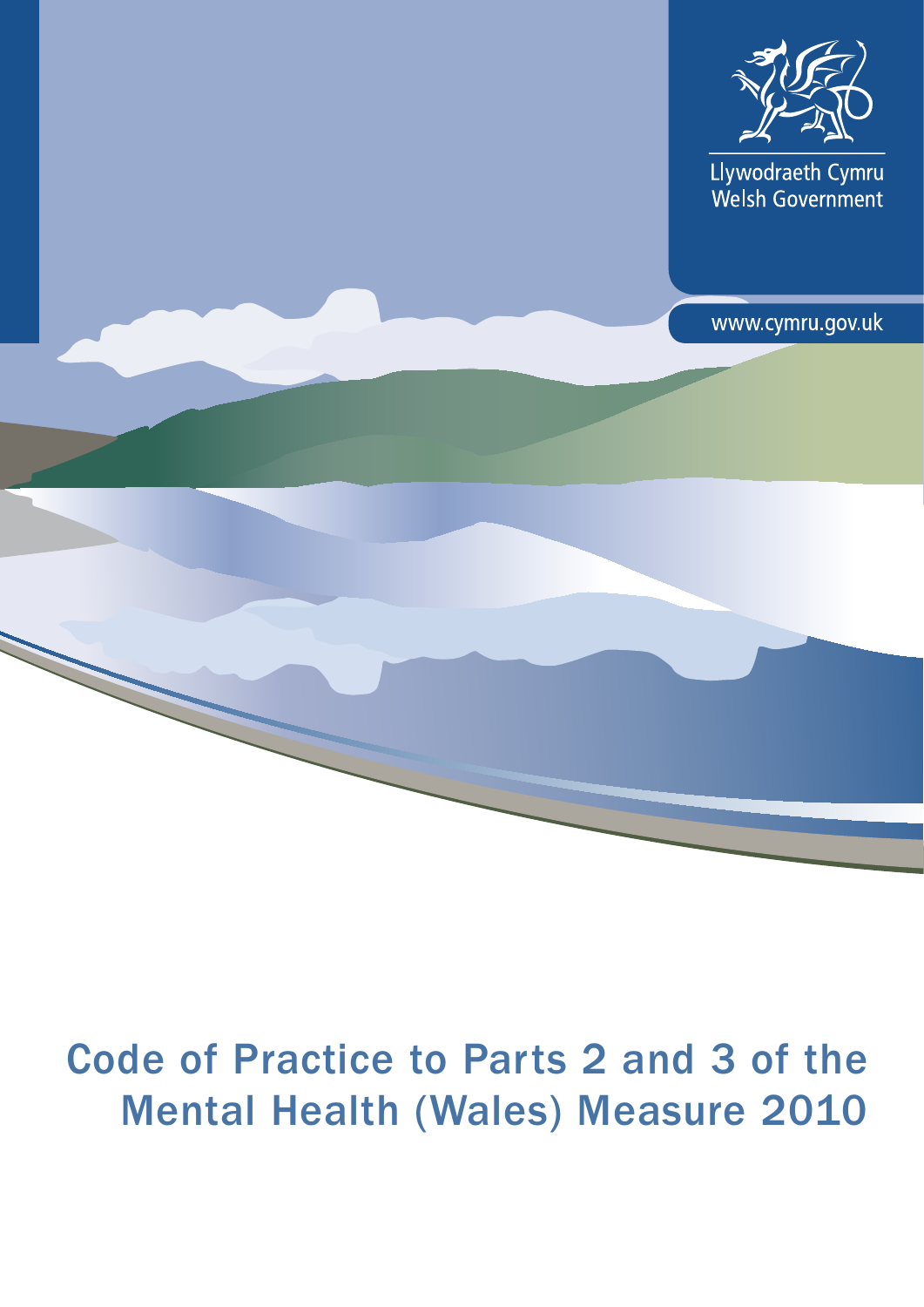

Printed on recycled paper

Print ISBN 978 0 7504 7203 0 Digital ISBN 978 0 7504 7205 7 © Crown copyright 2012 WG14643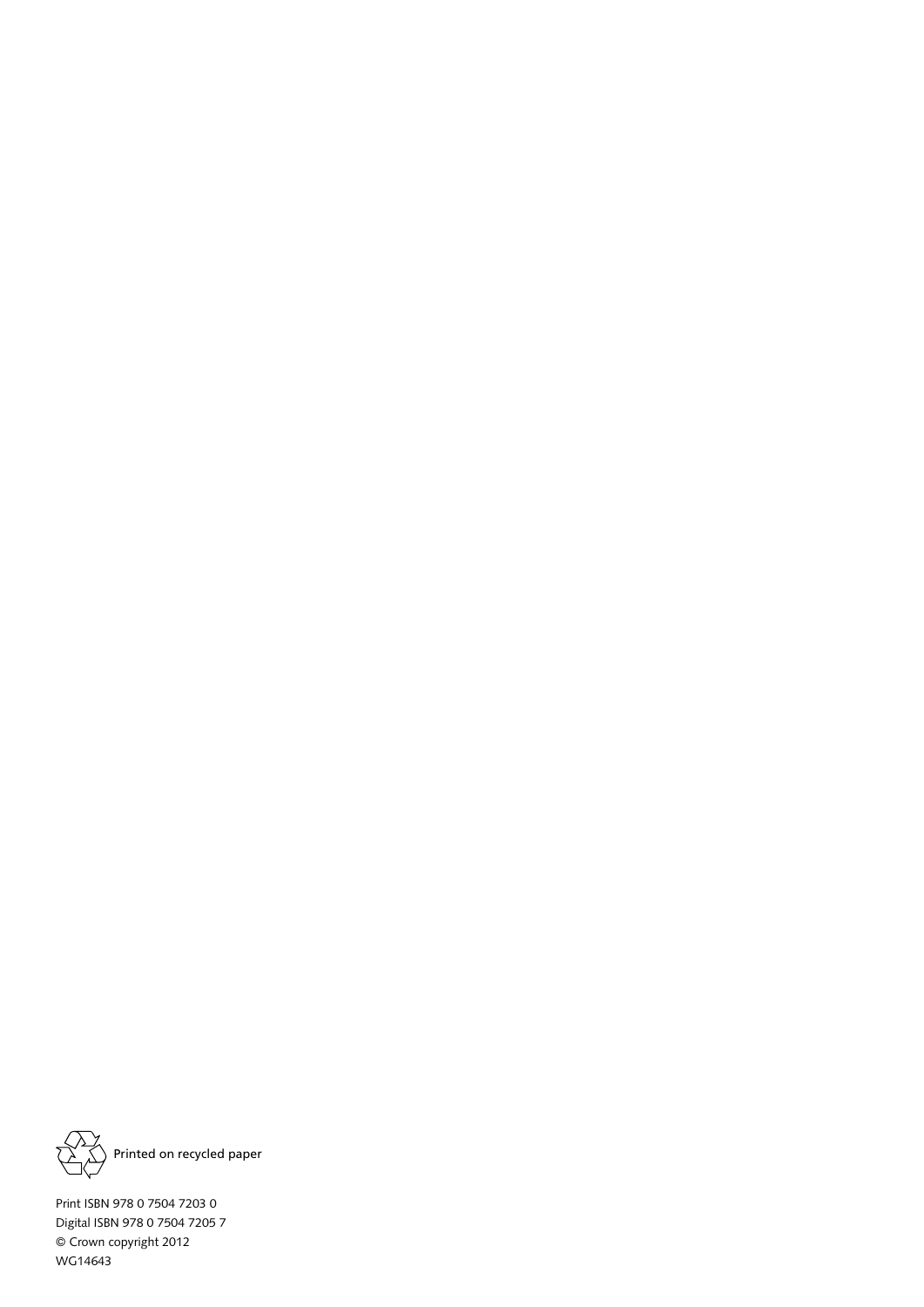# **Contents**

| Foreword by the Minister for<br><b>Health and Social Services</b>                                                                                                                                                    | 2                                                       |
|----------------------------------------------------------------------------------------------------------------------------------------------------------------------------------------------------------------------|---------------------------------------------------------|
| Introduction                                                                                                                                                                                                         | 4                                                       |
| <b>Chapter 1: Guiding Principles</b>                                                                                                                                                                                 | 6                                                       |
| Chapter 2: Assessment within<br><b>Secondary Mental Health Services</b>                                                                                                                                              | 10                                                      |
| <b>Secondary Mental Health Services</b><br>Purpose of assessment<br>Holistic assessment of need<br>Assessment of risk                                                                                                | $\overline{0}$<br>Н<br>$\overline{2}$<br>$\overline{3}$ |
| <b>Chapter 3: Care Coordinators</b>                                                                                                                                                                                  | 14                                                      |
| Role of the care coordinator<br>Appointment<br>Eligibility to act as a care coordinator<br>Duties and functions of the<br>care coordinator<br>Supporting care coordinators                                           | $\overline{14}$<br>15<br>18<br>20<br>21                 |
| Chapter 4: Care and<br><b>Treatment Planning</b>                                                                                                                                                                     | 22                                                      |
| Involvement, engagement and consultation<br><b>Outcome planning</b><br>Matters to be considered in the care<br>and treatment plan<br>Timeliness of care and treatment plans<br>Copies of the care and treatment plan | 22<br>28<br>29<br>35<br>36                              |
| Chapter 5: Coordination of the<br><b>Provision of Services</b>                                                                                                                                                       | 38                                                      |
| Duty to provide services<br>Coordination of the provision of services<br>Coordination for Discharge from hospital<br><b>Prison release</b>                                                                           | 38<br>39<br>40<br>4 <sub>1</sub>                        |

| <b>Chapter 6: Monitoring and Review</b>                                                                                                  | 42 |
|------------------------------------------------------------------------------------------------------------------------------------------|----|
| The importance of monitoring and review                                                                                                  | 42 |
| Triggers to prompt review                                                                                                                | 43 |
| <b>Preparation for Reviews</b>                                                                                                           | 44 |
| Relationship to Section 117 aftercare<br>under the Mental Health Act 1983                                                                | 45 |
| Chapter 7: Discharge from<br><b>Secondary Mental Health Services</b>                                                                     | 46 |
|                                                                                                                                          |    |
| Meaning of discharge                                                                                                                     | 46 |
| Provision of information on discharge                                                                                                    | 47 |
| Chapter 8: Assessments of                                                                                                                | 49 |
| <b>Former Users of Secondary</b><br><b>Mental Health Services</b>                                                                        |    |
| Purpose of Assessment under Part 3<br>of the Measure                                                                                     | 49 |
| Arrangements for the assessment<br>of former users of secondary mental<br>health services                                                | 49 |
| Duty to carry out an assessment                                                                                                          | 51 |
| <b>Entitlement to assessment</b>                                                                                                         | 51 |
| Actions following assessment under Part 3                                                                                                | 54 |
| Appendix A: Glossary of key terms                                                                                                        | 56 |
| Appendix B: Schedule 2 of the<br><b>Mental Health (Care Coordination</b><br>and Care and Treatment Planning)<br>(Wales) Regulations 2011 | 60 |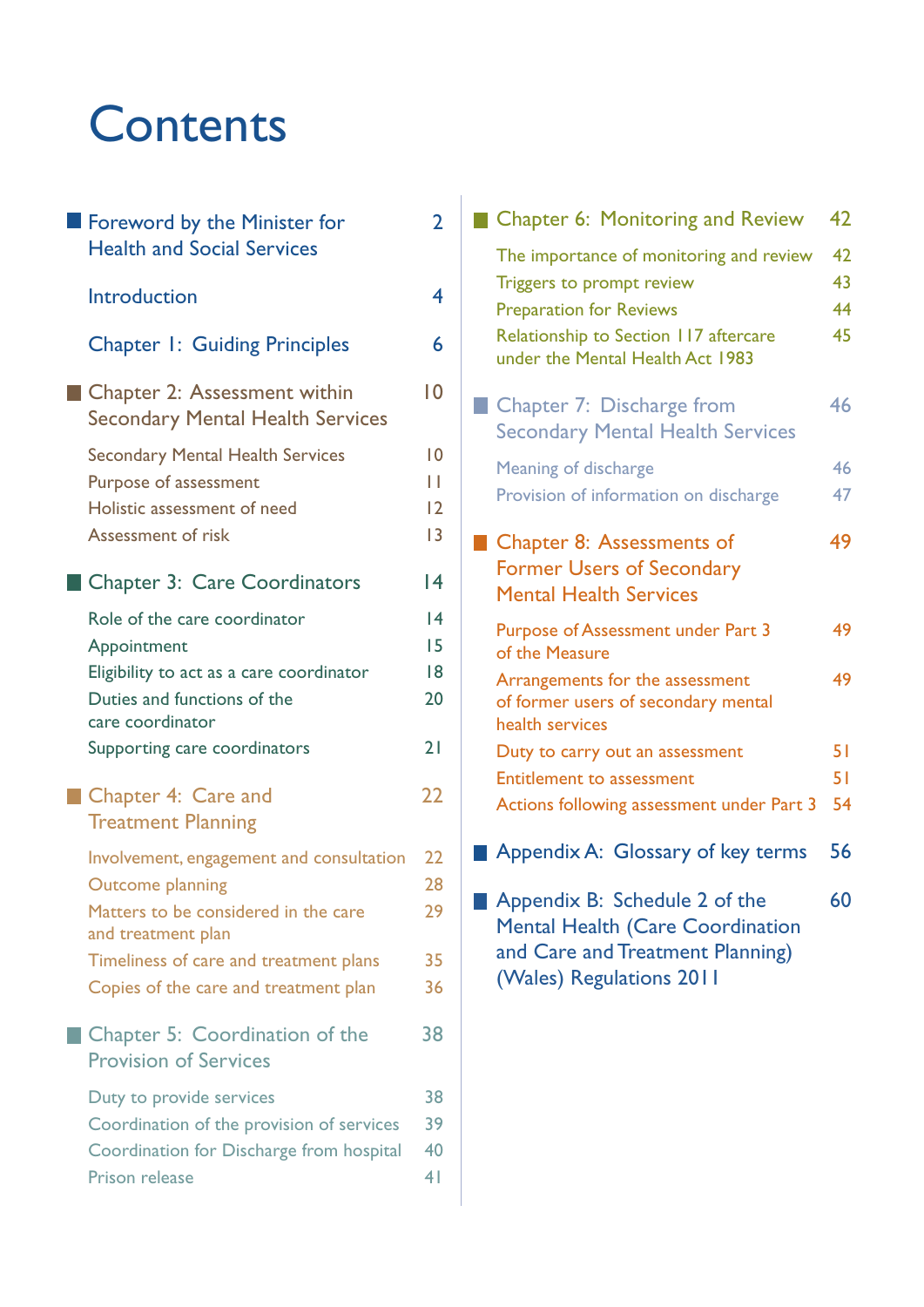# Foreword by the Minister for Health and Social Services

The introduction of the first Wales-specific mental health legislation – the Mental Health (Wales) Measure 2010 – provides a landmark in improving mental health care here in Wales. The Measure is not concerned with compulsion, but rather serves to improve access to and the delivery of mental health care in primary and secondary care settings and to extend the availability of independent advocacy.

This Code of Practice has been designed to give clear guidance to mental health service providers in Wales in meeting their obligations under Part 2 of the Measure (*Coordination of and Care Planning for Secondary Mental Health Service Users*) and Part 3 (*Assessments of Former Users of Secondary Mental Health Services*).

Whilst this Code of Practice relates specifically to Parts 2 and 3 of the Measure, it should be read with the entire Measure in mind.

Part 2 of the Measure requires that all people receiving secondary care mental health services in Wales receive a care and treatment plan. A care coordinator is required to produce the plan with the engagement of the service user and mental health service providers. The duty to produce outcome-focused care and treatment plans will lead to more effective and efficient service delivery, with an emphasis on the recovery of the service user. The requirement for a holistic approach to care planning spanning a range of medical, psychological, social and spiritual needs will lead to service delivery that is more comprehensive and more enabling.

Part 3 of the Measure introduces a safeguard for people who have formerly used specialist services and have been discharged. It achieves this by placing a duty on Local Health Boards and local authorities to assess whether former users of specialist care services once again need such services. It therefore removes the requirement for referral via the G.P. and allows people to refer themselves to specialist care if they believe that their mental health is deteriorating. This safeguard will remove delays in accessing specialist care and ensure a more timely response to relapse.

The Measure is designed to support service providers to improve the quality and responsiveness of mental health services in Wales and to ensure that service users have a greater say in how their needs should be met.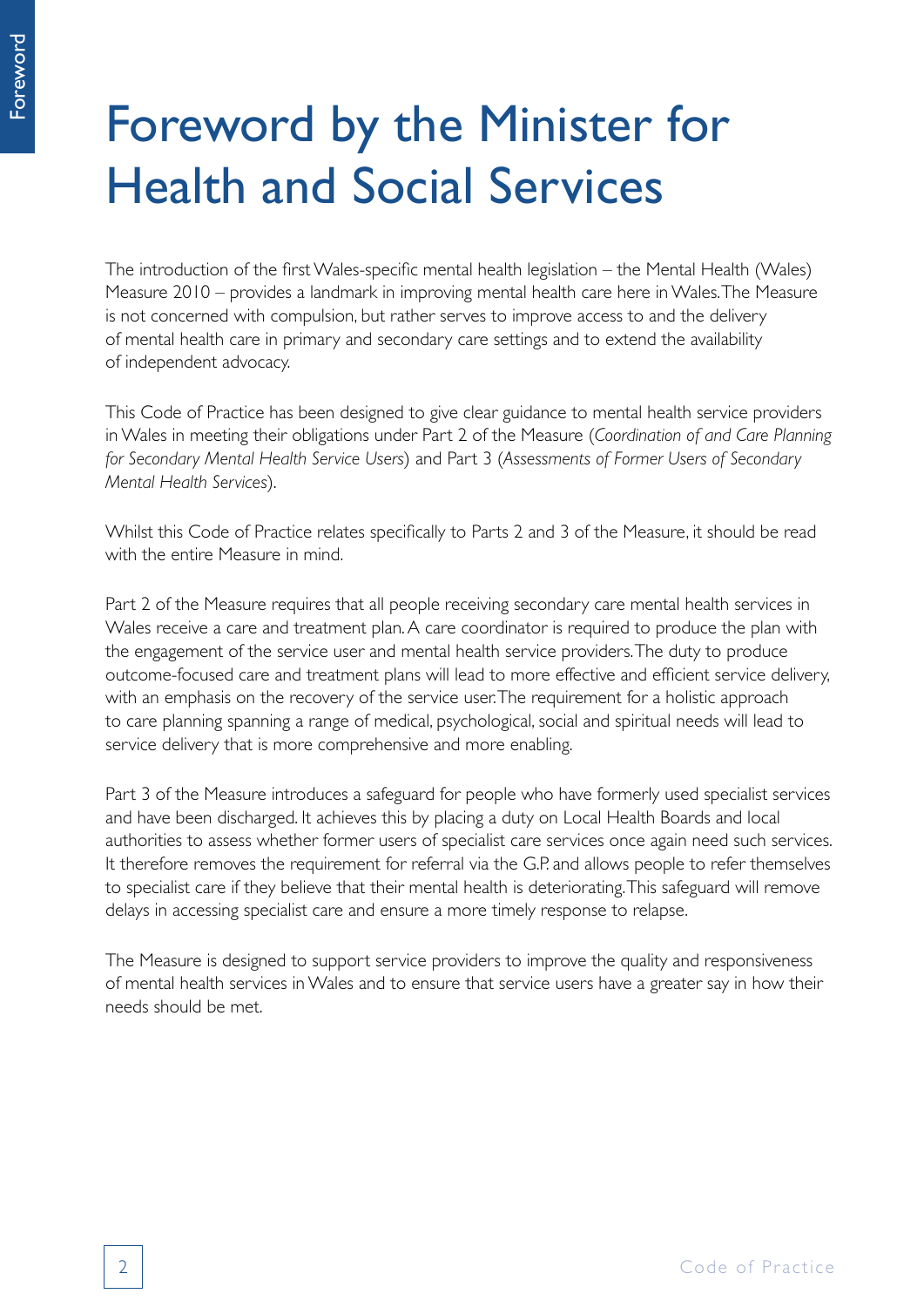The Welsh Government has worked with stakeholders and consulted widely in drawing up this Code of Practice, and I am grateful to all individuals and organisations who have contributed to this process.

I am certain that this Code will be an extremely useful resource to practitioners in meeting their statutory duties under the Measure as well as being a useful guide to service users and those who support them.

Afters

**Lesley Griffiths** Minister for Health and Social Services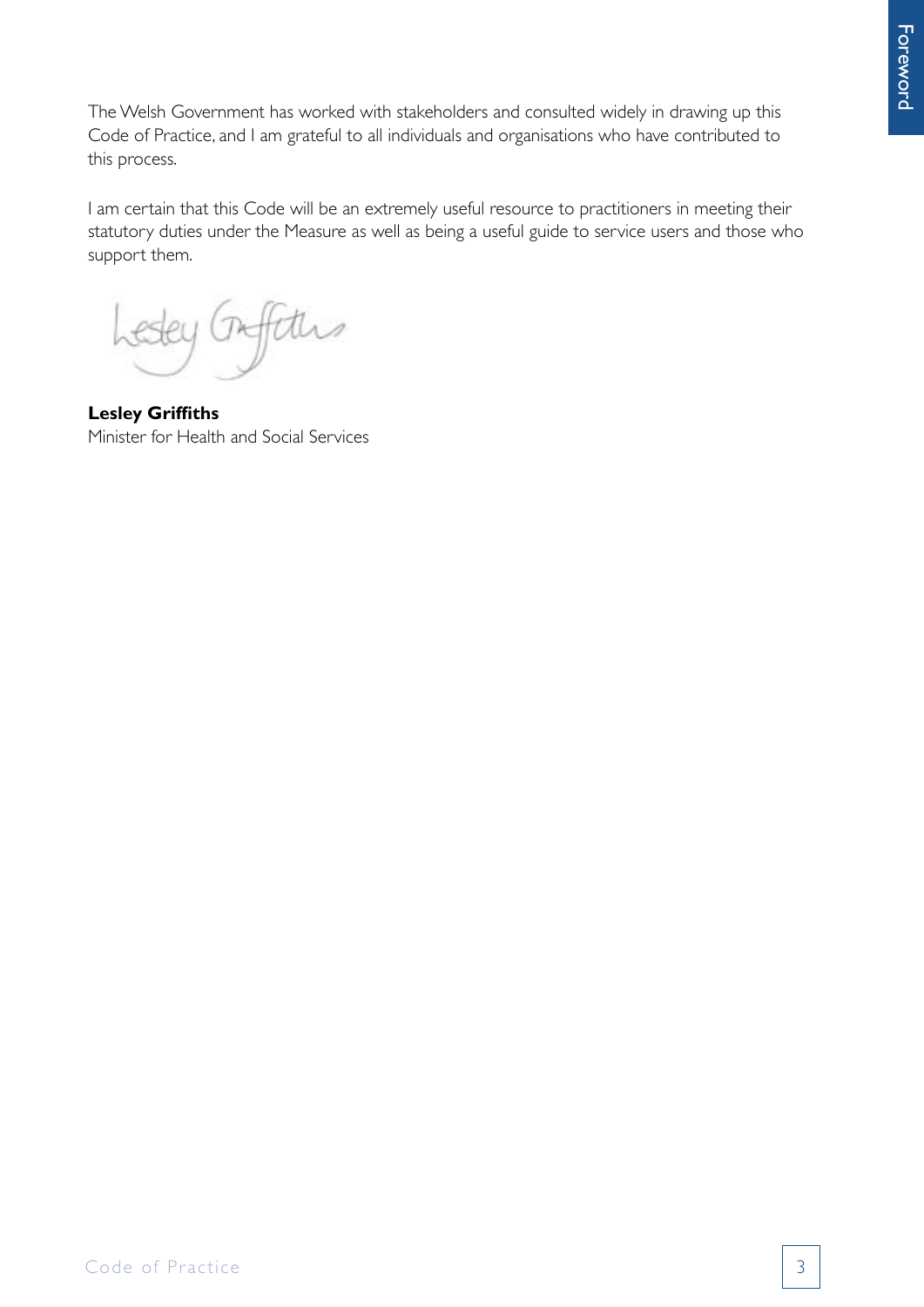# Introduction

i. This Code has been prepared and is issued under section 44 of the Mental Health (Wales) Measure 2010 ("the Measure") by the Welsh Ministers after consulting such persons as appeared to them to be appropriate, and having been laid before the National Assembly for Wales. The Code will come into force on 6 June 2012.

# Purpose and status of the Code of Practice

- ii. The Code is provided as guidance to local authorities, Local Health Boards ("LHBs"), and care coordinators and any other persons in relation to their functions under Parts 2 and 3 of the Measure. These Parts make provision in relation to care and treatment planning and care coordination for users of secondary mental health services, and in relation to the provision of assessments for former users of secondary mental health services.
- iii. This Code also gives guidance to LHBs, Local Authorities, their staff, and care coordinators, in connection with the operation of these Parts of the Measure and the subordinate legislation which has been made in connection with it.
- iv. Local authorities, Local Health Boards and care coordinators are required to have regard to this Code in carrying out their relevant functions under the Measure. Departures from the Code could give rise to legal challenge and a court, in reviewing any departure from the Code, will scrutinise the reasons for the departure to ensure there is sufficiently convincing justification in the circumstances. It is good practice to ensure any such reasons are appropriately evidenced.
- v. In addition to the provision of guidance to the agencies or bodies with statutory duties under the Measure, the Code also serves to inform relevant patients, their families, carers and advocates of the duties as they apply to people who fall within the scope of the Measure.
- vi. The Code is available in both English and Welsh.

# General Note

vii. It is recognised that there are existing legislative provisions for planning and providing services to individuals. When considering care and treatment planning under the Measure local authorities and LHBs should have regard to other statutes relating to the wellbeing of children and adults (for example social services) that require arrangements for care and support plans and the review of such plans. Where there is an overlap with the care and treatment plan it would be desirable that provision is considered for the coordinated integration and discharge of the various plans. In relation to children or adults with parental responsibilities agencies and professionals across all sectors should also consider the arrangements for the Safeguarding of Children and Young People under the Children Act 2004 when carrying out Care and Treatment Planning under the Measure.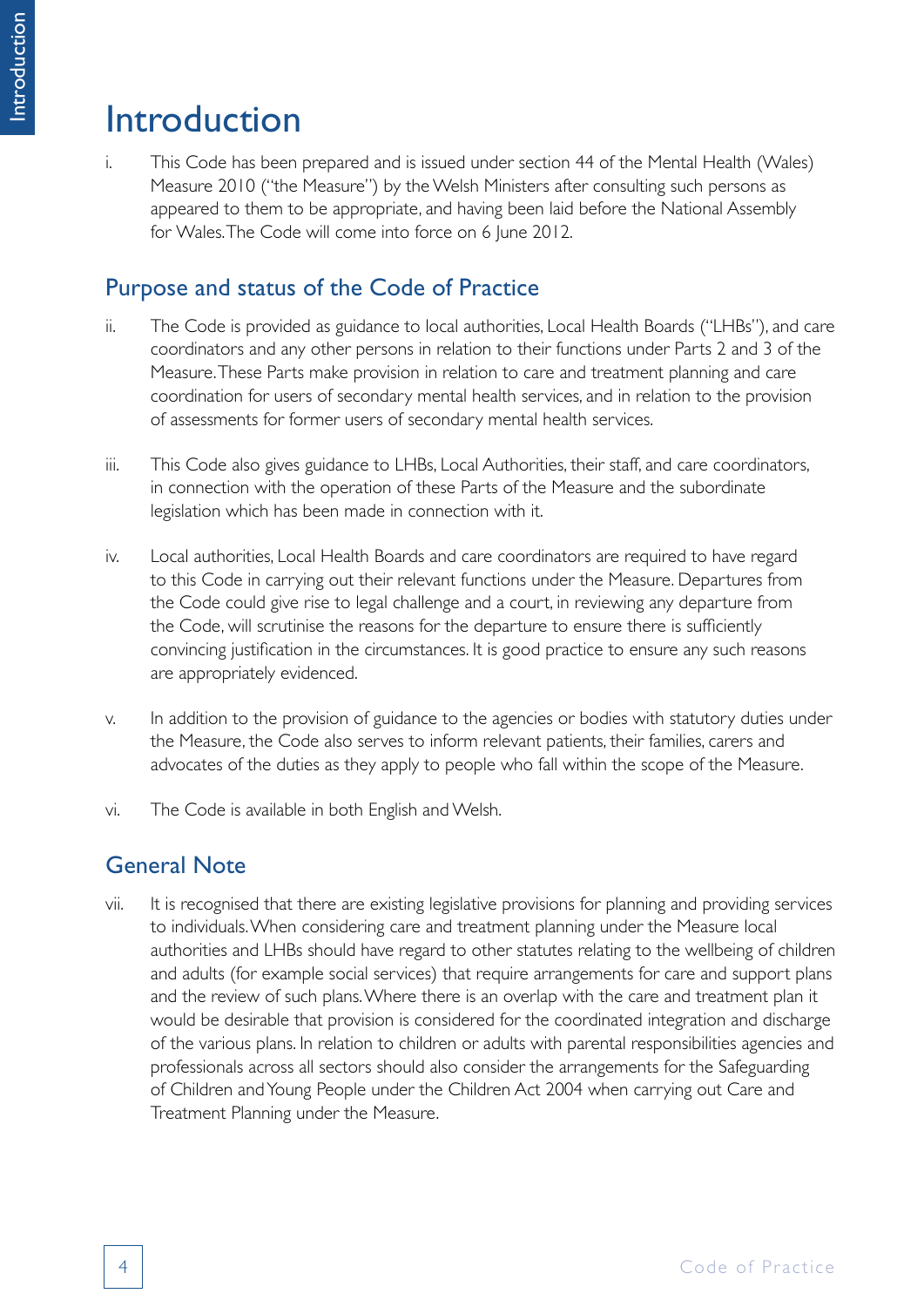# Presentation

- viii. Throughout the Code, the Mental Health (Wales) Measure 2010 is referred to as 'the Measure'. Where there are references to other statutes, the relevant Act or Measure is clearly indicated.
- ix. The Code also takes account of the *Mental Health (Care Coordination and Care and Treatment Planning) (Wales) Regulations 2011* relating to Part 2 of the Measure, the *Mental Health (Assessment of Former Users of Secondary Mental Health Services (Wales) Regulations 2011* relating to Part 3 of the Measure, and the proposed Mental Health (Secondary Mental Health Services) (Wales) Order 2012 relating to Parts 1,2 and 3 of the Measure. These are referred to in this Code as 'the Part 2 Regulations' or "the Part 3 Regulations" or "the Order"<sup>1</sup> accordingly. Where there are references to other subordinate legislation, the relevant Regulations, Rules, Directions or Orders are clearly indicated.
- x. The Measure and the subordinate legislation set out the legal framework, and the Code of Practice provides the principles and guidance on how the legislation should be applied in practice. The Code shows, where relevant, the connections between the Measure and other legislation, such as the Mental Health Act 1983.
- xi. This Code provides context and positive practice guidance to care coordinators in undertaking their functions under the Measure and associated Regulations. It identifies a number of important care and treatment planning issues for relevant patients and their carers. The Code seeks to guide care coordinators toward delivery of comprehensive and outcome focused care and treatment planning.

# Terms used in this Code

- xii. The term 'service user' is often used for people accessing services for care and treatment of their mental ill-health. Some people prefer the terms 'survivor', 'client', 'consumer' and 'recipient'. This Code uses the term 'relevant patient' as defined in Part 2 of the Measure.
- xiii. This Code uses the terms 'child' and 'children' for people aged less than 18 years, while acknowledging that 'young person' or 'adolescent' might sometimes be more appropriate.
- xiv. The Welsh-language version of this Code uses the terms 'cydgysylltydd gofal' and 'cydgysylltwyr gofal' for 'care coordinator' and 'care coordinators' because these are the terms used in the Measure. However, it is acknowledged that the terms 'cydlynydd gofal' and 'cydlynwyr gofal' are also used by those working in the field.
- xv. There are references throughout this Code to the Mental Health Act 1983 and the Mental Capacity Act 2005. The Code assumes that its readers are familiar with the main provisions of those Acts as they relate to the assessment, care and treatment of people with mental disorders. Guidance on both Acts is given in their own respective Codes of Practice.
- xvi. A list of key words and phrases used in this Code is given in Appendix A.

<sup>&</sup>lt;sup>1</sup> The Mental Health (Secondary Mental Health Services) (Wales) Order 2012 was consulted upon in 2011 and is due to be laid in Spring 2011. It will come into force if approved by resolution of the National Assembly for Wales.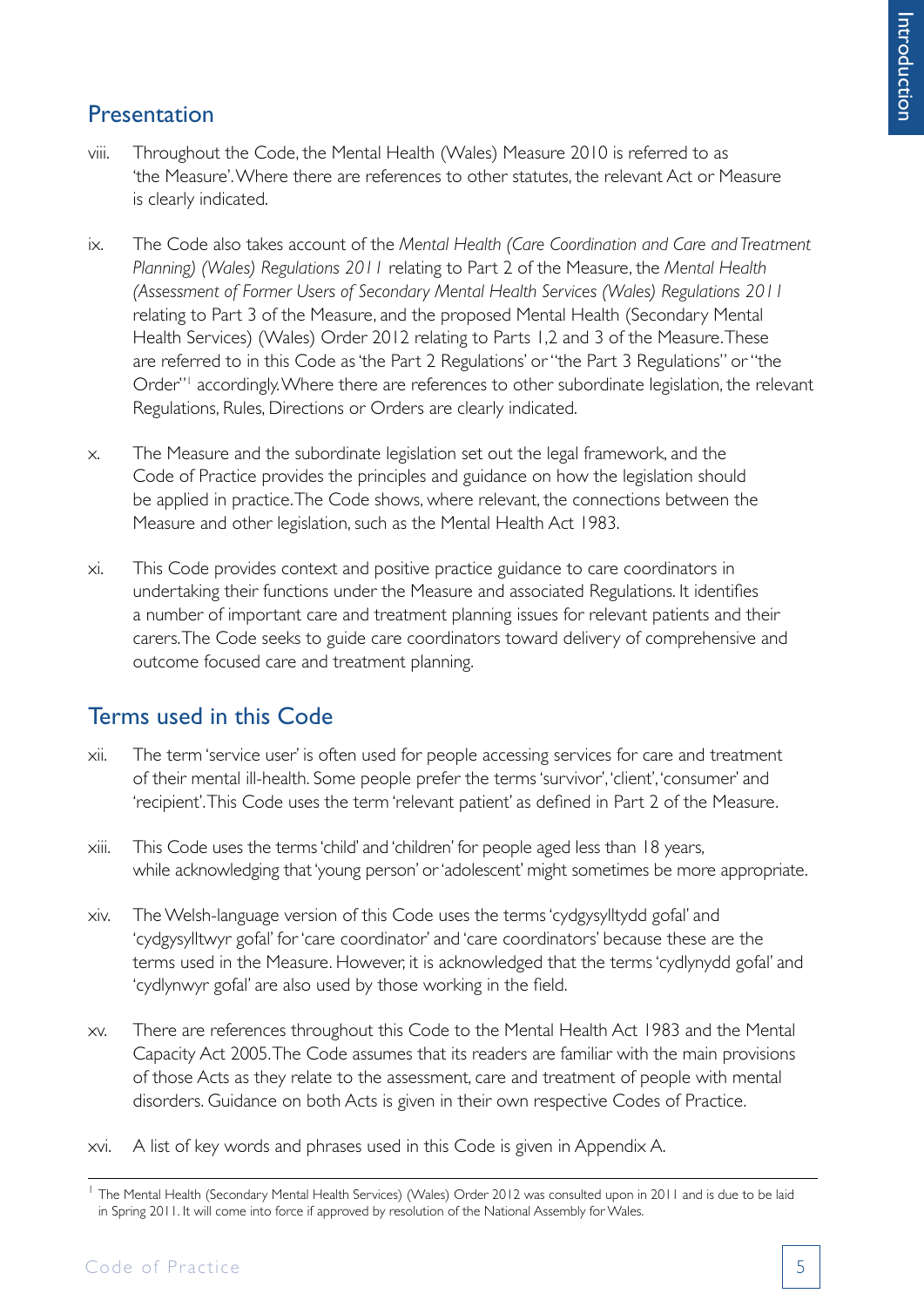# Chapter 1

# Guiding Principles

1.1 This chapter provides a set of guiding principles which should be considered when exercising functions under Parts 2 or 3 of the Measure. All of the chapters of this Code of Practice should be read in light of these principles.

#### **Relevant patients and their carers should be involved in the planning, development and delivery of care and treatment to the fullest extent possible**

- 1.2 Relevant patients should, be involved in planning their care and treatment, where practicable. This means that mental health professionals should engage with relevant patients to identify and plan the delivery of a range of services to meet their needs. Engagement should include the co-production of a care and treatment plan between the relevant patient, their mental health service providers and their care coordinator, as well as the setting of goals to achieve the agreed outcomes within the plan. It should also include the monitoring of the delivery of services included within the care and treatment plan, and amendment of plans, where necessary through the review process. Engagement, ideally, should apply also to the families and/or other significant people in the lives of the relevant patient, subject to their ongoing agreement and consent.
- 1.3 The principles identified in this Code also apply when relevant patients either choose not to take an active role in the planning process or are unable to do so. The ongoing and purposeful seeking of engagement (where none has previously been forthcoming) should be undertaken routinely. Seeking smaller, more manageable engagement steps, with the aim of increasing confidence and promoting a sense of recovery is a major feature of positive care coordination.
- 1.4 The particular issues of engagement for relevant patients belonging to vulnerable groups such as children, those with a co-occurring mental health problem and a learning disability, those with a co-occurring mental health and substance misuse problems and older people should be a focus of care coordinator activity. Children should be given the opportunity to fully engage in the process even when consent may be required from their carers. The involvement of carers is essential when the child is not competent to give consent. The tailoring of care coordination to meet the specific needs of such groups requires a coordinator's careful attention, including the consideration of language needs and the possible involvement of carers or family members.
- 1.5 It is good practice within care and treatment planning to explore what a relevant patient might wish to happen in relation to their health and social care at some point in the future, for example planning for a time when admission to hospital may occur, planning for a time when mental capacity may be lost or setting out what treatments a person would prefer.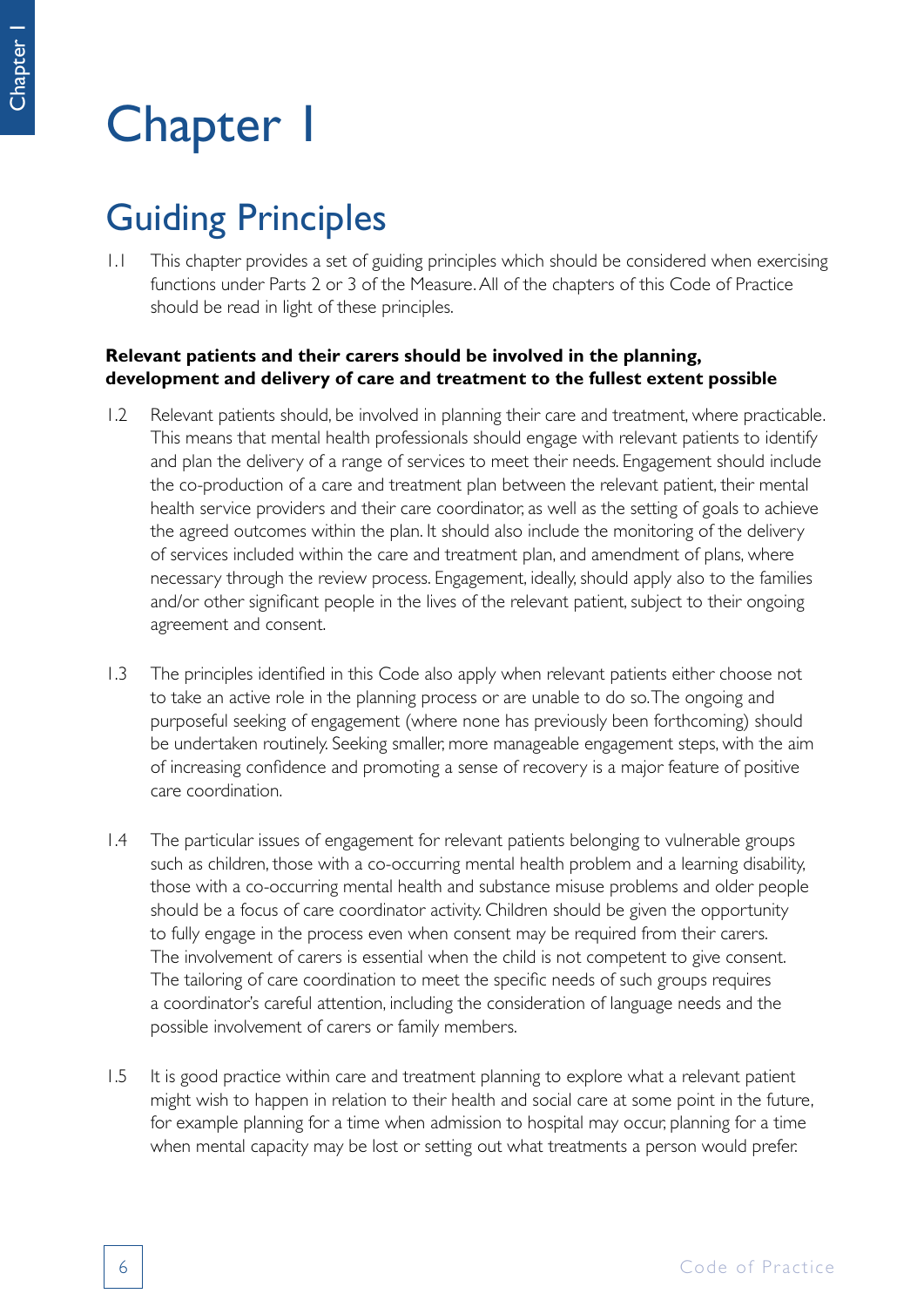The use of mechanisms such as advanced decisions to refuse treatment and the making of Lasting Powers of Attorney for health and welfare decisions under the Mental Capacity Act can be extremely useful in planning future care.

#### **Equality, dignity and diversity**

- 1.6 The requirements for care and treatment planning under Part 2 of the Measure apply irrespective of age.
- 1.7 In producing a care and treatment plan, due regard shall be given to a relevant patient's specific needs. Needs arising from a relevant patient's race, gender, religion, sexuality, age or disability should be specifically considered. Relevant patients should not be disadvantaged in their involvement or experience of care and treatment planning as a consequence of these facets.
- $1.8$  Local authorities and LHBs, as mental health service providers, along with  $3<sup>rd</sup>$  sector organisations, should pay particular attention to working together to address and avoid inequalities in the operation of the Measure and ensure that relevant patients are treated fairly, with dignity and respect.

#### **Clear communication in terms of language and culture is essential to ensure relevant patients and carers are truly involved, and receive the best possible care and treatment. In Wales, this also means all possible steps should be taken to ensure that bilingual (Welsh and English) services are available**

- 1.9 Effective engagement is based upon good communication. Poor communication can lead to misunderstanding, mistrust, misdiagnosis and subsequently inappropriate assessments, interventions and care. It can also potentially lead to poorer outcomes for relevant patients and their carers. Mental health practitioners, including care coordinators, should ensure therefore that effective communication takes place between themselves, relevant patients and any one else involved in the care or support of relevant patients. They shall ensure that everything possible is done to overcome any barriers that may exist to communication in an appropriate manner. This should include consideration of meeting communication needs through interpreters or assistive technology such as British Sign Language, Sign Supported English, Braille or induction loop systems. Consideration should be given to developmental levels for children and literacy levels for all.
- 1.10 The Welsh Language (Wales) Measure 2011 places duties on public bodies to provide services, which it is expected will be provided in accordance with the duties placed on such bodies by their respective Welsh Language Schemes.<sup>2</sup> It is expected that mental health services in Wales are to be underpinned by the principle that the Welsh and English languages shall be treated on an equitable basis. The Welsh Government is positive about the Welsh language and the benefits of bilingualism, and recognises that bilingual services are essential to providing quality care, effective assessment, treatment and care planning. All efforts should be made to match bilingual relevant patients with bilingual practitioners.

<sup>2</sup> It should be noted that the Welsh Language Board is going to be abolished; from 1 April 2012 the Welsh Language Commissioner will start work and will be responsible for preparing standards that will replace Welsh language schemes. However the Welsh language schemes will still be operational until the standards have been agreed and implemented, and will be monitored by the Commissioner when the Commissioner's Office is established.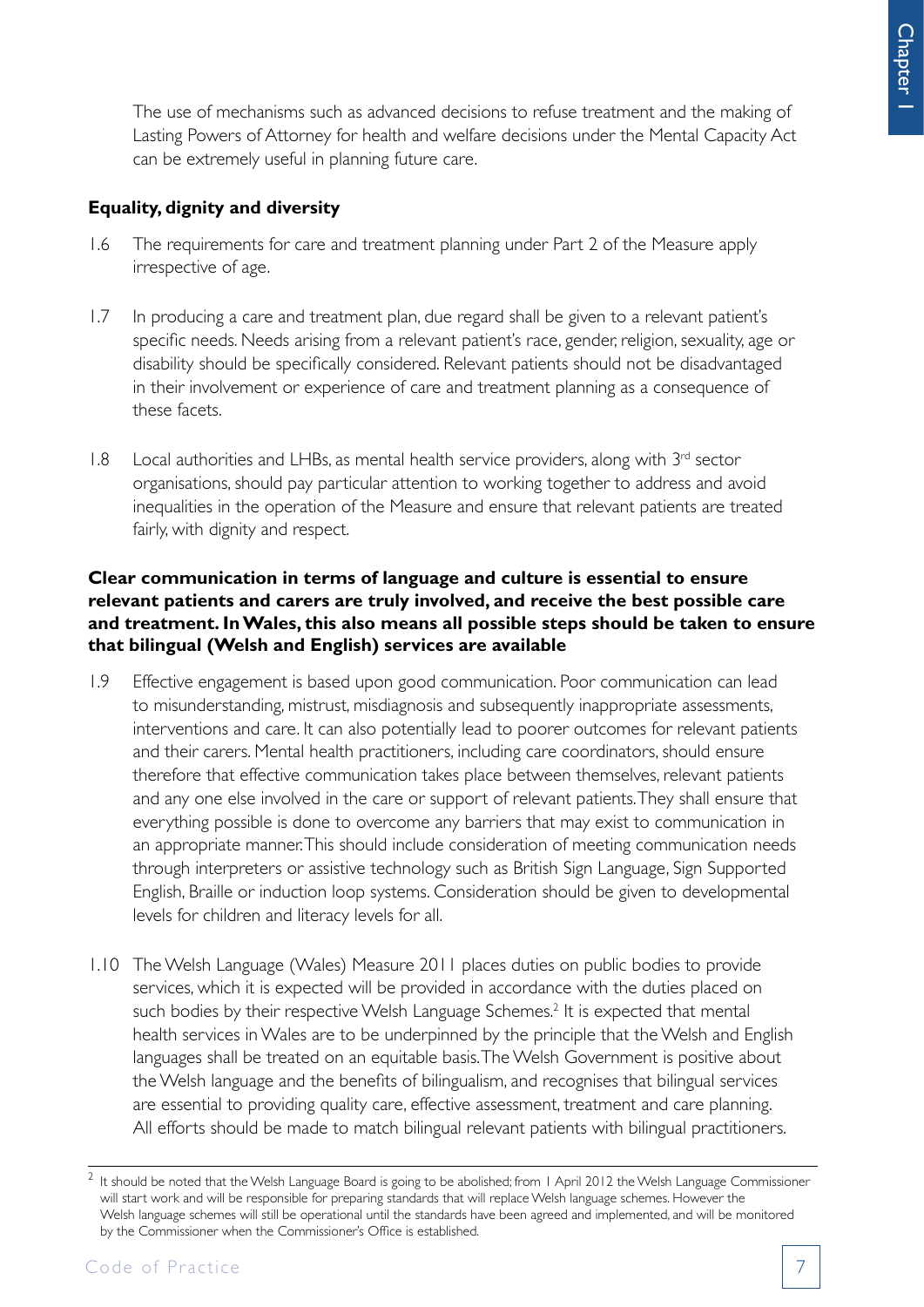- Chapter 1
- 1.11 Relevant patients should, where possible, be given the option of assessment, treatment and provision of information in Welsh. Within the remit of their Welsh language schemes, all possible steps should be taken to ensure that services are available for Welsh speakers in the language that best meets their individual needs, and that services are suitably developed and supported to be delivered through the medium of English and Welsh. LHBs and local authorities should promote the bilingual services that are already available and increase capacity for providing bilingual services where there is a shortfall of Welsh speaking staff. The onus is on LHBs and local authorities to provide the appropriate service, rather than for a relevant patient to have to ask for it.

#### **Care and treatment should be comprehensive, holistic and person-focussed**

- 1.12 In order to ensure that care and treatment is most effective in maximising recovery, the assessment, planning and delivery of that care is to be holistic. This means addressing a broad range of medical, psychological, social, physical, linguistic, cultural and spiritual needs which in the case of children are developmentally appropriate. In formulating the care and treatment plan, care coordinators need to focus on the needs of the relevant patient, rather than the services that currently exist and could therefore be provided. In addition to services available in specialist mental health services, consideration should also be given to broader services such as education, training, employment, faith groups and leisure services that may assist in a relevant patient's recovery.
- 1.13 Recovery in this context means regaining mental health to the maximum extent possible and achieving the best possible quality of life, lived as independently as possible. In children this also includes achieving the relevant patient's optimum physical, psychological and social development.
- 1.14 People with mental health problems, and their carers, should live as fulfilled a life as possible, with additional support delivered in a timely manner through evidence based interventions to help them achieve this goal where possible. Care and treatment plans for all relevant patients within secondary mental health services should focus upon the minimisation of the impact of their mental health problems, on living as fulfilled a life as possible and the maximisation of their independence, community integration, mental and physical health and wellbeing. Care and treatment planning should therefore be based upon a recovery approach.
- 1.15 This requires a positive, strengths-based approach taking incremental steps to achieve long term goals. It should be recognised that for some relevant patients these may only be small steps, and that for some, especially those with degenerative disorders, the focus may centre on maximising a relevant patient's functioning within a process of gradual decline.

#### **Care and treatment planning should be proportionate to need and risk**

1.16 The development of an effective care and treatment plan is essential to meet the requirements of the Measure and the Part 2 Regulations. At the same time these plans for meeting the needs of relevant patients ought to be proportionate to need and risk, as they are tools to assist in the delivery of effective care and for the review and achievement of outcomes. In some cases this may require a detailed plan reflecting the complexity of the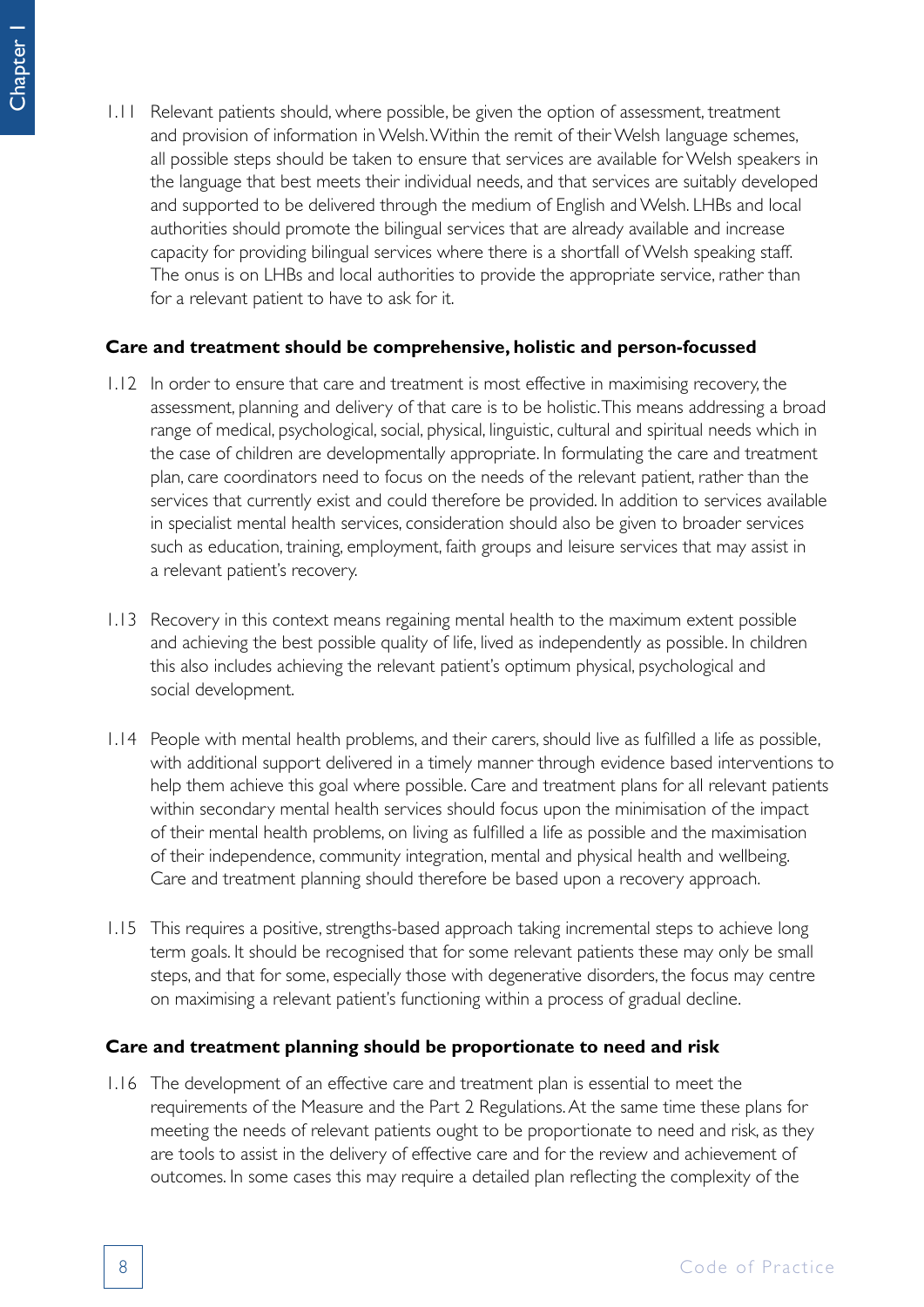relevant patient's need. However for many relevant patients the plan of care may be relatively un-complicated. It is important, in order to ensure that the delivery of treatment and care is maximised, that the care and treatment planning process minimises bureaucracy whilst ensuring good quality planning, monitoring review and recording.

#### **Care and treatment should be integrated and coordinated**

- 1.17 LHBs and local authorities must work together in a coordinated and integrated way to provide effective services for relevant patients. They should also work with any voluntary organisations that provide services to relevant patients, to ensure the services provided by the statutory organisations are coordinated with those of the 3<sup>rd</sup> Sector.
- 1.18 Due regard should be given not only to services available in statutory and third sector specialist mental health services but also to other statutory and non-statutory services available in other sectors, for example employment support services, schools and colleges, justice agencies, faith groups. Ideally, other services such as substance misuse services and Integrated Family Support Services should work collaboratively with specialist mental health services to ensure the most efficient use of resources and the most effective outcome for relevant patients and their families.

# A note on Recovery

- 1.19 There is no single definition of the concept of 'recovery' for people with mental health problems, but the guiding principle is the belief that it is possible for each individual to achieve goals that enable them to live a fulfilling life, despite serious mental illness.
- 1.20 Furthermore recovery can be looked at in terms of hope the belief that it is possible for someone to regain in time a meaningful life, despite serious mental illness. The process of achieving this is unique to each individual. Some, for instance, may seek to challenge and overcome the problems that have affected their lives and regain their previous way of life; some may seek to change in a way that accommodates their difficulties within a new or different lifestyle. Some may change or develop their hopes and aims in time, in the nature of a journey. Recovery is often referred to as a process, outlook, vision, conceptual framework or a set of guiding principles and care coordinators should facilitate every individual to explore and to set their own aims in what recovery means to them.
- 1.21 Recovery does not always, therefore, refer to the process of complete recovery or cure. It can be applied regardless of a person's age but care is required in the use of the term when addressing people with a dementia. It may be possible to review each individual's circumstances to establish if any changes may lead to 'recovering' some abilities. For this group, recovery can be looked at as a person centred or reablement approach focusing on maximising the individual's abilities and strengths at every stage despite a gradual process of decline, in order that they enjoy the best possible quality of life.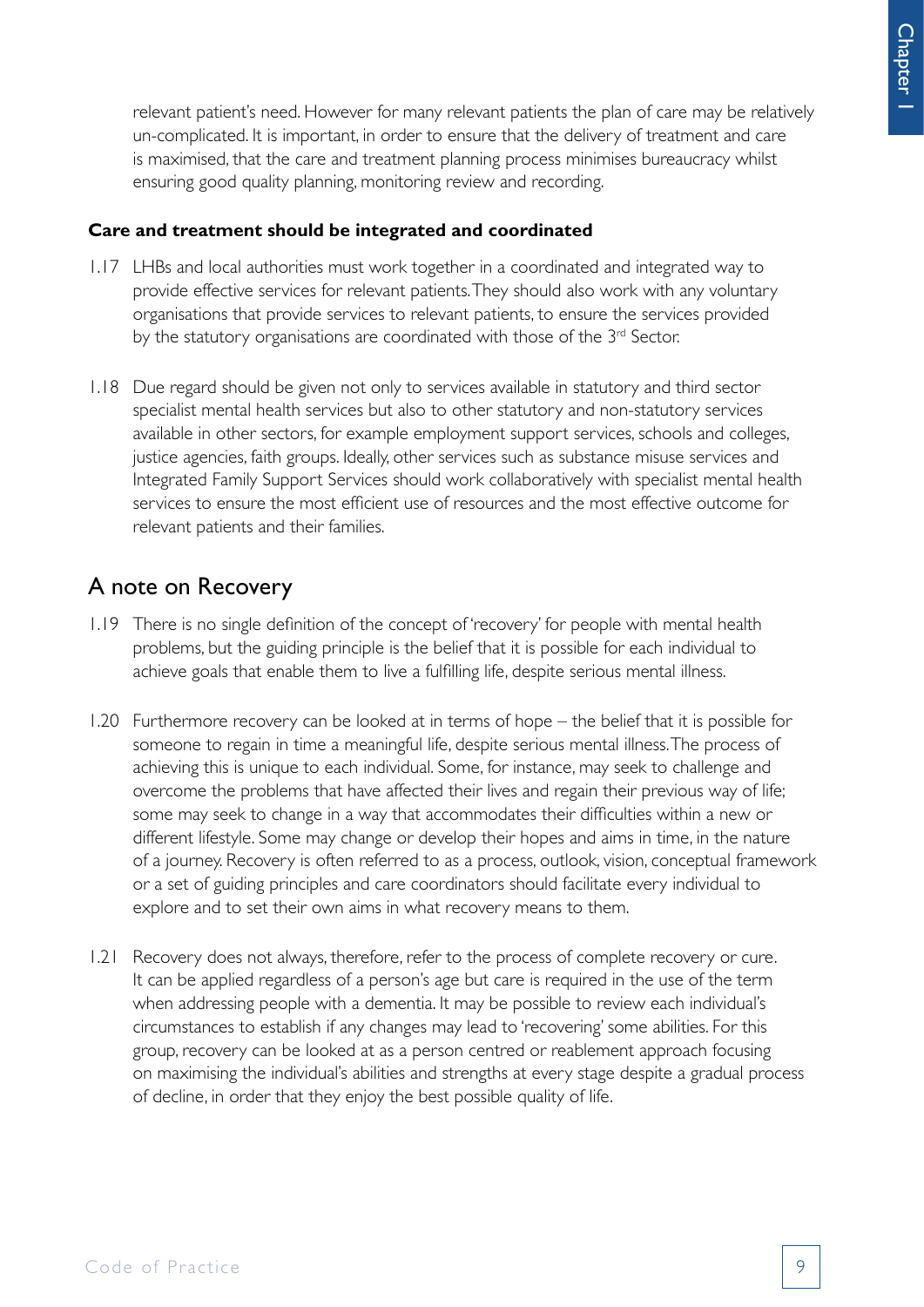# Chapter 2

# Assessment within Secondary Mental Health Services

2.1 This chapter gives guidance on the purpose and focus of assessment within secondary mental health services as part of the process for developing outcomes to be achieved that will be recorded in the care and treatment plans.

# Secondary Mental Health Services

- 2.2 The requirements for care and treatment planning under Part 2 of the Measure apply when a person is a relevant patient. A relevant patient is an individual:–
	- for whom a mental health service provider is responsible for providing a secondary mental health service; or,
	- under guardianship of a local authority in Wales; or,
	- for whom a mental health services provider has decided that they would provide secondary mental health services, if that individual cooperated with the provision of such services.
- 2.3 A secondary mental health service is defined in Section 49(1) of the Measure as:-
	- (a) a service in the form of treatment for an individual's mental disorder which is provided under Part 1 of the National Health Service (Wales) Act 2006;
	- (b) a service provided under section 117 of the Mental Health Act 1983;
	- (c) a community care service the main purpose of which is to meet a need related to an adult's mental health;
	- (d) a service provided for a child under Part III of the Children Act 1989 the main purpose of which is to meet a need related to that child's mental health.

Section 49(2) goes on to provide that a service is not to be taken as being provided under Part 1 of the NHS (Wales) Act 2006 if that service is provided under:-

- (a) section 41 of that Act;
- (b) a general medical services contract entered into by a Local Health Board under section 42 of that Act;
- (c) arrangements for the provision of primary medical services entered into by a Local Health Board under section 50 of that Act;
- (d) Schedule 1 to that Act.
- 2.4 The main effect of section 49(2) is to exclude services provided under a General Medical Services contract from being considered as a secondary mental health service for the purposes of the Measure.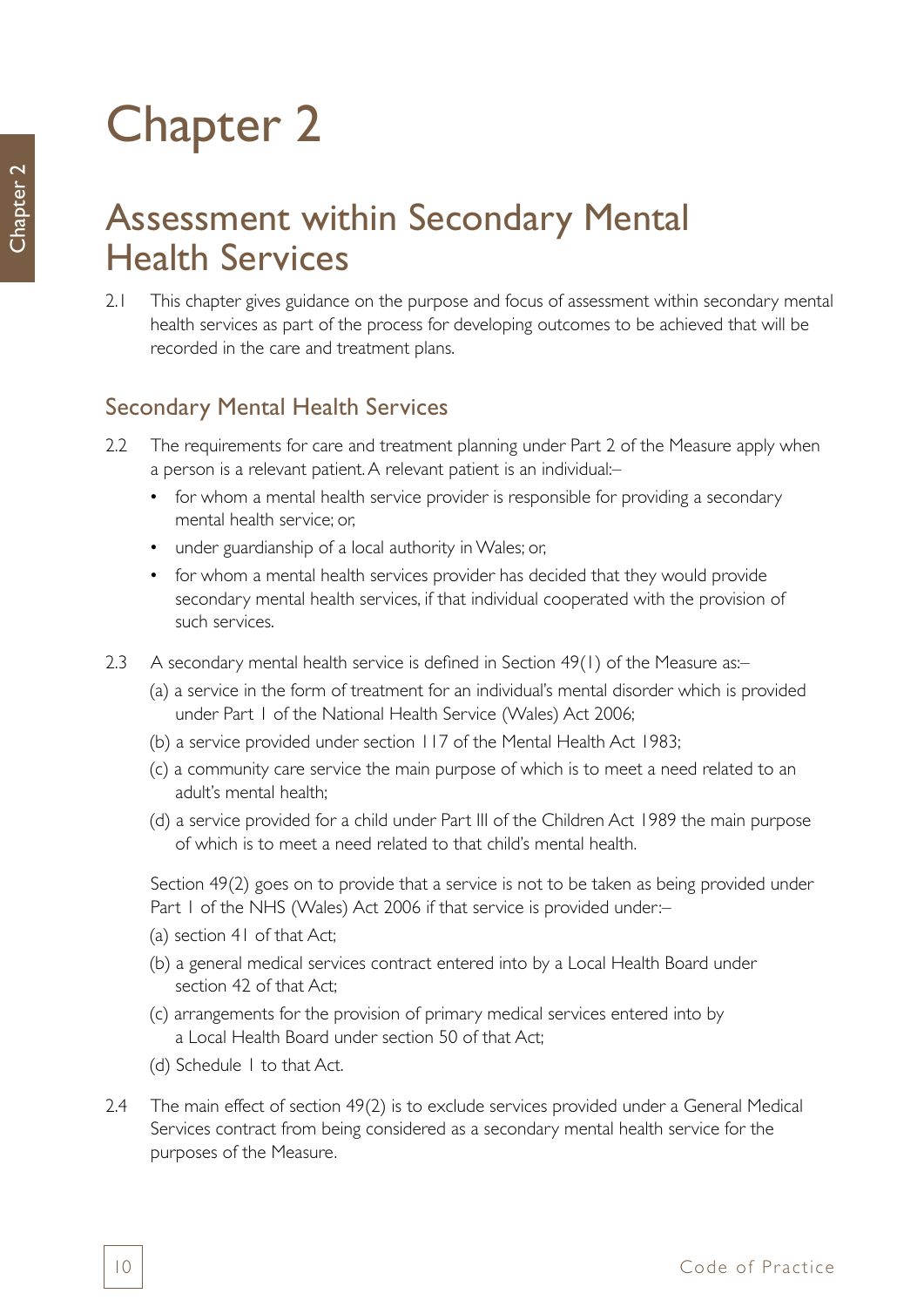- 2.5 The proposed Mental Health (Secondary Mental Health Services) (Wales) Order 2012 once laid and if approved by the National Assembly for Wales, will modify the definition of 'secondary mental health services' in section 49 of the Measure so that any services which are provided as local primary mental health support services within an LHB region under Part 1 of the Measure are excluded from the definition, and therefore the care coordination and care and treatment planning and assessment of former service users provisions of Parts 2 and 3 of the Measure.
- 2.6 The requirements of Parts 2 and 3 of the Measure are not dependent upon the way in which services are configured or delivered, but rather are determined on the basis of whether the service which is being provided (or would be provided if the person co-operated appropriately) is intended to address an individual's mental health problem. For example, if a person has a co-occurring mental health problem and a learning disability, and receives interventions or treatments from the learning disability service to address their mental health as well as their learning disability, then they will come within the scope of Part 2 of the Measure. They do not need to be receiving such interventions or treatment from a separate mental health team for the duties of Part 2 and 3 to apply. Similarly, if an individual is receiving interventions or treatments in relation to a mental health problem from a substance misuse team, alongside any other services that are being provided to address that individual's substance misuse problems, that individual will also be within the scope of Parts 2 and 3 of the Measure

# Purpose of assessment

- 2.7 Part 2 of the Measure does not prescribe a particular assessment process, nor place duties on mental health service providers to undertake assessments. Indeed the duties under Part 2 only have effect once an individual is a 'relevant patient'.
- 2.8 A relevant patient is defined in the Measure as an individual for whom a mental health service provider is responsible for providing a secondary mental health service. This is irrespective of whether the individual is cooperating with the provision of such services.
- 2.9 In addition, a person who is under the guardianship of a local authority in Wales (within the meaning of the Mental Health Act 1983) is a relevant patient for the purposes of Part 2.
- 2.10 For relevant patients, the assessment process for agreeing the outcomes to be achieved will identify needs and risks (including vulnerability), alongside their personal strengths. Such an approach maximises the opportunity for recovery and independence. Recognising, reinforcing and promoting strengths at an individual, family and social level should be a key aspect of the assessment process.
- 2.11 The aim is for the assessment process to establish information from which care and treatment planning and future work, can take place.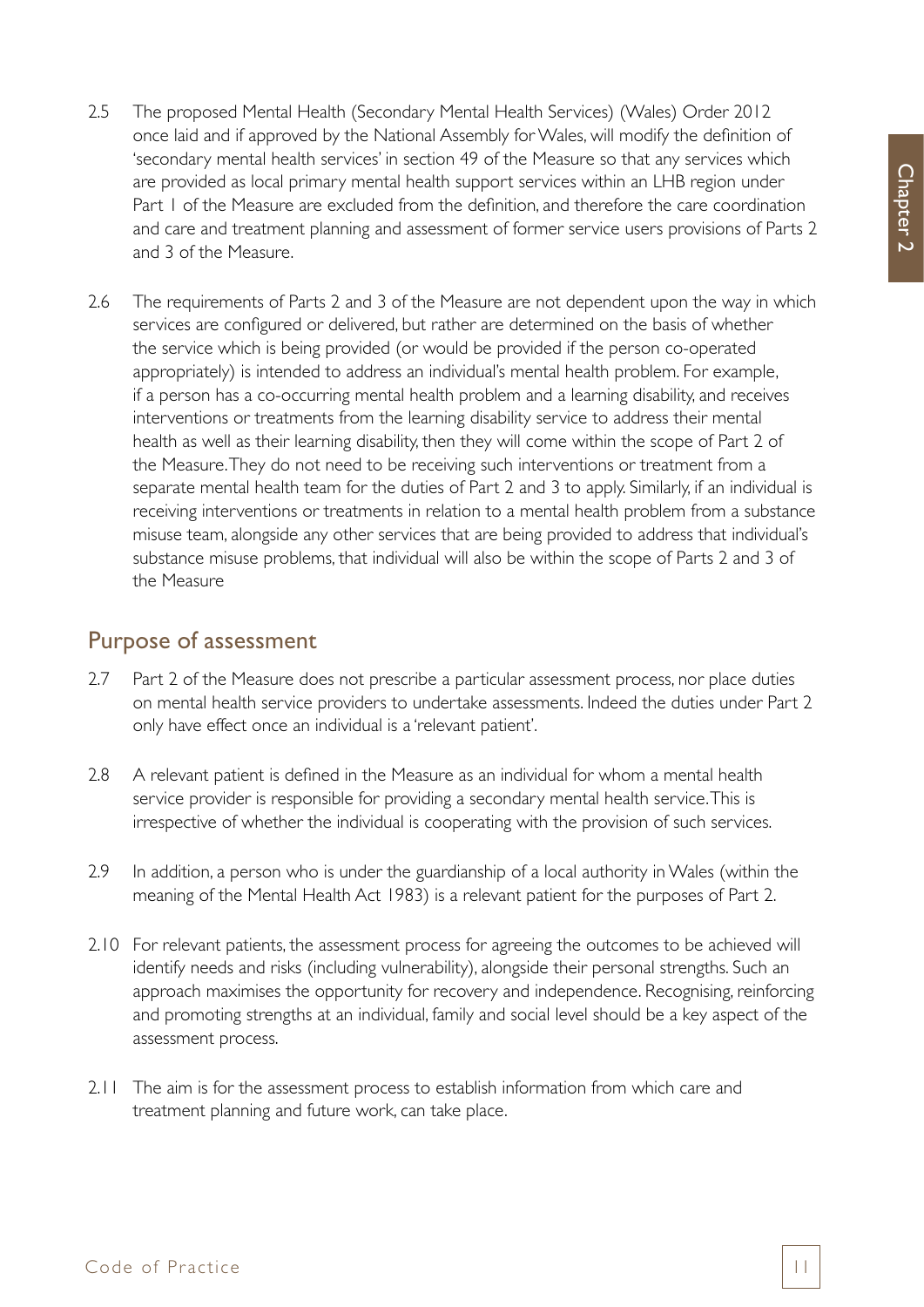## Holistic assessment of need

- 2.12 Where an individual is a 'relevant patient' within the meaning of Part 2, their assessment will identify, describe and evaluate their presenting needs and strengths and how they constrain or support their capacity to live a full and independent life. This is integral to setting outcomes and formulating the care and treatment plan.
- 2.13 Assessment as part of the process for producing a care and treatment plan should take into account the relevant patient's level of understanding, communication needs and capacity to consent to and engage in, the process. In the case of assessments undertaken with children the developmental maturity of the child, their family context and legal status should also be taken into account. It is necessary that professionals engaged in the assessment process are competent to evaluate these factors.
- 2.14 In order to agree the outcomes that are to be recorded in the care plan, a full assessment will need to consider all the following aspects of a relevant patient's life as set out in section 18 of the Measure:–
	- a) finance and money;
	- b) accommodation;
	- c) personal care and physical well-being;
	- d) education and training;
	- e) work and occupation;
	- f) parenting or caring relationships;
	- g) social, cultural or spiritual;
	- h) medical and other forms of treatment including psychological interventions.

This is not an exhaustive list and there may also be areas in addition to the above which emerge through the assessment process and need consideration such as communication or sensory needs.

- 2.15 In order to establish whether a relevant patient has needs, strengths or risks in these areas, each should be considered during the initial, and all subsequent, assessments.
- 2.16 The assessment process should also ensure that the relevant patient is encouraged and facilitated to make clear their views and their ambitions for the future. It is crucial for the joint production of a care and treatment plan that, where possible the assessment process engages the relevant patient collaboratively, although it is recognised that this might not be possible in all cases. Where a relevant patient lacks the capacity, or refuses to cooperate in the assessment process, this should not prevent efforts continuing to engage or involve the relevant patient as much as possible. Where practicable and appropriate the views of any carers or significant others should also be sought and recorded.
- 2.17 In relation to the assessment of children and young people (within the context of Part 2 of the Measure), practitioners undertaking assessments should consider the child in the context of their developmental level and seek to view problems and issues in the ways in which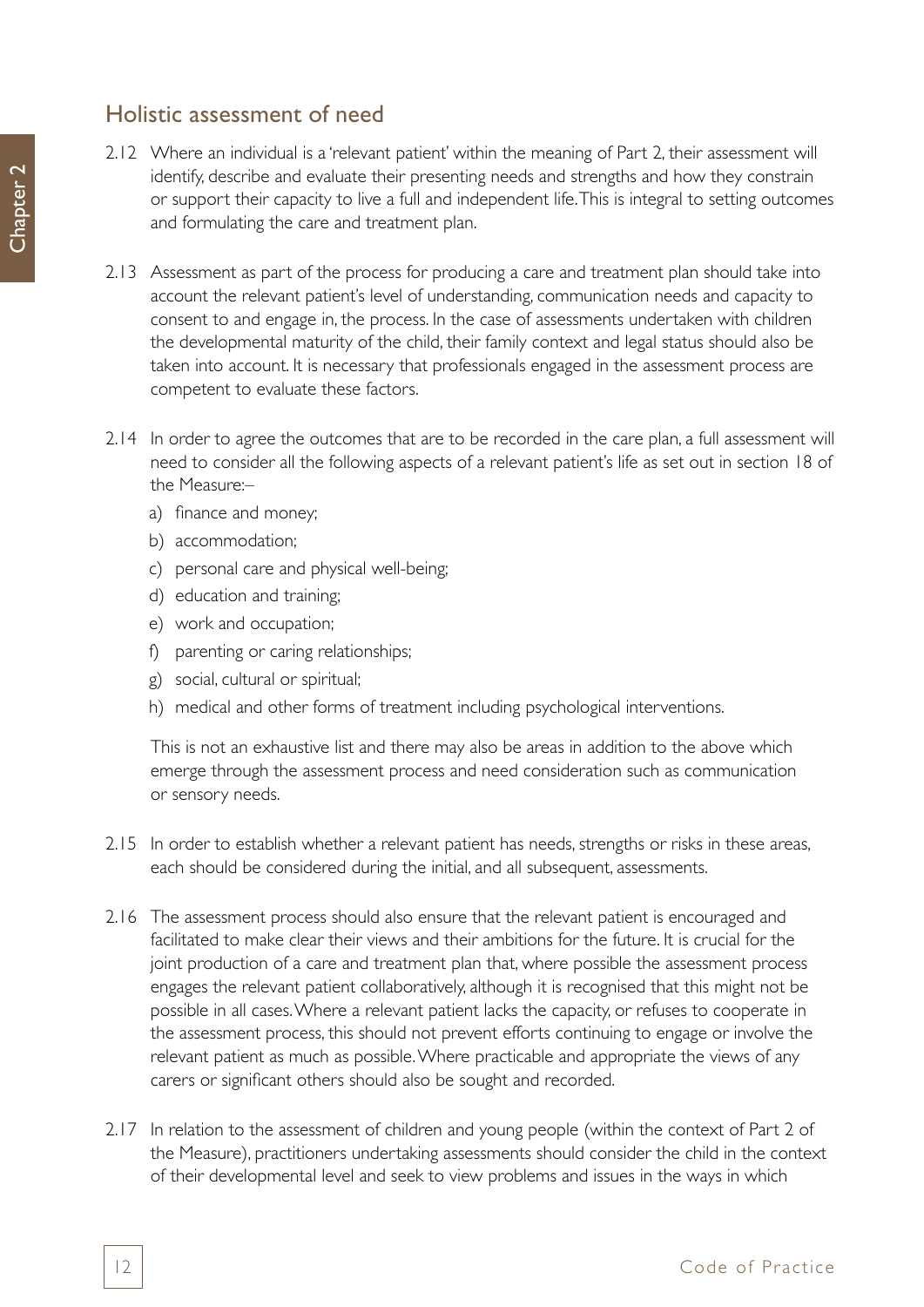children experience them. In addition, they should ideally empower good parenting, include a focus on prevention and health promotion and aim to develop relationships that aid children in tackling their problems. Consideration needs to be given to establishing:–

- a) who has parental responsibility for the child and the needs of the carers to enable them to provide care;
- b) the ability of the child to make their own decisions in terms of emotional maturity, intellectual capacity, mental state and their competence;
- c) The involvement and role of other statutory services in the support of the child such as education or local authority children's social services.

## Assessment of risk

- 2.18 Assessment of risk forms a part of the necessary first step to setting outcomes and formulating the care and treatment plan, as provided by section 18 of the Measure. It should be part of best practice in all holistic assessments and in all cases the assessment process ought to seek to identify any risks the relevant patient may be exposed to and any risks they may present to themselves or others. The care and treatment plan should contain steps to mitigate these risks, and so contribute to the setting of outcomes on the relevant patient's plan.
- 2.19 Whilst the Measure does not prescribe a particular risk assessment process or tool LHBs and Local Authorities should ensure that in all cases risk assessments should seek to identify and minimise the potential for:–
	- a) social vulnerabilities (including vulnerability to harm from others, e.g. Vulnerable Adult, Child Safeguarding issues);
	- b) harm to self (including deliberate self harm);
	- c) suicide;
	- d) harm to others (including violence);
	- e) self neglect;
	- f) neglect or abuse of children;
	- g) neglect or abuse of adults for whom they provide care;
	- h) adverse risks associated with the abuse of alcohol or substance abuse;
	- i) risk of becoming institutionalised.
- 2.20 In practice terms, assessment of risk is an aid rather than a substitute for decision making about what outcomes need to be achieved, and assessments should be considered, along with the entirety of the assessment information, to be translated into a formulation of any risks, and subsequent management of those risks. All care and treatment planning processes should take into account risk management arrangements.
- 2.21 The assessment of risk and the planning for risk management is an essential part of the review of care and treatment plans (see Chapter 6 below).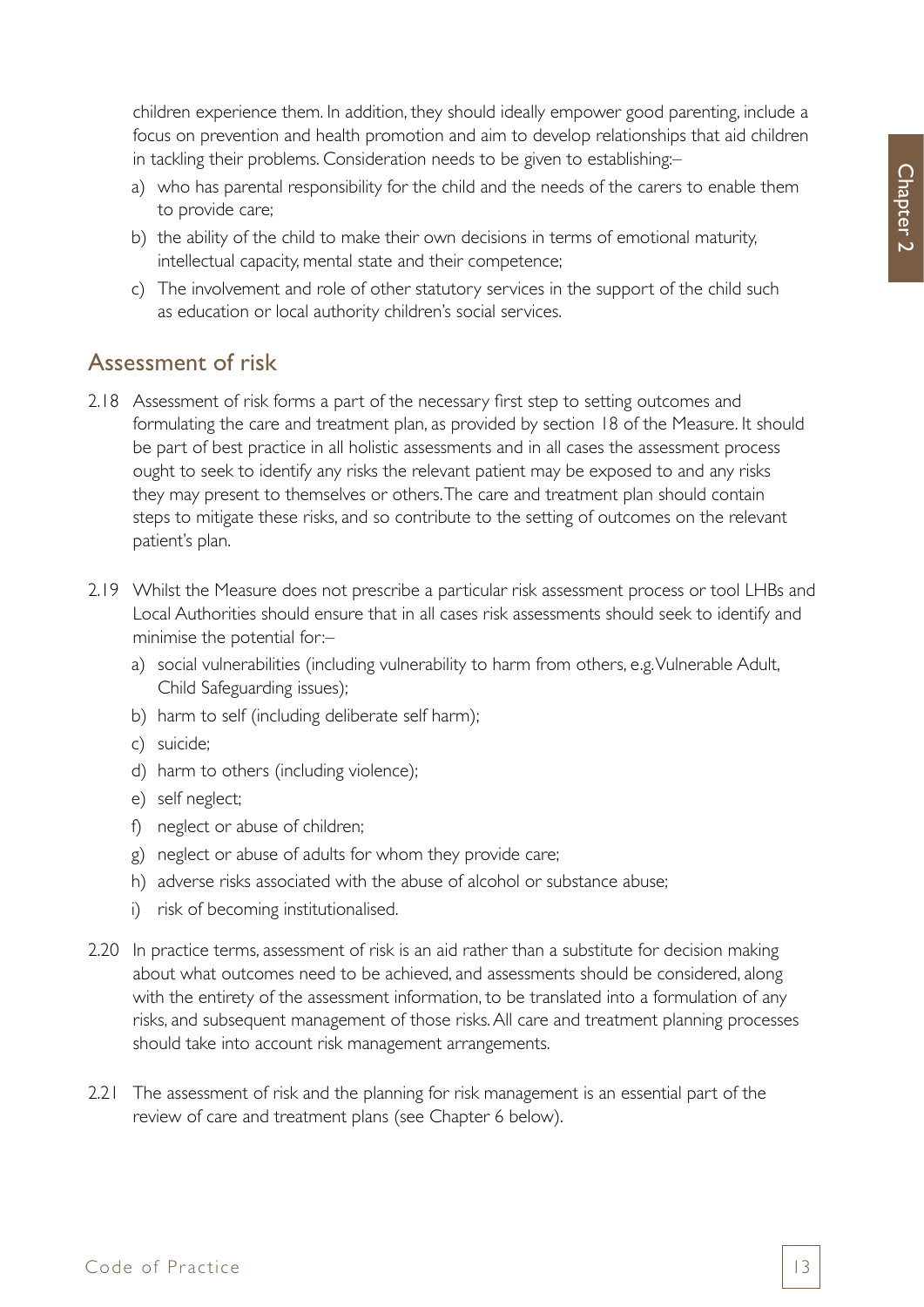# Chapter 3

# Care Coordinators

- 3.1 The care coordinator is central to the relevant patient's journey through secondary mental health services; the Measure requires a care coordinator to be appointed as soon as reasonably practicable for each person upon becoming a relevant patient. This chapter outlines the role of the care coordinator, and also details their duties and functions under the Measure and the Part 2 Regulations.
- 3.2 This chapter also provides guidance on the appointment of care coordinators, and organisational responsibilities in supporting the care coordinator.

## Role of the care coordinator

- 3.3 The role of the care coordinator is a distinct one within the care and treatment planning process, which may overlap with some areas of professional practice but also has its own distinct responsibilities. There may be many people involved in a relevant patient's care in secondary mental health services but there will be only one care coordinator acting for a relevant patient at any one time.
- 3.4 The care coordinator is responsible for the following:–
	- working collaboratively with the relevant patient and the relevant patient's mental health service providers with a view to agreeing the outcomes which the provision of mental health services are designed to achieve;
	- ensuring that a care and treatment plan is developed and written;
	- ensuring care and treatment plans are reviewed and revised;
	- providing advice to service providers on the effective coordination of the care which is delivered;
	- keeping in touch with the relevant patient. The care coordinator may also choose to keep in touch with family and carers where appropriate or necessary.
- 3.5 Care coordinators are the principle source of information for the relevant patient and are responsible for seeking their active involvement and engagement in the care planning process. They also have a significant role in managing relationships with a wider range of partners in the care and treatment process. The care coordinator may also deliver certain components of the care and treatment plan themselves.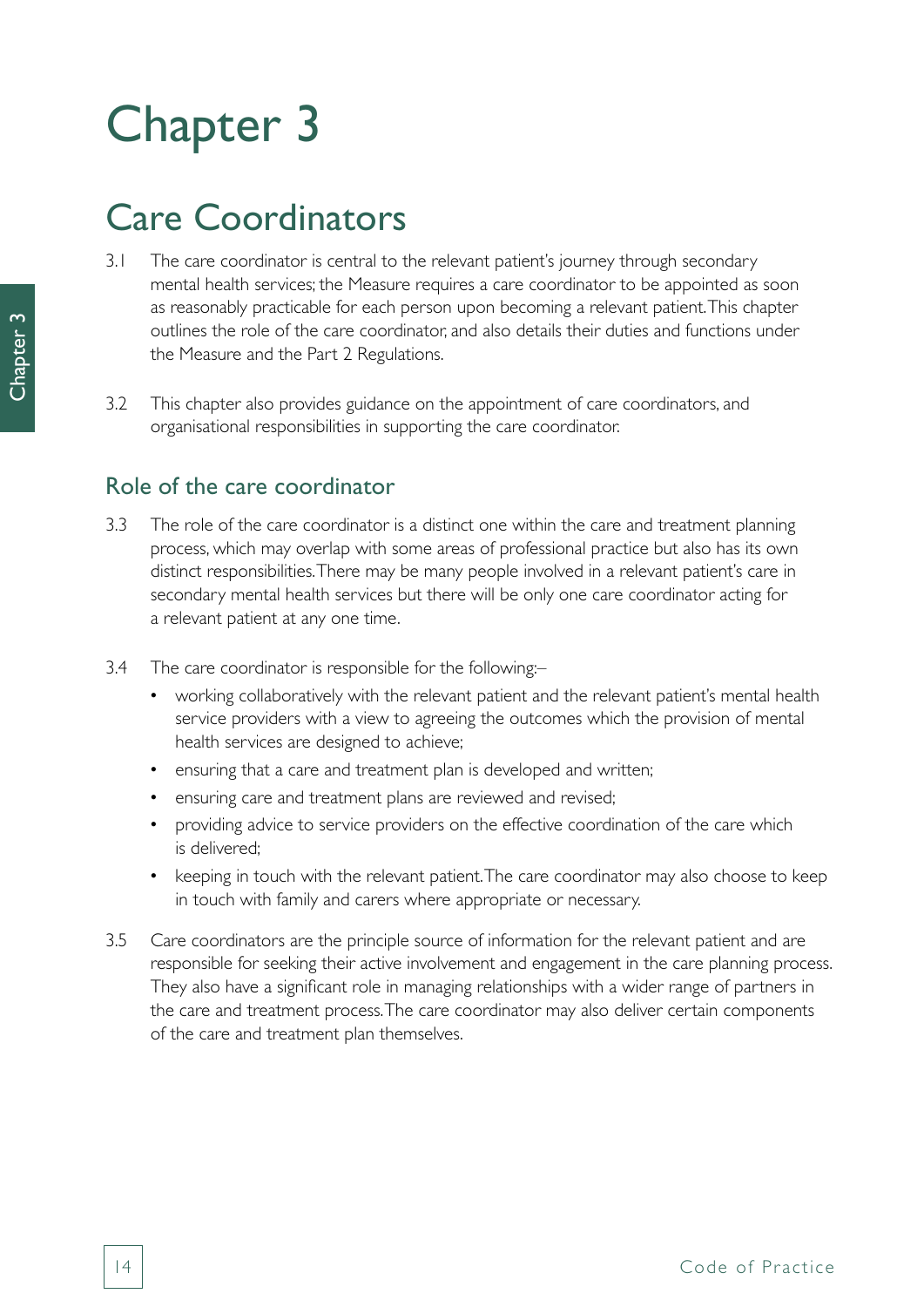# Appointment

#### Duty to appoint a care coordinator

- 3.6 Section 14 of the Measure places a duty upon the 'relevant mental health service provider' (see paragraph 3.10 below) to appoint a care coordinator for the individual receiving secondary mental health services as soon as reasonably practicable after the individual becomes a relevant patient (or after an existing care coordinator permanently ceases to be appointed). In practice this means that the appointment must take place as soon as practicable after the individual has been accepted into secondary mental health services, or their existing care coordinator ceases to be appointed, or they have become subject to guardianship. It is not appropriate, or safe, for relevant patients to be without a care coordinator once they have been accepted into services. For this reason it is recommended that a care coordinator is appointed for a relevant patient when the individual is accepted into services, or very soon afterwards, and this should in all but exceptional circumstances be within 14 days.
- 3.7 A person can only be appointed as a care coordinator if they meet the eligibility requirements set out in the Regulations made under Part 2 of the Measure (see paragraph 3.24 below).
- 3.8 The relevant mental health service provider may appoint a care coordinator from amongst the staff of another organisation, provided that the consent of the other organisation is obtained. For example, an LHB may think it best to appoint an eligible person from an independent hospital to be the care coordinator where the relevant patient is in that independent hospital. Other examples could include a local authority appointing an eligible health professional, with the agreement of the employing LHB, or vice versa. A care coordinator acts on behalf of the mental health service provider which appointed them.
- 3.9 Organisations who work together in multiagency teams to deliver secondary mental health services may consider the development of joint protocols relating to the appointment of care coordinators as a means of setting out an agreed process for meeting their statutory duties in appointing care coordinators.

#### Relevant mental health service provider

3.10 Care and treatment provision within secondary mental health services is often undertaken by a range of different professionals and via a number of agencies, reflecting the complex and sometimes enduring needs that users of those services may have. This complexity of provision is recognised in the Measure and associated Part 2 Regulations, which establishes a mechanism for identifying the provider with a duty to appoint a care coordinator. This is set out in the table below:–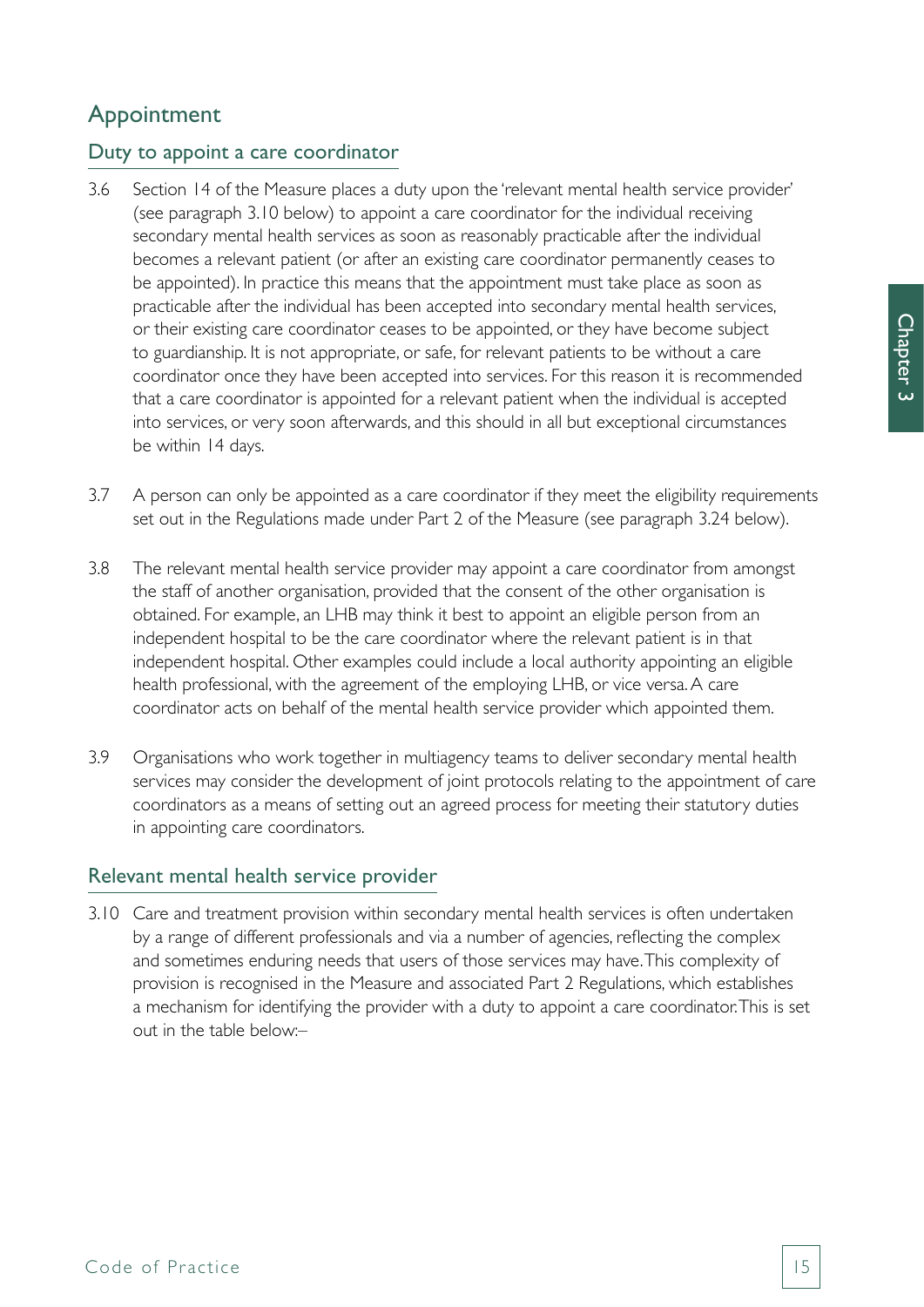| <b>Circumstances</b>                                                                                                                                            | <b>Relevant mental health</b><br>service provider |
|-----------------------------------------------------------------------------------------------------------------------------------------------------------------|---------------------------------------------------|
| The relevant patient receives secondary mental health<br>services from only a Local Health Board                                                                | The Local Health Board                            |
| The relevant patient receives secondary mental health<br>services from only a Local Authority                                                                   | The Local Authority                               |
| The relevant patient is under guardianship (within the<br>meaning of the 1983 Act)                                                                              | The Local Authority                               |
| The relevant patient is under 18 and is looked after<br>by a local authority <sup>3</sup>                                                                       | The Local Authority                               |
| The relevant patient is under 18 and is a 'relevant child' <sup>4</sup>                                                                                         | The Local Authority                               |
| The relevant patient is under 18 and qualifies for<br>advice and assistance under certain provisions of the<br>Children Act 1989 <sup>5</sup>                   | The Local Authority                               |
| The relevant patient is under 18 and is admitted to a school<br>in accordance with a statement of special education needs <sup>6</sup><br>that names the school | The Local Authority                               |
| The relevant patient receives secondary mental health<br>services provided by the Welsh Ministers <sup>7</sup>                                                  | The Welsh Ministers                               |
| All other cases, including where the relevant patient receives<br>services from both a LHB and a Local Authority                                                | The Local Health Board                            |

- 3.11 Although the duty to appoint a care coordinator sits with the relevant mental health service provider, an LHB or local authority may delegate the function (but not the responsibility) of appointment to another LHB or local authority.
- 3.12 LHBs and local authorities should identify the officers within their organisations who may perform the function of appointment on their behalf, and include this in their Schemes of Delegation. The Schemes should also make clear the circumstances when an LHB or local authority may delegate their function of appointment to another LHB or local authority, as the case may be.

### Temporary appointments of a care coordinator

3.13 There may be occasions when the care coordinator is, temporarily, unable to act as such. For example, they are unwell and are away from work for a period of time. In such cases the relevant mental health service provider may appoint a temporary care coordinator and that temporary care coordinator must perform all of the functions of the usual care coordinator. Given the importance of the care coordinator, it is not appropriate for a relevant patient

<sup>3</sup> within the meaning of section 22(1) of the Children Act 1989

<sup>4</sup> within the meaning of section 23A of the Children Act 1989

 $^5$  i.e. qualifies under section 24(1A) or 24(1B) of the Children Act 1989

<sup>&</sup>lt;sup>6</sup> made under section 324 of the Education Act 1996

 $^7$  The Welsh Ministers have general and specific powers under the National Health Service (Wales) Act 2006 to provide services. Section 13(2) of the Mental Health (Wales) Measure 2010 makes clear that where an LHB is providing a service under a function in relation to which directions have made the function exercisable by the LHB, the service is to be treated as being provided by the LHB and not the Welsh Ministers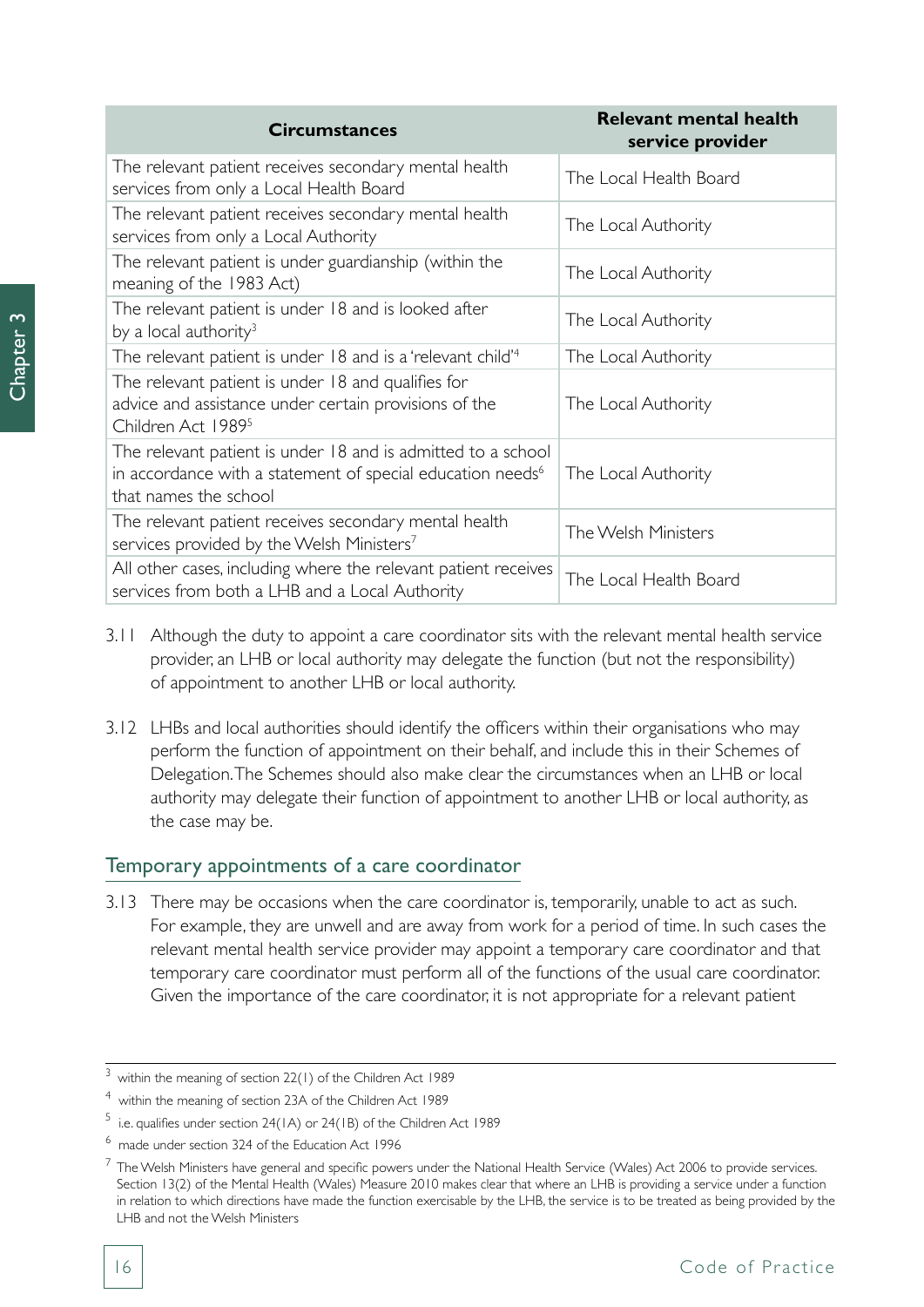to be left in limbo with no one overseeing the coordination of care and treatment and mental health service providers should pay close attention to this when deciding whether a temporary appointment is necessary.

- 3.14 A person should only be appointed as a temporary care coordinator if they meet the eligibility requirements established in the Part 2 Regulations for care coordinators (see paragraph 3.24 below).
- 3.15 Temporary appointments cease when the relevant mental health service provider considers that the usual care coordinator has regained the ability to undertake their functions. There is no need for a fresh appointment of the usual care coordinator to be made, as their previous appointment will simply recommence.
- 3.16 Whenever a temporary appointment is made, it is good practice for the relevant patient and, where appropriate, their carer to be informed of the temporary arrangements. It is unlikely that there will be a need to make revisions to care and treatment plans, or undertake reviews of such plans where the only change is the appointment of a temporary care coordinator.

#### Changes in the appointment of the care coordinator

- 3.17 Over time the care coordinator for a relevant patient may need to change, perhaps to reflect their changing needs. Where this happens the duty on the relevant mental health service provider for appointing a care coordinator continues.
- 3.18 It is recognised that care coordinators are likely to develop close therapeutic relationships with relevant patients, and as such, any change in appointment may well be a disruptive event for the relevant patient concerned. In line with the guiding principles set out above, the reasons for any change should be discussed with both the relevant patient and the wider care team. If possible, the relevant patient should be involved in discussions about potential replacements.
- 3.19 It is not necessary for there automatically to be a change in the appointment of care coordinator because a relevant patient has been admitted to hospital, although it may be the case that having a care coordinator based within a hospital setting may be the most appropriate choice for meeting the relevant patient's needs.
- 3.20 When there is a planned change in care coordinator, there should be a clear handover of information (for example, case summary, need and risk assessments, and the care and treatment plan itself). It is important that, where possible, the relevant patient is involved in decisions about changes in responsibility for their care coordination, although it is recognised that this is not always possible.
- 3.21 Where a relevant patient requests a change of care coordinator this should be considered by the relevant mental health service provider and where possible accommodated.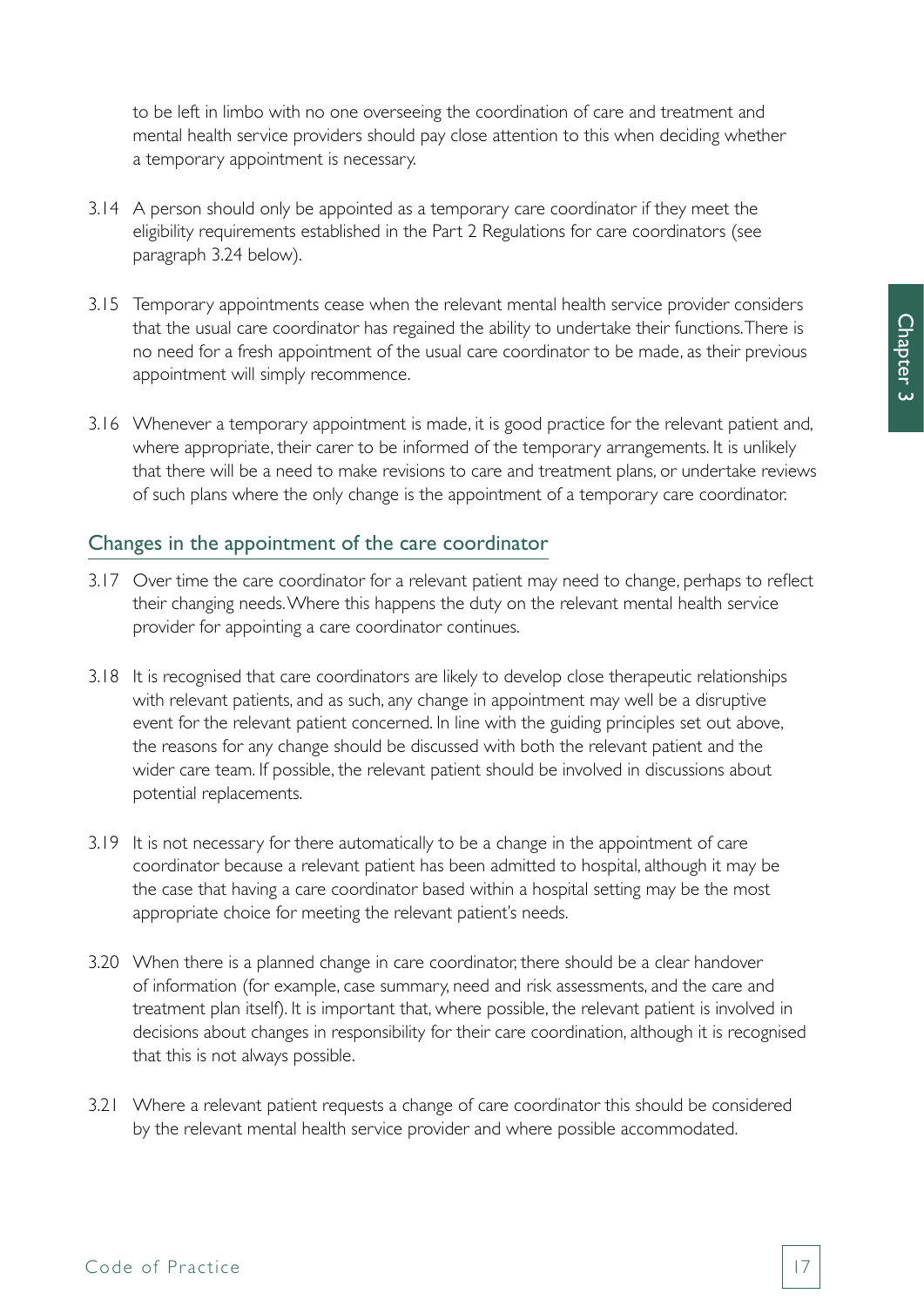### Termination of appointment of the care coordinator

- 3.22 A relevant mental health service provider may terminate the appointment of an individual appointed as a care coordinator at any time. However, where they remain a relevant patient (within the meaning of Part 2 of the Measure), the relevant mental health service provider must ensure that a new care coordinator is appointed as soon as is reasonably practicable, and this should in all but exceptional circumstances be within 14 days.
- 3.23 A person's appointment as a care coordinator does not necessarily come to an end as a result of a change in a relevant patient's relevant mental health service provider.

### Eligibility to act as a care coordinator

- 3.24 In every case the relevant mental health service provider may only appoint a care coordinator who is eligible to be appointed; eligibility criteria are set out in the Part 2 Regulations. Under these Regulations, a person is only eligible to be appointed if that person:–
	- a) meets one or more of the professional requirements (see paragraph 3.26 below); and,
	- b) demonstrates to the satisfaction of the appointing organisation that he or she has appropriate experience, skills or training, or appropriate combination of experience, skills and training to undertake the functions of a care coordinator.
- 3.25 The appointing organisation should be satisfied that the care coordinator is skilled to their satisfaction in communicating and negotiating care and treatment plans with relevant patients, carers, multi-disciplinary and multi-agency care providers. The appointing organisation should be satisfied that they have made every effort to ensure they have sufficient care coordinators who can work with relevant patients in Welsh. It is not assumed that experience, in terms of years served as a mental health practitioner is an adequate benchmark of skills for this complex and challenging role. As a minimum, it is expected that the care coordinator should be skilled in active involvement of relevant patients, carers and other workers in the care planning process.
- 3.26 The professional requirements are that the potential care coordinator is:–
	- a) a qualified social worker (registered with either the Care Council for Wales or the General Social Care Council);
	- b) a first or second level mental health or learning disabilities nurse (registered in Sub-part 1 or Sub-part 2 of the Register maintained under article 5 of the Nursing and Midwifery Order 2001<sup>8</sup>);
	- c) an occupational therapist (registered in Part 6 of the Register maintained under article 5 of the Health Professions Order 2001 $^{\circ}$ );
	- d) a practitioner psychologist (registered in Part 14 of the Register maintained under article 5 of the Health Professions Order 2001);
	- e) a registered medical practitioner;

 $\overline{8}$  S.I. 200/253

<sup>9</sup> S.I. 2002/254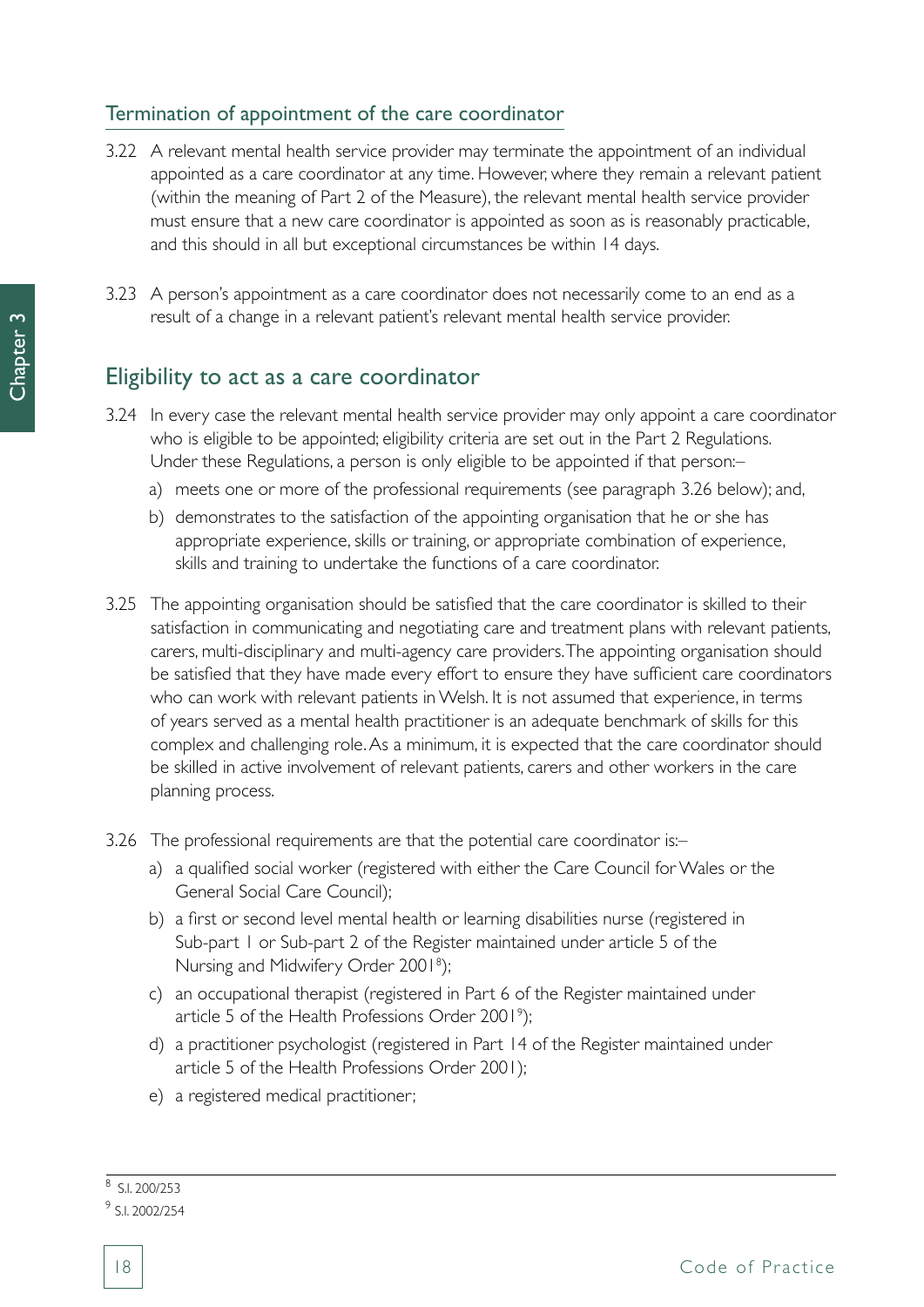- f) a dietician (registered in Part 4 of the Register maintained under article 5 of the Health Professions Order 2001);
- g) a physiotherapist (registered in Part 9 of the Register maintained under article 5 of the Health Professions Order 2001); or,
- h) a speech and language therapist (registered in under Part 12 of the Register maintained under article 5 of the Health Professions Order 2001).
- 3.27 When considering whether a person has the appropriate experience, skills or training (or combination of experience, skills and training), the relevant mental health service provider ought to consider:–
	- a) the experience, skills and training of the person and how these compare to the needs of the relevant patient;
	- b) the potential level of input into care that the person will provide, and their relationship with the relevant patient;
	- c) the language and communication needs of the relevant patient, and the experience, skills or training of the person to meet these. This includes the ability to work bilingually or in Welsh with relevant patients who are bilingual, and the ability to assess patients (particularly children) appropriately considering their developmental needs.
- 3.28 It is also good practice for consideration to be given to:
	- a) the preference and choice of the relevant patient as to who their care coordinator may be;
	- b) the current caseload of the person being considered for appointment, including other duties they may be required to perform (for example, working on an Approved Mental Health Professional (AMHP) duty rota); and,
	- c) any issues that might give rise to a conflict of interest which may influence a care coordinator's judgement or practice.
- 3.29 The care coordinator need not be the person who has the most involvement with the relevant patient, although in practice this is often the case. Whilst direct therapeutic involvement may be provided by a number of practitioners, good practice would be to ensure that the person with the most appropriate skills and experience is appointed as the care coordinator.
- 3.30 It can also be the case that there is a single practitioner providing services to meet the identified needs of the relevant patient.
- 3.31 It is important that care coordinators have the necessary authority to undertake their functions. Service providers who appoint care coordinators should ensure that such individuals have the necessary authority to perform their functions under the Measure and to:–
	- a) coordinate service provision on behalf of the service providers, including accessing resources;
	- b) monitor service provision;
	- c) call and hold reviews;
	- d) access other members of the relevant patient's care team where applicable.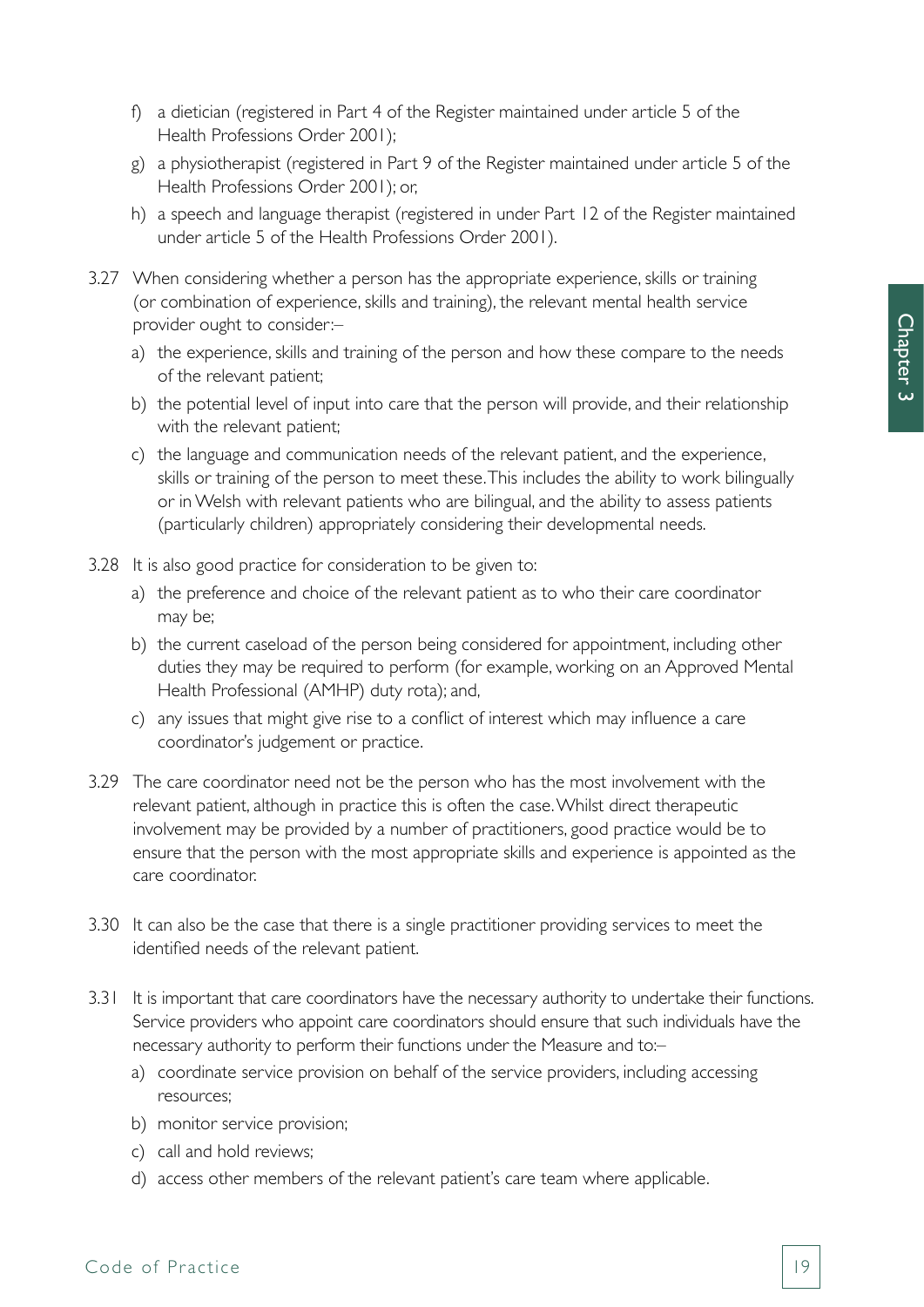## Duties and functions of the care coordinator

- 3.32 At the most fundamental level the care coordinator must work with the relevant patient, and mental health service providers, with a view to:
	- a) agreeing the outcomes which the provision of mental health services for the relevant patient are designed to achieve; and,
	- b) agreeing a care and treatment plan for achieving those outcomes, and putting that plan into writing (in the format required by the Part 2 Regulations ).
- 3.33 The care coordinator must also work with the relevant patient and the service providers in connection with the review and revision of the care and treatment plan. In certain circumstances the care coordinator has discretion over whether or not the plan should be reviewed or revised (See paragraph 6.7).
- 3.34 In preparing the care and treatment plan, the care coordinator is also required to take all practicable steps to consult certain other persons, including carers and in relation to children, people with parental responsibility. Once the plan is complete, the care coordinator must, if appropriate, provide copies of that plan to the relevant patient and to certain other persons. Further guidance on this is given in Chapter 4 below.
- 3.35 Mental health service providers are under a duty to take all reasonable steps to coordinate the provision of mental health services to a relevant patient. The aim of such coordination is to improve the effectiveness of those services. Mental health service providers may seek the views of the care coordinator as to how the provider can meet this duty, and the care coordinator may, at any time, give advice to service providers on this. Such advice can be in the form of reporting where needs cannot be met, or are not fully being met, through the services that are available (see Chapter 5).
- 3.36 In undertaking their functions, and meeting their duties, care coordinators in partnership with relevant patients will need to:
	- a) ensure that comprehensive need and risk assessments have been undertaken for all relevant patients for whom they have responsibilities as part of the process for agreeing the outcomes which the provision of mental health services are designed to achieve under section 18 of the Measure. This can include arranging specialist assessments where required, and keeping these assessments under review to ensure they remain up to date and accurate;
	- b) maintain regular contact with the relevant patient and any significant others in the life of the relevant patient (parents, partners, carers, etc), so that changes in their health and social circumstances are known, and appropriate action is taken where required;
	- c) remain actively involved in the care and treatment of the relevant patient throughout the time that they remain in receipt of secondary mental health services, including during admission or discharge from hospital;
	- d) record and seek resolution of any disagreements which may arise during the care and treatment planning process;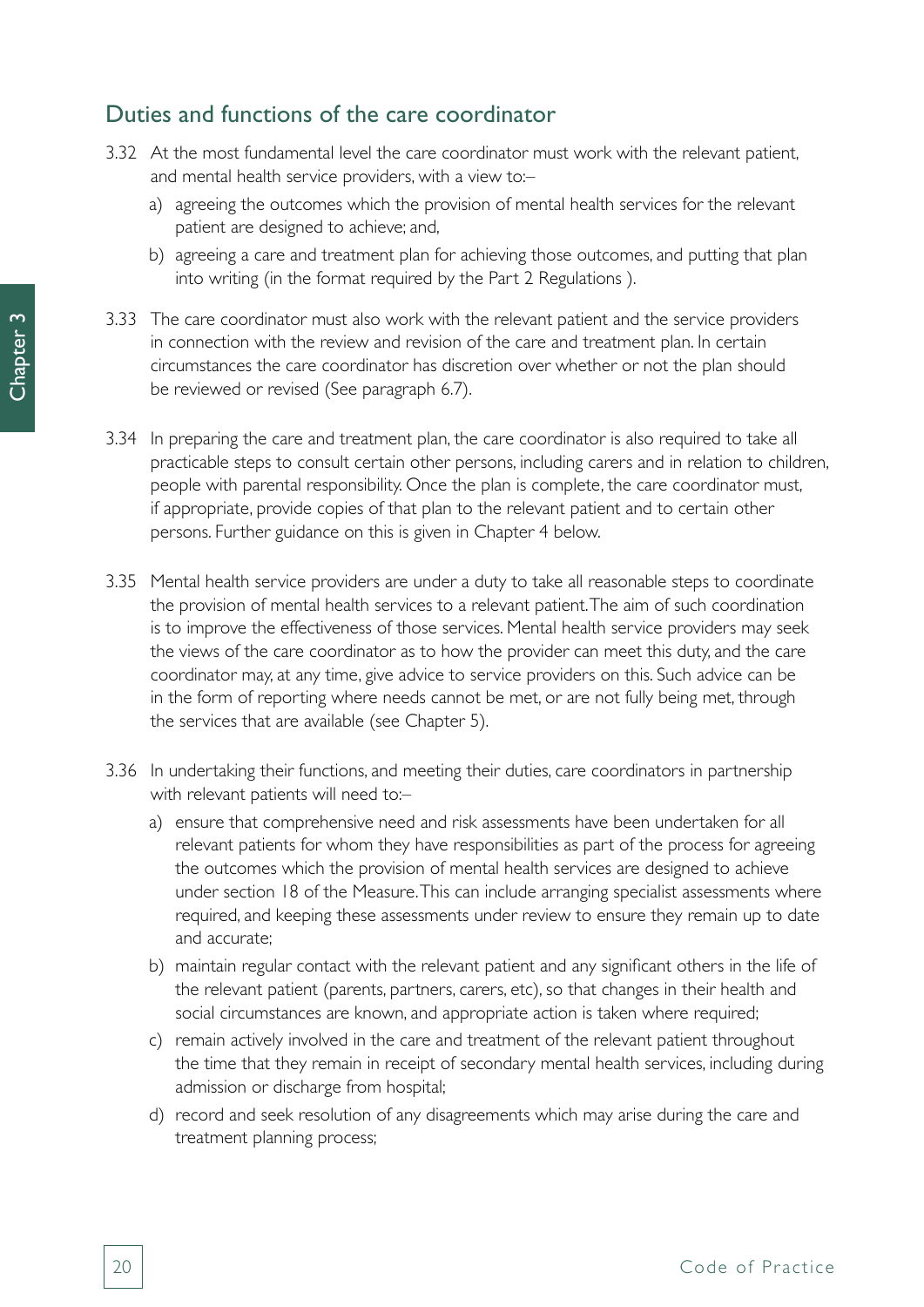- e) keep the relevant patient's care and treatment plan under review, based on ongoing assessment, including whether actions recorded in care and treatment plans are completed within the agreed timescale(s), and revise the plan as necessary;
- f) develop and maintain relationships with carers and family which are supportive of their role, and which values their contribution, treating them as equal partners in the care relationship;
- g) ensure the appropriate sharing of information;
- h) maintain contemporaneous, accurate and lawful records in a manner proportionate to a case's level of complexity;
- i) support the delivery of care and treatment in a way which is consistent with a recovery ethos, seeing the relevant patient's perspective and maximising strengths and independence;
- j) maintain relationships with the relevant patient, and any agencies which are delivering care or treatment when transferring the relevant patient from one service or place to another.

## Supporting care coordinators

- 3.37 Service providers should ensure that there are clear arrangements in place to manage service demand and delivery. These arrangements should support the appointment, and effective caseload management, of care coordinators. Similarly, care coordinators will need to give consideration to such matters when planning the delivery of care and treatment, and the potential identification of unmet needs due to the availability of practitioners and services.
- 3.38 Employing organisations should ensure that care coordinators have access to clinical and also caseload supervision as part of their role as care coordinators. Supervision can be defined as a regular and protected time where a practitioner can reflect, learn, explain and refine their understanding of mental health practice. Additionally it provides opportunities for care coordinators to monitor the relationships required to coordinate and oversee complex care packages and seek resolutions to ongoing challenges. The provision of peer or mentor support can also have a positive role in supporting care coordinators.
- 3.39 Care coordinators should also be supported by effective training to undertake their functions. As well as training and education in relation to the practical aspects of holistic assessment, addressing communication needs, planning, and liaising, this should include understanding the importance of maximising opportunities for recovery and achieving a better quality of life for the relevant patient.
- 3.40 Training may include a mixture of process training (for example, ensuring documentation and record keeping is consistent with organisational and legislative requirements) and values-based practice resources which promote engagement methods and support the recovery ethos of Parts 2 and 3 of the Measure.
- 3.41 Responding to the needs of relevant patients is central to mental health practice and consequently it is advisable that training opportunities for care coordinators and other members of the care and treatment planning team have the active involvement of relevant patients as co-trainers/facilitators.

#### Code of Practice 21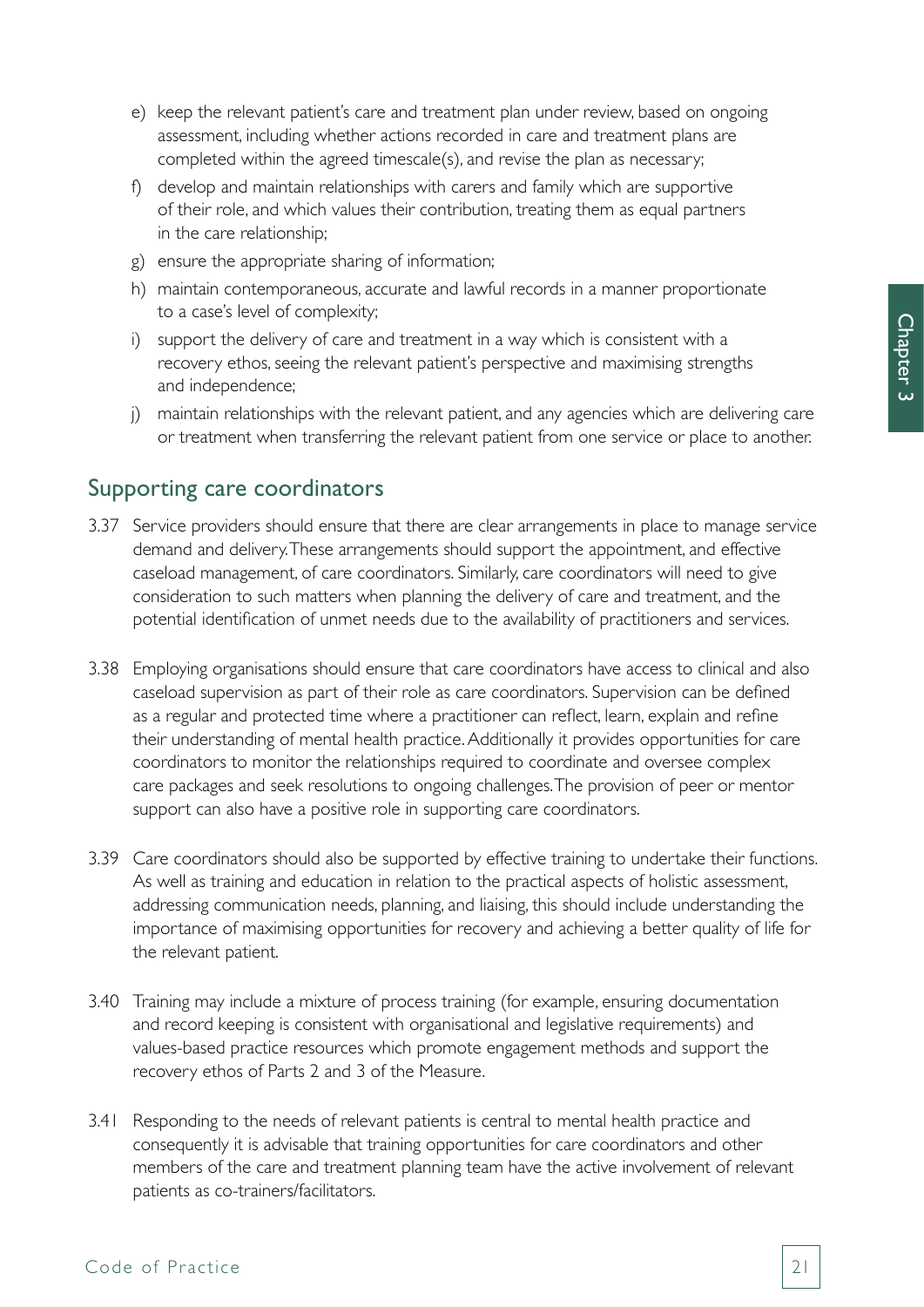# Chapter 4

# Care and Treatment Planning

- 4.1 Part 2 of the Measure, and the associated Part 2 Regulations, place duties on mental health service providers and care coordinators regarding the preparation, content, consultation and review of care and treatment plans. These plans must be provided for all relevant patients.
- 4.2 The Part 2 Regulations also prescribe the content and the form of the care and treatment plan which all care coordinators are required to use. Schedule 2 of the Mental Health (Care Coordination and Care and Treatment Planning) (Wales) Regulations 2011 sets out the form and is included at Appendix B.

### Involvement, engagement and consultation

- 4.3 The Measure requires the care coordinator to collaborate with the relevant patient and the relevant patient's mental health service providers to agree outcomes, and prepare the care and treatment plan. Appropriate engagement is important if a relevant patient's rights are to be respected and they are to participate in the co-production of their care and treatment plan. Encouragement for involvement in care and treatment planning should be clear and unambiguous. Technical language and jargon should be avoided in the planning process and encouragement for involvement and engagement should be in the relevant patient's preferred language. The plan may be completed in the Welsh or the English language, or partly in Welsh and partly in English.
- 4.4 The relevant patient's ability to understand issues, and any communication difficulties they may have, should be considered, and where required, access to interpreters and/or persons with specialist skills in communication should be considered. This is particularly important where a relevant patient has a Learning Disability as it is quite common for such a relevant patient to understand more or less than appears to be the case from their verbal skills.
- 4.5 For children, it will normally be necessary to ensure the involvement, engagement and consultation of appropriate family members. Consequently, the care coordination skills and actions noted above may need to be applied within this broader group setting. It is of critical importance that technical language is avoided and that the language and methods used when discussing care and treatment is understood by all. This may mean thinking and acting creatively in relation to how care and treatment plans are constructed and communicated with children and their families/carers (while still ensuring that the form and content of plans required by the Part 2 Regulations are followed). For example, a care coordinator must complete a care and treatment plan in the required format, but may also communicate the contents of that plan in a way which enables and ensures understanding on the part of the child and their family.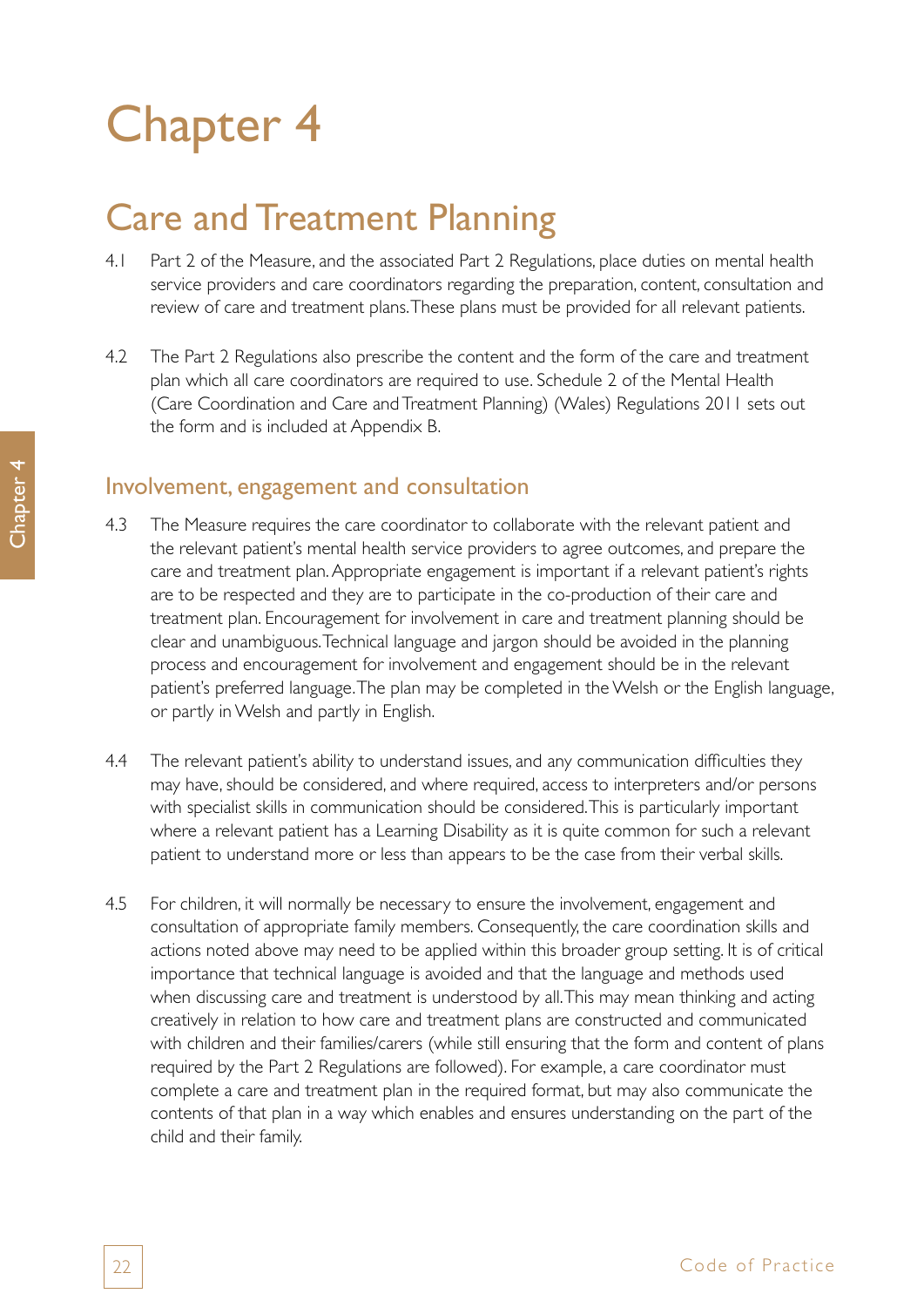- 4.6 In some cases the relevant patient may wish to nominate a representative to be engaged in the planning process on their behalf. In some cases the care coordinator may need to take action to ensure that there is appropriate support for a relevant patient in developing the care and treatment plan, for example suggesting that an advocate could provide help and support to the relevant patient. Every opportunity should be taken to overcome barriers to involvement and engagement. If a relevant patient does not wish to be involved at a particular point in time, this should not be seen as a definitive or permanent statement; involvement and engagement in care and treatment planning may fluctuate and so the relevant patient's preferred level of inclusion should be subject to regular and ongoing review.
- 4.7 Where a relevant patient is an inpatient in hospital, or subject to relevant provisions of the Mental Health Act 1983 as amended by the Measure, they are eligible to receive help and support from an Independent Mental Health Advocate (IMHA). The IMHA may provide help and support in relation to care and treatment generally or more specifically – for example helping (by way of representation or otherwise) those relevant patients who wish to be involved in decisions made about their care and treatment. Where an IMHA is involved, the care coordinator and members of the care and treatment team should respect the independence of the IMHA and seek to work openly and collaboratively to achieve the best treatment plan and actions for the relevant patient. One of the ways this can be achieved is engagement in care and treatment planning meetings. Under the 1983 Act an IMHA may have access to the health and social care records of the relevant patient, subject to certain conditions. Further information on the role, duties and powers of the IMHA is available in the *Mental Health Act 1983 Code of Practice for Wales* and the Welsh Government's *Delivering the Independent Mental Health Advocacy Service in Wales: guidance for independent mental health advocacy providers and Local Health Board advocacy service planners.*

### Working with the relevant patient

- 4.8 The Measure places a duty upon the care coordinator to collaborate with the relevant patient, and that relevant patient's mental health service providers, with a view to:–
	- a) agreeing the outcomes which the provision of mental health services are designed to achieve;
	- b) agreeing the care and treatment plan; and,
	- c) reviewing and, if necessary, revising the plan.
- 4.9 Being aware of the potential barriers to involvement is key. In writing a care plan with a relevant patient it is important to make the process as easy to understand as possible, by explaining what is happening and putting the relevant patient at ease. Where discussions take place can affect how much a relevant patient participates and how comfortable they feel, so care coordinators should give consideration to this and adopt a flexible approach to the choice of venues. It may also be the case that more than one discussion or meeting is necessary to write the care plan.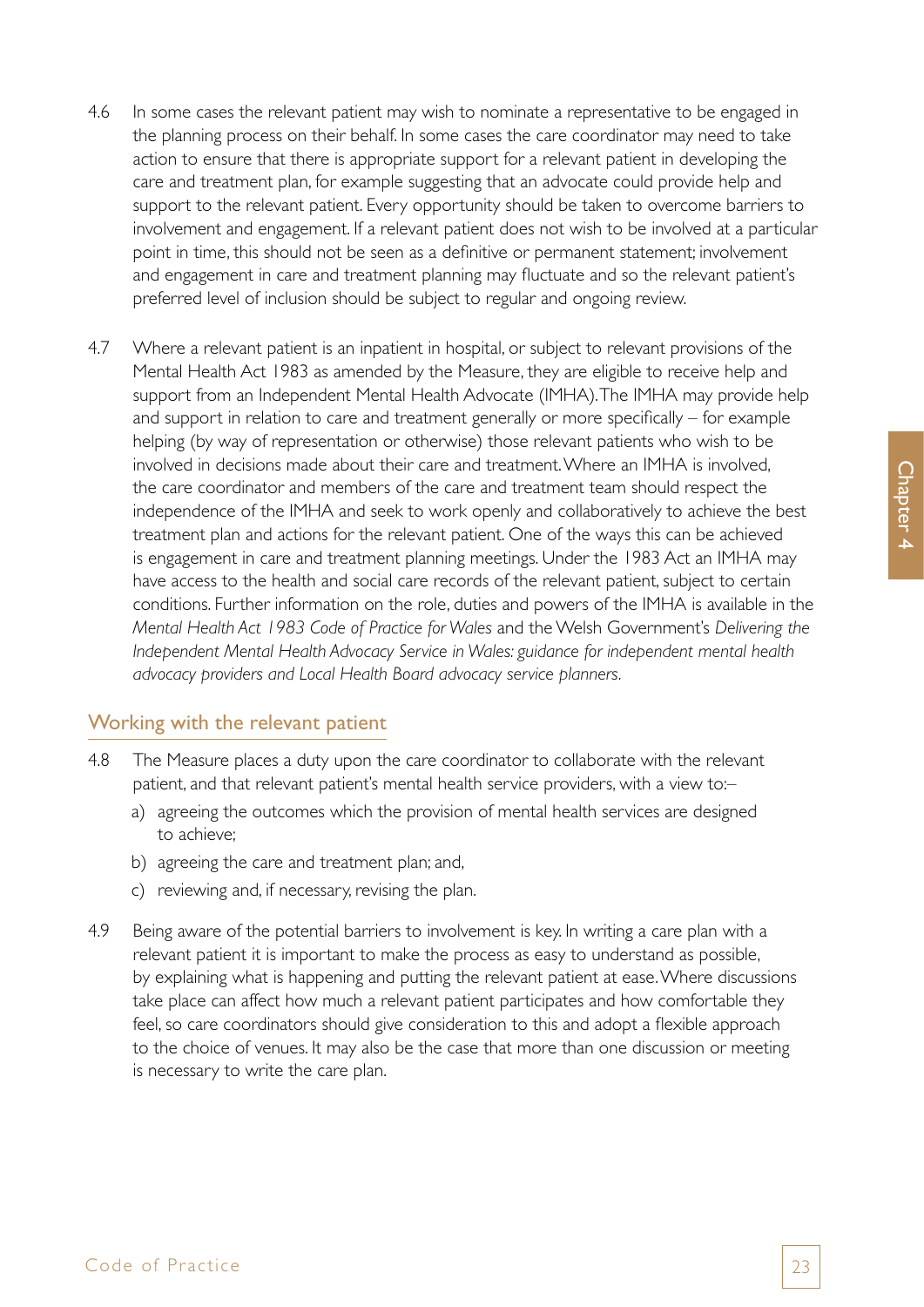- 4.10 Working with the relevant patient in their preferred language is central to overcoming barriers to involvement. In addition, care coordinators should use plain language in writing care plans and should attempt to write outcomes in the relevant patient's own words. In doing this consideration needs to be given to, amongst other things, any sensory impairment, cognitive impairments or the developmental maturity of the relevant patient.
- 4.11 There will be circumstances where either a relevant patient does not wish to take an active part in care and treatment planning or where they do not agree with either the full plan or parts of the plan. Effective coordination is built on a belief in partnership and collaborative working arrangements. A desire to disengage should be viewed as a temporary situation and ongoing efforts on the part of the care coordinator should be made to engage the relevant patient. Where a relevant patient does not agree with the plan, or parts of it, the care coordinator should make ongoing efforts to negotiate a plan, based on assessment, on which all care and treatment participants are in agreement. In the rare circumstances where there is no engagement despite the efforts of the care coordinator, the care and treatment plan may have to be formulated based upon the information available through assessment and information from others such as family or carers.
- 4.12 For children, the focus should be on the collaborative nature of the relationship between the relevant patient and the care coordinator. In most cases this will need to be mirrored in the relationship between the care coordinator and the child's carers/parents. Care and attention should be paid to ensuring, by all practical means, that the child and usually their family have been fully engaged in the care and treatment planning process. This will help ensure that the child's needs have been fully identified across the spectrum of social, psychological and physical developmental areas. Gaining and maintaining this engagement with the child and usually their family is an ongoing activity for the care coordinator.
- 4.13 If a relevant patient lacks the capacity to make decisions about their care and the outcomes to be achieved in the care and treatment plan then they should still be at the centre of the care planning process, with their capacity to be involved maximised. Decisions made in the care planning process should be made under the framework of the Mental Capacity Act 2005, with assessments of capacity documented and the determination of best interests evidenced.
- 4.14 When working with relevant patients who have a Learning Disability it is important to be familiar with, and take into consideration, their personal strengths and support needs. An awareness of cognitive competencies, including concentration, memory and the processing of information must be augmented by knowledge of any difficulties in relation to social interaction. This could include communication difficulties and the potential that the relevant patient may have for acquiescence and suggestibility. It is also important to be aware of the way environmental variables such as time and location may affect the relevant patient and to consider the implications of sensory impairments.
- 4.15 The views of the relevant patient on the content of the care and treatment plan can be recorded on the care plan itself, including views on the mental health services to be provided and any future arrangements that ought to be considered. If no views are expressed by the relevant patient, or no views can be ascertained, then this should be recorded.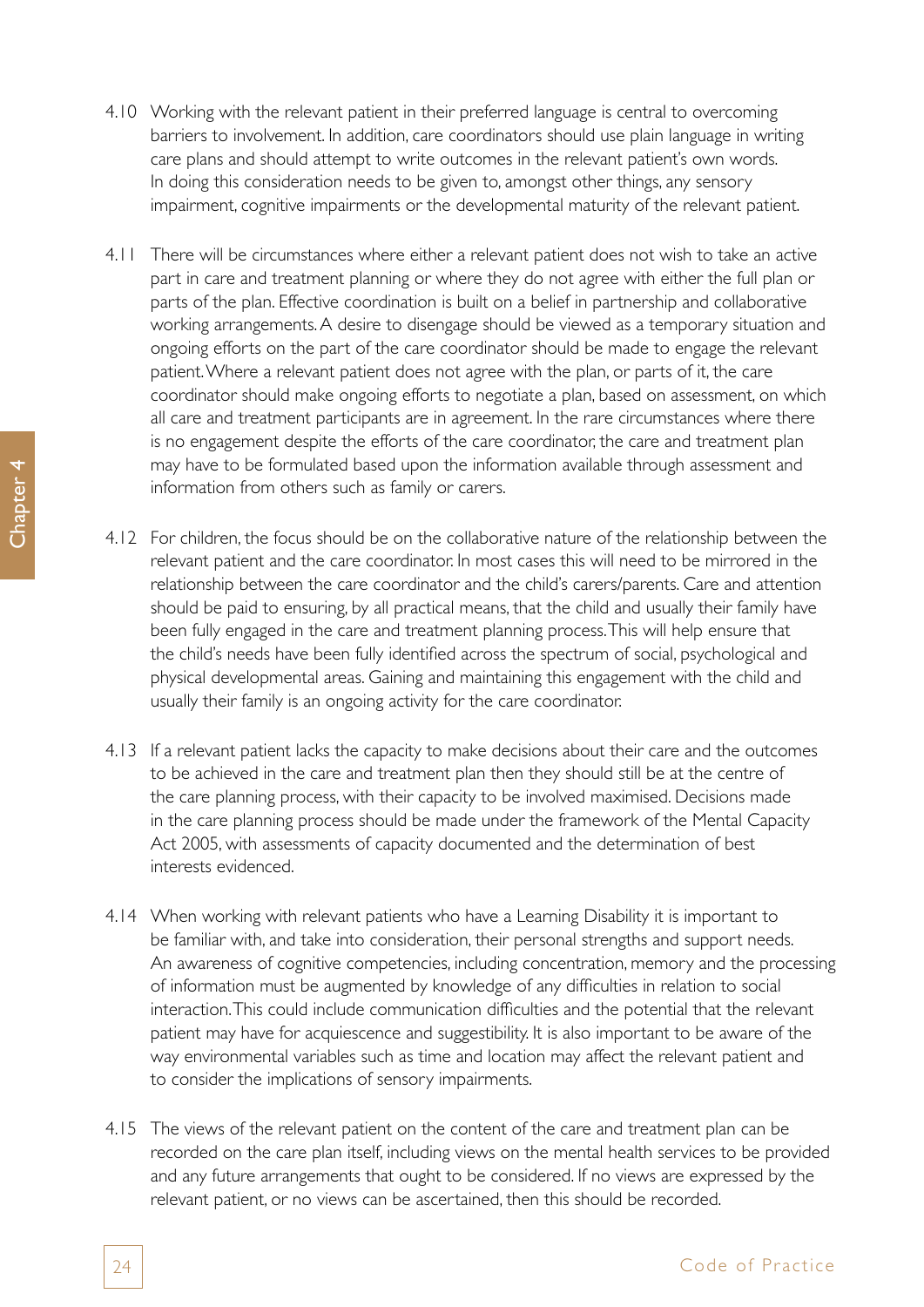4.16 The Part 2 Regulations require that a record is made on the care and treatment plan as to whether the plan has been agreed with the relevant patient. If the relevant patient has not agreed the care and treatment plan, or is in disagreement with the plan, then the reasons for this should be recorded. It is good practice for the reasons to be recorded on the care plan itself and a suitable place is suggested as being the part where a relevant patient can record their views on the care and treatment plan, the mental health services to be provided and any future arrangements that ought to be considered.

### Consultation with others

- 4.17 Part 2 of the Measure requires the care coordinator to work with the relevant patient and the mental health service providers with a view to agreeing outcomes, and preparing, reviewing or revising care and treatment plans.
- 4.18 In addition, the Part 2 Regulations also require the care coordinator to take all practicable steps to consult the following persons, where they are identified in relation to the relevant patient:–
	- a) all persons with parental responsibility for the relevant patient;
	- b) all the relevant patient's carers and adult placement carers;
	- c) the relevant patient's responsible clinician;
	- d) the relevant patient's guardian (within the meaning of the Mental Health Act 1983);
	- e) a donee or deputy the relevant patient, where the matters to be considered in the consultation fall within the scope of their decision making powers;
	- f) an independent mental capacity advocate who has been appointed for the relevant patient;
	- g) the managing authority and supervisory body, where the relevant patient is subject to urgent or standard authorisations under the Deprivation of Liberty Safeguards of the Mental Capacity Act 2005, together with any 'relevant persons representative', under those provisions.

A full explanation of all of these terms (and persons listed) is given in the glossary of terms at Appendix A.

- 4.19 The care coordinator may also consult any other person who they wish to consult, in order to facilitate the carrying out of their functions as a care coordinator.
- 4.20 Before consulting any of these persons the care coordinator must take account of the views of the relevant patient about whether these persons or individuals ought to be consulted. The relevant patient should be given support and information to help them understand the nature, risks, implications and purpose of consulting with others. The care coordinator may consult persons against the wishes of the relevant patient, provided that they have given due consideration to the views of the relevant patient. This may include any feelings or fears associated with consultation. Good practice would suggest that such decisions to consult despite the views of the relevant patient, and evidence of due consideration being given, are clearly recorded.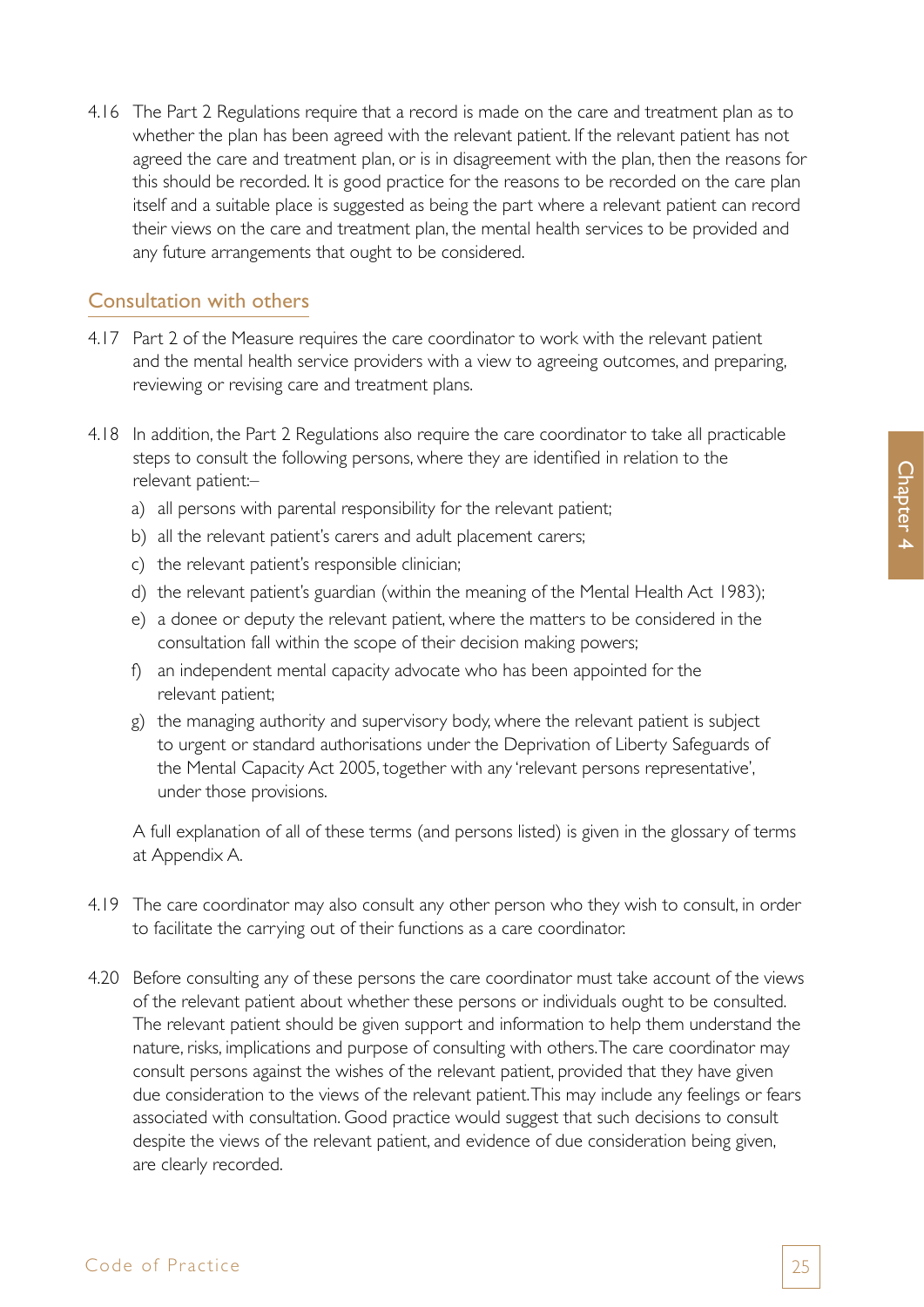- 4.21 The care coordinator may also consult any other person who the relevant patient wishes to be consulted.
- 4.22 It is essential that the care coordinator, and where appropriate the relevant patient, communicate regularly and in a timely manner with any consultees. The avoidance of technical language and jargon also applies to communication with the wider care team and other consultees. The care coordinator should ensure that there is a clear understanding of each individual's and agency's contribution to the plan, and where the accountability for delivery of services sits. The care coordinator's function is to oversee this involvement. Where agreed actions are not being delivered this is the responsibility of the mental health service provider concerned, but it would be good practice for the care coordinator to seek to find a resolution, as this may require a review or revision of the care and treatment plan.

#### Engagement with the care team

- 4.23 Within the care and treatment planning process, the importance of team work, regular communication and review of outcomes should form part of care plan discussion and review. This is particularly important where there may be conflicts about any proposed treatments or interventions. Negotiation between the relevant patient and practitioners involved in the care plan is a necessary process in developing a coherent and systematic approach to outcome planning in care and treatment.
- 4.24 Information sharing between professionals is often an essential part of coordinated care and treatment plans, particularly where a number of professionals and organisations are involved, or significant risks are identified. It is the responsibility of the care coordinator to discuss and seek the agreement of the relevant patient to relevant information being shared. The rationale for information sharing should be clearly presented and the maintenance of confidentiality within the immediate care and treatment planning team assured. Organisations should adhere to their existing information sharing protocols.
- 4.25 Those involved in making decisions regarding the provision of services need to be empowered to make commitments on behalf of their agency. If approval for plans needs to be obtained from more senior officials (for example, for funding) it is important that, where possible, this should not delay implementing the care and treatment plan. Where discharge from hospital is concerned, this is particularly important.
- 4.26 For relevant patients placed in services away from their place of usual residence, services from the relevant patient's 'home' area should continue to be engaged. The relevant patient's 'home' area should remain involved through attendance at care planning meetings, and regular involvement in other discussions.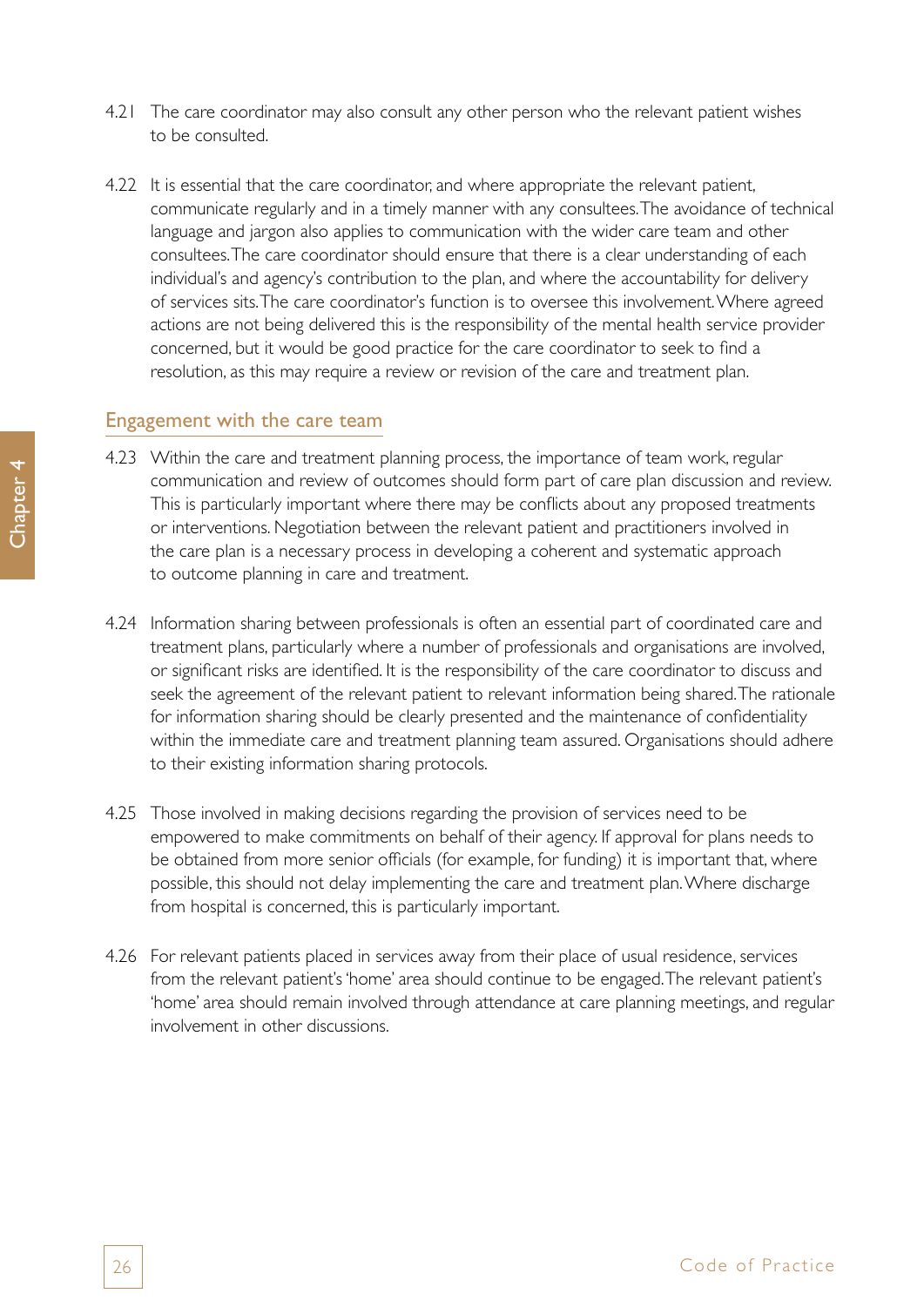### Engagement with family, friends and carers supporting the relevant patient

- 4.27 Carers and parents can be important members of the care delivery team, even in certain circumstances when their involvement is not requested by the relevant patient. The Regulations require care coordinators to take all practicable steps to consult with parents and any carer(s) who may have a caring relationship with the relevant patient during the preparation or review of the care plan. Before any such consultation takes place, the care coordinator is required to take account of the views of the relevant patient as to whether the parent or carer should be consulted with. However, where the relevant patient has indicated that they do not wish the parent or carer to be consulted, the care co-ordinator may still consult against the relevant patient's wishes so long as they have given due consideration to the views of the relevant patient (see paragraph 4.20).
- 4.28 The relevant patient may wish to nominate family, friends and/or carers to support the delivery of the care and treatment plan; these supporters can play a major role in providing practical assistance in the delivery of the care and treatment plan.
- 4.29 The Part 2 Regulations also require care coordinators to provide the relevant patient's parents or carers with a copy of the care and treatment plan when it has been produced, and any revised versions of the plan which are produced following review – unless that parent or carer has indicated that they do not wish to receive a copy. Again, the care coordinator must take into account the views of the relevant patient before providing a copy of the plan to a parent or carer, but may still provide a copy of the plan against the relevant patient's wishes so long as they have given due consideration to the relevant patient's views. The care co-ordinator may also decide to withhold a copy of the plan, or provide a copy of part of a plan, to a parent or carer, if they believe it is in the relevant patient's interests to do so. It may be that where partial disclosure is considered that this includes details about what should happen if the relevant patient is becoming more unwell, and emergency contact details.
- 4.30 The key role that carers play in supporting relevant patients is acknowledged and where it is decided that consultation, or sharing copies of the care plan with parents or carers should not take place, it is good practice to record the reasons for this decision. Such decisions should be kept under ongoing review. It may also be appropriate that where this is the case an explanation is offered to parents or carers as to why consultation has not been undertaken or copies of the plan provided, where doing so would not be detrimental to the interests of the relevant patient.
- 4.31 For children, unless the care coordinator believes it to be in the child's interests to withhold a plan or part of a plan (e.g. to do so would increase risk to a child), care plans should be shared with all those with parental responsibility for the child. Sharing copies with other bodies with statutory responsibilities such as local education authorities should also be considered.
- 4.32 The Carer's Strategies (Wales) Measure 2010 requires LHBs and local authorities to have in place local strategies to ensure that carers are identified (including young carers who may be caring for a parent or other relative) and provided with information and support which will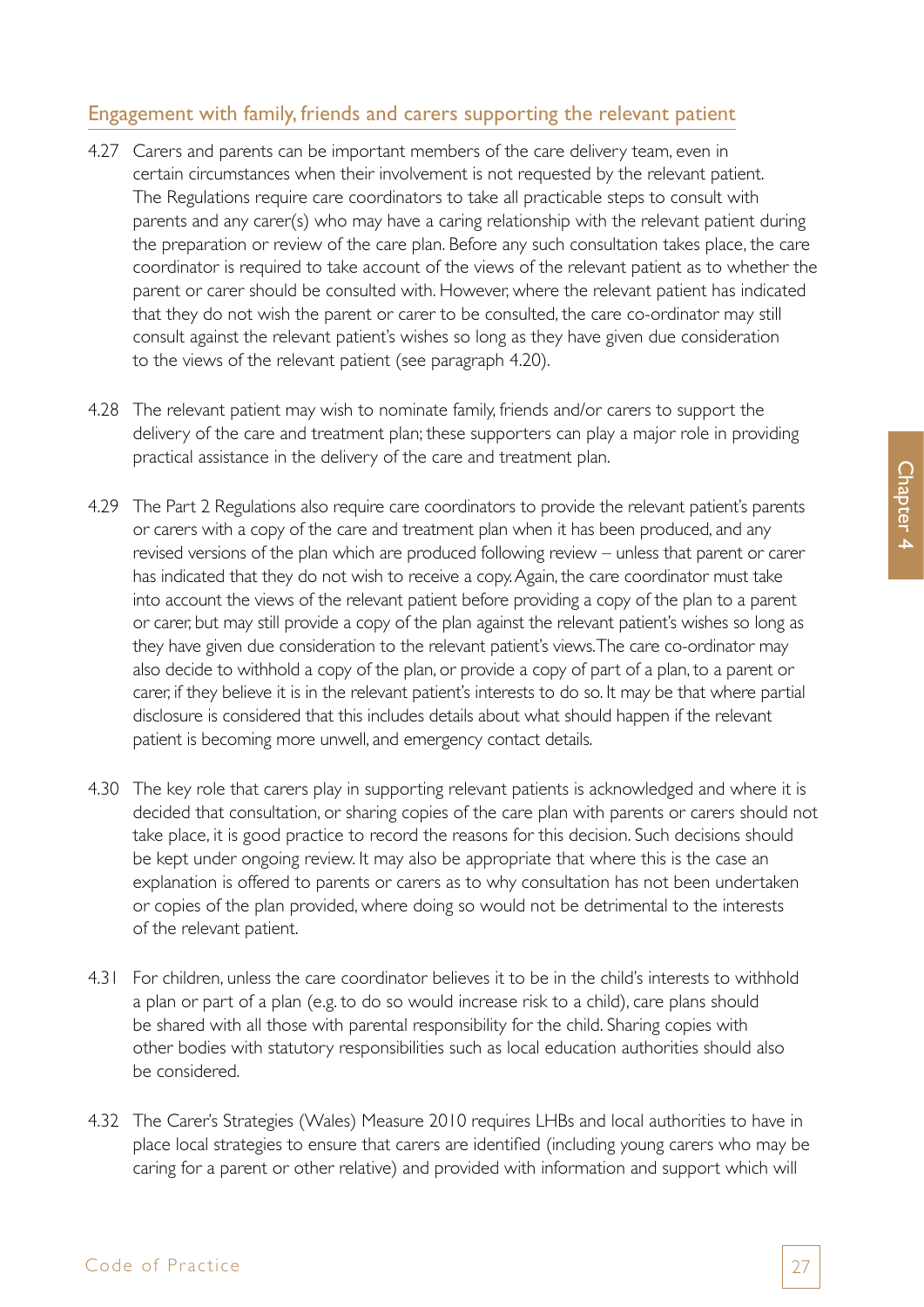assist them in their caring role – including their entitlement to an independent assessment of their needs as a carer. Care coordinators and service planners should be aware of their own service's carers' strategy requirements and ensure that these are adhered to when carers are involved in the care and treatment planning process.

## Outcome planning

- 4.33 The care coordinator must work with the relevant patient and providers of services to agree the outcomes that the provision of mental health services for the relevant patient should be designed to achieve.
- 4.34 The care and treatment plan should list these outcomes, record the services and/or actions that are to be provided to achieve each outcome, including when they will be provided and state who is responsible for providing the service. The care and treatment plan should reflect the findings of any assessment of need and risk that has been undertaken. The care coordinator should ensure that a comprehensive assessment has been conducted, in order to ensure that the agreed outcomes and the care and treatment plan appropriately reflect the needs of the individual relevant patient.
- 4.35 The process of agreeing outcomes requires involvement and engagement with the relevant patient, mental health service providers, and other appropriate consultees. Seeking agreement for those actions or services designed to deliver outcomes may require differences of opinion on care and treatment options to be openly discussed, and any conflicts resolved.
- 4.36 The care and treatment plan should include a clear description of the outcomes agreed with the relevant patient (where possible), and the relevant patient's mental health service providers. Outcomes to be achieved will be drawn from one or more of the following areas as set out in section 18 of the Measure:–
	- a) finance and money;
	- b) accommodation;
	- c) personal care and physical wellbeing;
	- d) education and training;
	- e) work and occupation;
	- f) parenting or caring relationships;
	- g) social, cultural or spiritual;
	- h) medical and other forms of treatment including psychological interventions.
- 4.37 Whilst there is no requirement for a care and treatment plan to record outcomes against each of these potential areas for intervention, it is likely that, outcomes would arise in more than one of these areas. It is also the case that care coordinators are not limited to recording outcomes only in relation to these 8 areas. Outcomes in additional areas may be recorded where identified, such as sensory or communication needs. It is also possible to record outcomes where the relevant patient is taking responsibility for the action.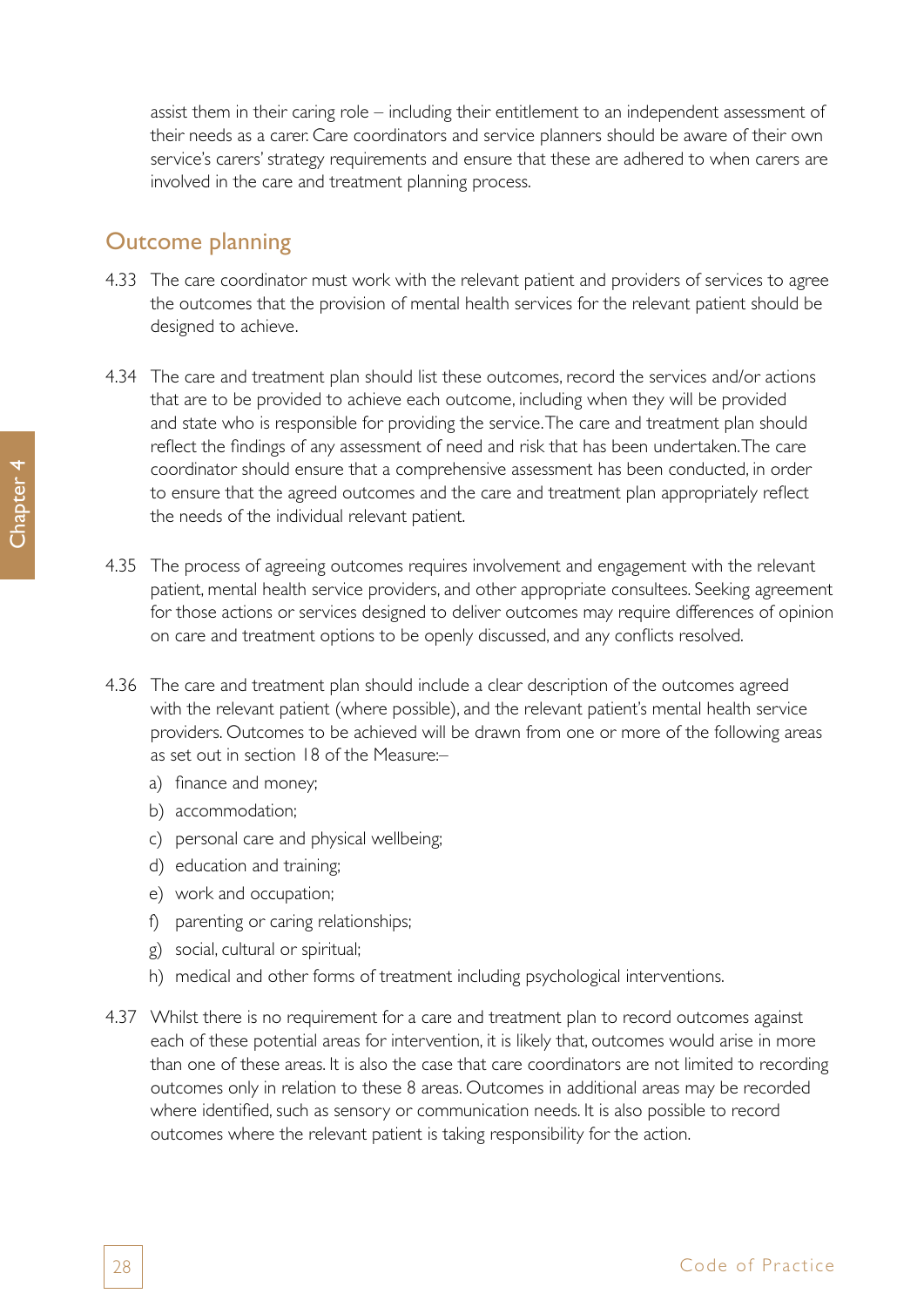- 4.38 For children, best practice would be for outcomes across these domains also to consider attainment of achievable physical, psychological & social developmental goals and interventions that support family and/or carers in enabling the child to achieve the desired outcomes. The outcomes should be expressed in language that is understandable to the relevant patient and family.
- 4.39 Whilst outcomes can be based on the wishes, feelings and experiences of the relevant patient, they should be recorded in a way which is objective and quantifiable. In all cases outcome planning should be based on the principles derived from recovery-orientated mental health practice, where the relevant patient is supported to take as much responsibility for developing the care and treatment plan as they are able. A whole-person approach should be used (seeing the person from a wider health and social perspective) where each partner in the care and treatment plan – including the relevant patient themselves – is making a commitment to achieving the stated outcomes.
- 4.40 In writing an outcomes-based care and treatment plan, a clear statement of the issues to be addressed will first be required. Following this, the care coordinator and care team, along with the relevant patient, will work to identify, agree and describe the desired outcomes, either long term or short term, which if attained would demonstrate that the issues identified had been resolved or are progressing towards resolution. To achieve a full and meaningful outcomes-based care and treatment plan the care coordinator, care team and relevant patient will need to work together to identify and agree the realistic, observable and achievable milestones to be reached in order to realise each outcome. This can promote the positive approach of building upon achievements.
- 4.41 Ongoing monitoring and review should be undertaken of whether the outcomes or milestones recorded in the care and treatment plan are being achieved. Timescales for reviews should be linked to the expected achievement of outcomes or milestones. This approach is consistent with good practice in care and treatment planning, and as such remains the responsibility of the care coordinator.

# Matters to be considered in the care and treatment plan

#### Finance and Money

- 4.42 The assessment process should consider the financial aspects of the relevant patient's life, and agree any related outcomes which ought to be achieved and recorded on the relevant patient's care and treatment plan. This will enable consideration of any support that may be required to help the relevant patient access benefits, respond to any financial anxieties or address any identified vulnerabilities of financial abuse.
- 4.43 Mental health problems may cause a relevant patient to neglect personal finances. Alternatively, for someone living with a diagnosis such as dementia, they may worry about how they and their family will cope as their illness progresses. The assessment process should therefore consider a range of issues relating to finance and money, including:–
	- a) if the relevant patient's ability to work is affected and whether there may be a sudden or, possibly, dramatic reduction in their income as a result;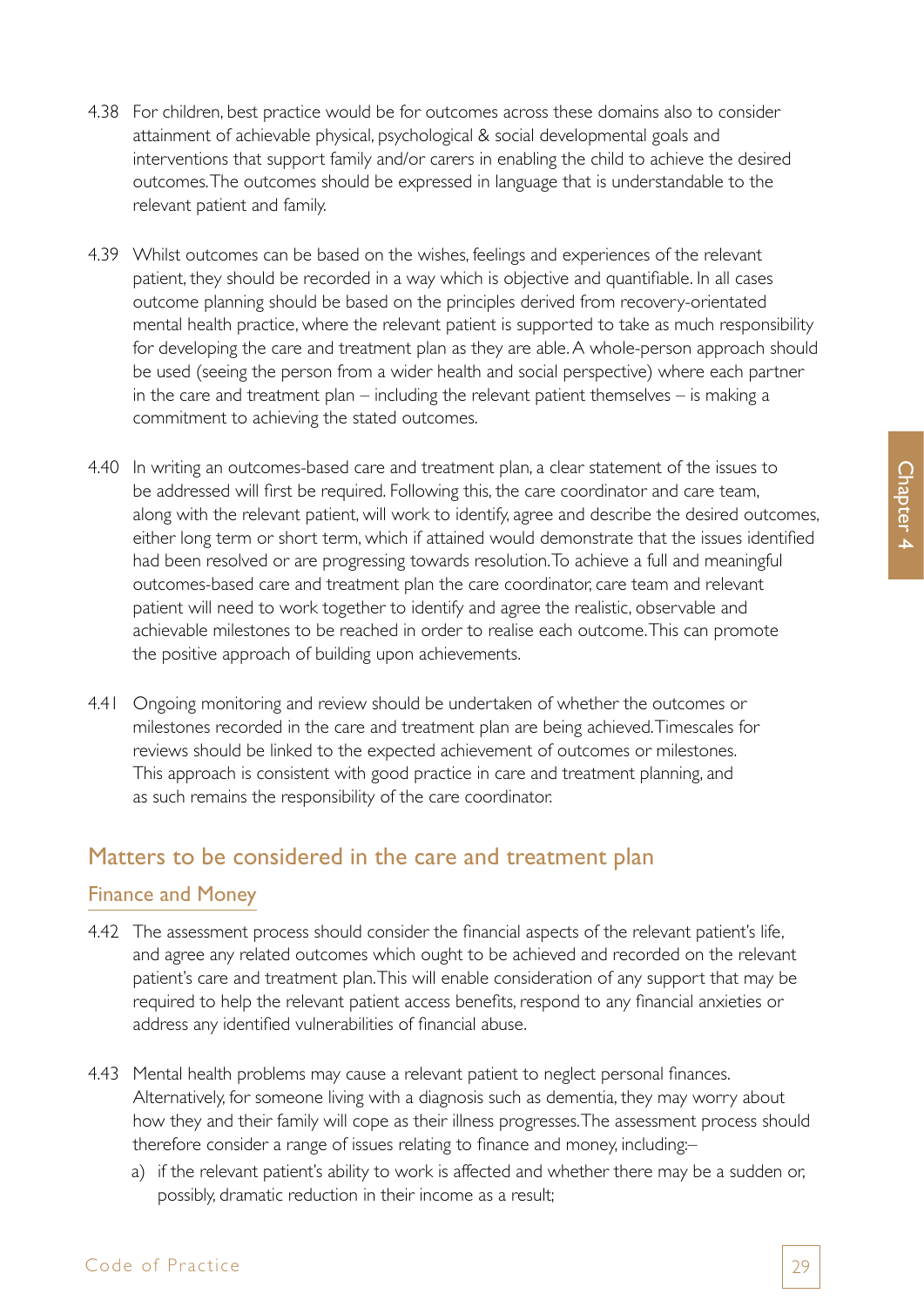- b) the impact of time away from home (for example, admission to hospital) on the relevant patient's ability to keep abreast of financial commitments;
- c) whether a relevant patient's capacity to make financial decisions is affected, perhaps leading them to act recklessly or unwisely;
- d) loss of motivation or the ability to concentrate and thus keep control of finances;
- e) vulnerability to financial exploitation or abuse.
- 4.44 Outcomes in this area may also be related to the impact of financial problems on a relevant patient's mental health (for example, stress and worry associated with trying to maintain control of finances could lead to feelings of inadequacy and despair, and a lack of security, or pessimism about the future). Such issues can also have an impact on family and carers, which will need to be considered and which may include a relevant patient's ability to parent or meet other caring responsibilities arising from financial pressure.
- 4.45 Consideration should be given as to whether there needs to be longer term planning where the relevant patient's capacity may fluctuate or be lost. Assessment of finance must identify whether or not a donee or deputy for the relevant patient is in place, and whether the scope of their powers includes financial matters.

#### Accommodation

- 4.46 The relationship between accommodation and mental health can be complex and multifaceted. Poor housing or homelessness can contribute to mental ill health, or make an episode of mental ill health more difficult to manage. Mental ill health can make it more difficult for people to find and maintain good-quality accommodation and on some occasions the Mental Health Act 1983 may be called upon to require a person to reside at a particular place. The assessment process will need to identify whether the relevant patient's current accommodation has an impact upon their mental health, and agree any related outcomes which ought to be achieved and recorded on the relevant patient's care and treatment plan.
- 4.47 An assessment needs to consider whether the relevant patient's accommodation is warm, weatherproof, equipped with modern facilities and in a good state of repair, and is safe and secure. The security of a relevant patient's home in their absence is of particular relevance when admission to hospital is being considered. The immediate environment of the accommodation should also be taken into account, including whether there is access to clean, safe, green spaces, access to public services and opportunities for social contact.
- 4.48 Taking into account other needs of the individual relevant patient, agreeing outcomes may relate to the suitability of the accommodation in relation to any physical requirements, including mobility or poor sight, and whether assistance is needed in such areas. Additionally the assessment should consider any history of rental or mortgage arrears, as this can be an indicator of help required with 'money management' and can adversely affect future accommodation needs. Accruing rent arrears or other debt can also be an indication of relapse of a mental illness. The accruing of rent arrears and the risk of eviction could therefore be seen as a potential relapse indicator and also an area where contingency planning may be required.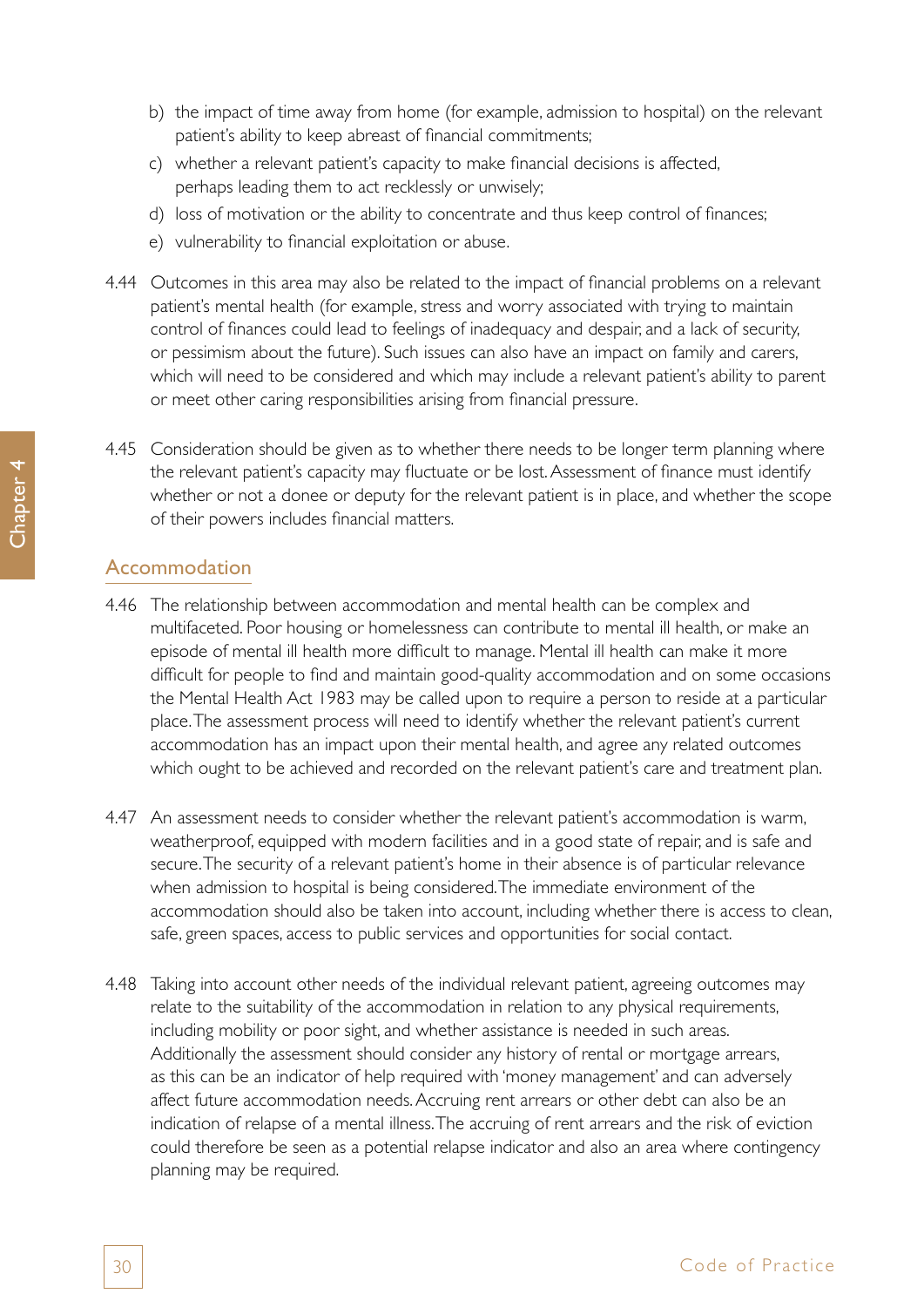- 4.49 For relevant patients in hospital, accommodation should be viewed on two levels firstly their accommodation needs in hospital regarding the suitability of the ward environment, together with a consideration of their accommodation needs when they are to be discharged from hospital. In relation to children, section 131A of the 1983 Act places a duty on hospital managers to ensure that a child that is admitted to hospital for treatment of their mental health is accommodated suitably for their age, subject to their needs.
- 4.50 It may also be that an Independent Mental Capacity Advocate is appointed for a relevant patient under the duties of the Mental Capacity Act 2005 where decisions about long term accommodation are to be made and the relevant patient lacks capacity to agree to placements and has no-one other than professionals or paid carers involved in their care.
- 4.51 Addressing needs and setting outcomes which may be met by the availability of appropriate accommodation upon discharge is a critical part of discharge planning. This should be undertaken as early as possible following an admission to hospital.
- 4.52 In more general terms, agreeing the outcomes for a child will need to establish the safety and suitability of their current accommodation. If the parents of the child are separated, consideration should be given as to whether there is a residency order, and if so, the requirements of that order.

#### Personal care and physical wellbeing

- 4.53 A relevant patient's personal care needs and physical wellbeing ought to be identified regardless of their age, with any outcomes which ought to be achieved recorded on the relevant patient's care and treatment plan. Such consideration will include the relevant patient's ability to address their own personal care and wellbeing (such as washing, dressing or cooking) or the support that is provided to meet these basic needs. It may be that the provision of equipment, or aids is required to improve independence in personal care, or it may be a matter of education to acquire skills or encouragement to use existing skills.
- 4.54 Consideration should be given to the impact of other physical and well being issues such as disability, mobility, or pain management, together with lifestyle choices on the relevant patient's mental health. In doing this consideration should be given to whether the relevant patient has a GP and other relevant health professionals such as a dentist or optometrist, for example, and if so, is maintaining appropriate contact with them.
- 4.55 Following assessment, outcomes may be agreed regarding physical health screening or support to access health promotion or screening for long-term health conditions such as diabetes, respiratory diseases or cancers. Physical health assessments may be undertaken by the relevant patient's GP or by an appropriately qualified member of the secondary mental health service.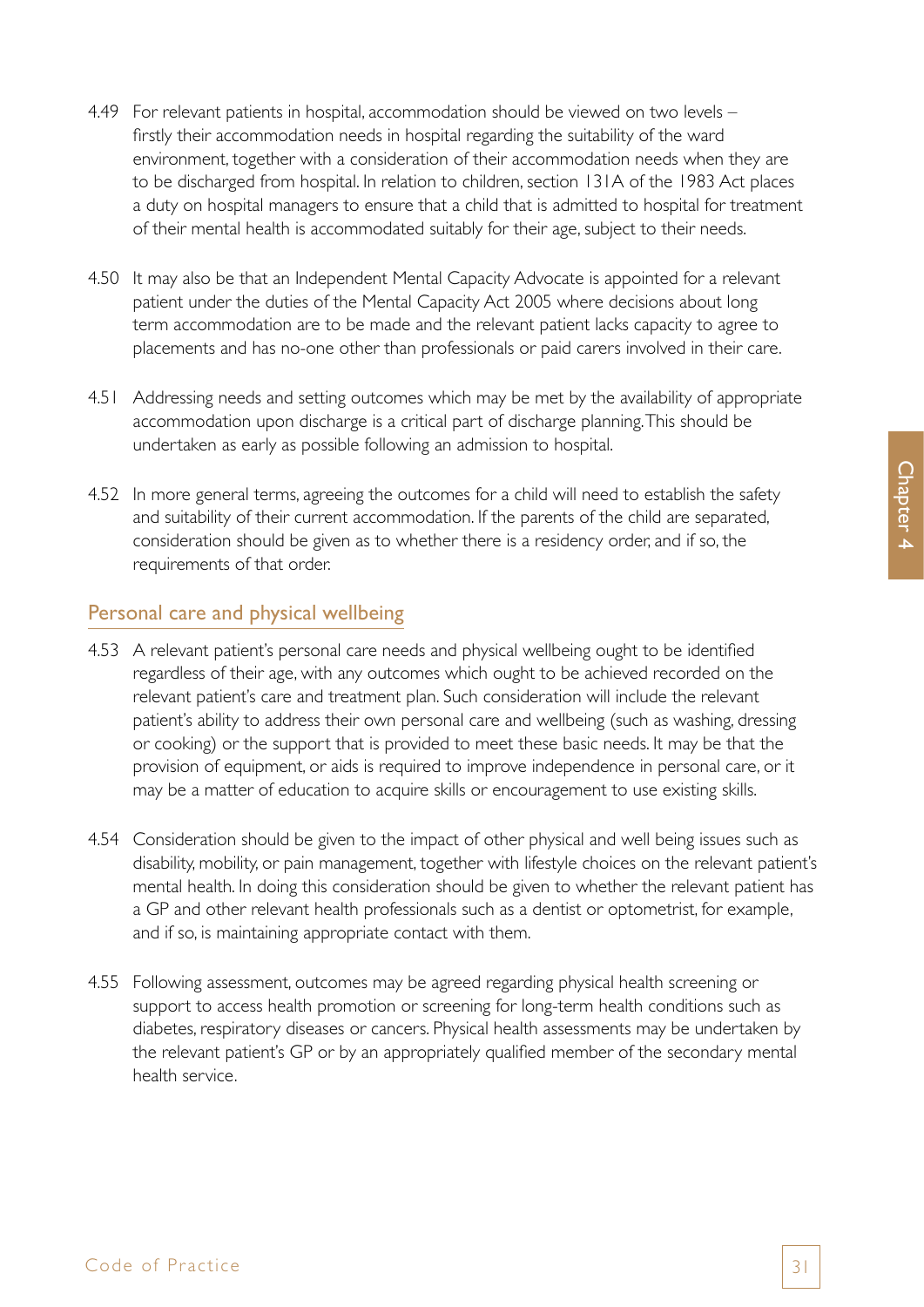### Education and training

- 4.56 Education and training for relevant patients of all ages, not just those in or aspiring to full or part-time education, and agreeing and recording any related outcomes which ought to be achieved on the relevant patient's care and treatment plan is important. Education and training may be particularly relevant to the relevant patient's recovery journey and personal goals, whether or not it results in a formal qualification. For some, participation in education or training may provide necessary life skills or social skills.
- 4.57 Agreeing outcomes for the care and treatment plan may involve recognising that the relevant patient is receiving education and training but requires support to continue with this, whether in specialist services or within mainstream learning environments.
- 4.58 Access to education and training for children should not be denied because they are receiving care and treatment. It is important that the educational needs of a child are considered, and suitable arrangements for these to be met are identified when agreeing outcomes. The means to ensure attainment of functional literacy and numeracy should be considered and future career plans identified as a means to clarify appropriate educational goals.
- 4.59 It is important that the learning needs of older people are not overlooked. Developing new skills, or pursuing activities which build upon existing skills, is important. This is particularly the case where relevant patients need to adjust to life events in later life such as retirement or bereavement. Pursuing interests including education, training or hobbies can be enormously beneficial in promoting self esteem, confidence and social connectedness – all crucially important to good mental health.
- 4.60 Outcomes may relate to the education and training that a relevant patient requires, or may benefit from in managing their own mental health, or in developing coping and prevention skills.

### Work and occupation

- 4.61 Work is generally good for our physical and mental health. Therefore, needs and wishes in relation to full or part-time employment should be carefully considered when agreeing outcomes for a relevant patient's care and treatment plan. This may well include work-related activities such as volunteering.
- 4.62 For a relevant patient who is not working, exploring outcomes around the support that may be required in identifying new job opportunities, vocational skills, contacting employment agencies, or accessing specialist mental health employment services can be beneficial. The prospect of paid employment for those who have been out of the job market for some time can be stressful, and may for some people negatively impact on their mental health. Care coordinators and other members of the mental health team may need to review the additional support a relevant patient may require in overcoming this potential barrier.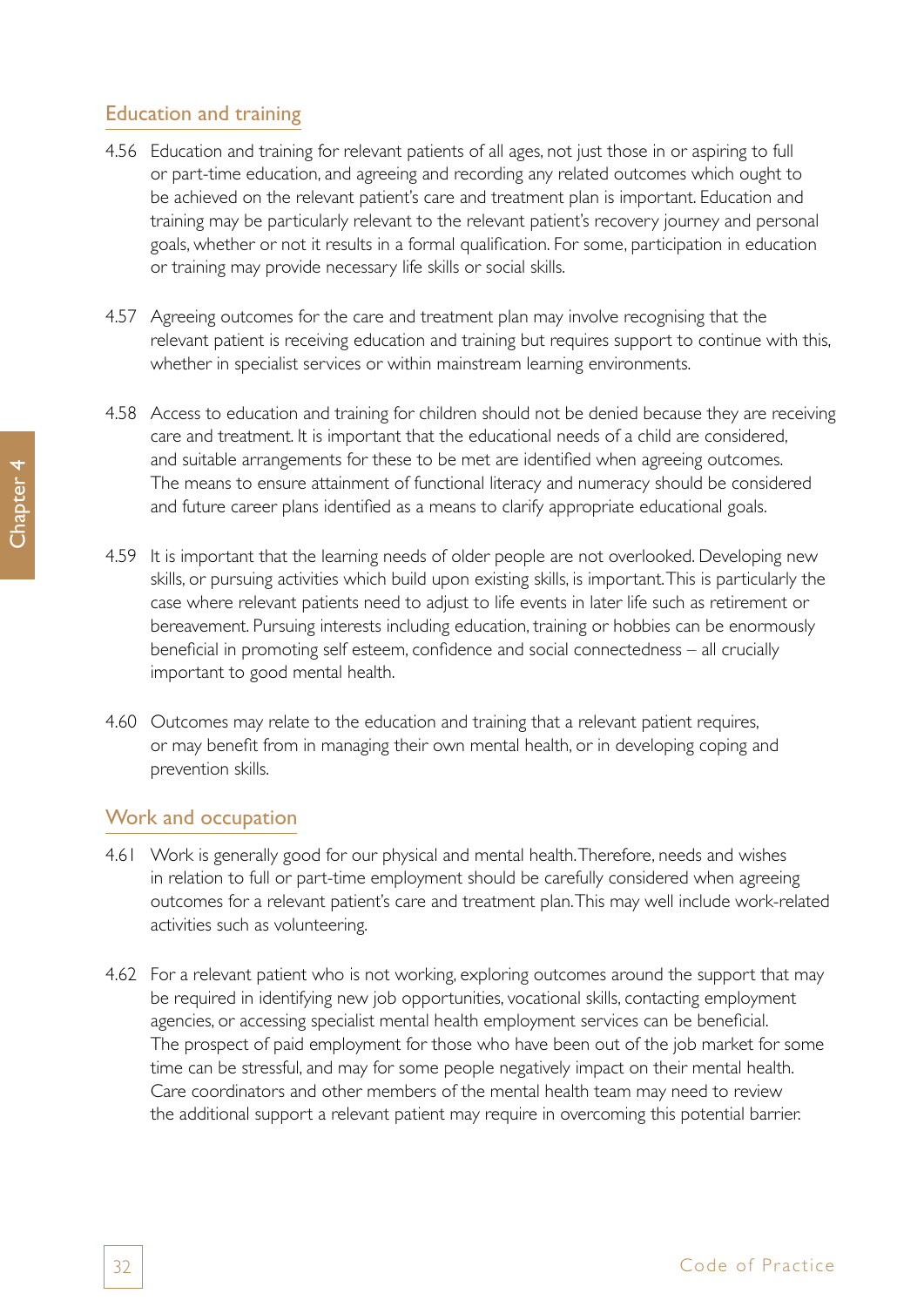- 4.63 For children who may be approaching, or have attained, working age, consideration should be given to goals for employment and occupation in the treatment plan and the steps for supporting the achievement of such goals as soon as possible, particularly for those in the final 2 years of their statutory education.
- 4.64 For relevant patients who have retired from paid employment and who do not wish to seek fresh employment, consideration should be given to other meaningful activity and occupation, for example volunteering.
- 4.65 For all people the active use of leisure time, whether in combination with occupational time or not, can be important in contributing to recovery, self management and improvements in quality of life. In children this may include opportunity for play.
- 4.66 In all cases, outcomes which ought to be achieved need to be agreed and recorded on the relevant patient's care and treatment plan.

#### Parenting or caring relationships

- 4.67 Agreeing any outcomes relating to a relevant patient's parenting or caring relationships or responsibilities is important. Determining what, if any, support is required to maintain any such parenting or caring relationships should inform outcomes and consideration should be given to the effect that these relationships may have on the relevant patient's health.
- 4.68 It is important that any risks (including neglect or acts of omission) towards children or vulnerable persons are identified and acted upon appropriately and in accordance with safeguarding children or vulnerable adults procedures.
- 4.69 If there is a parental or caring relationship which the relevant patient is maintaining and managing well this can be acknowledged positively, along with the fact that support may not be required at this time.
- 4.70 Where the assessment identifies that the relevant patient has a carer, the care coordinator should take steps to ensure that the carer is directed to sources of information and support – including the right to a carer's needs assessment – in line with the service provider's Carer's Strategy<sup>10</sup> and a separate carer's assessment is undertaken if appropriate.
- 4.71 A child who is a relevant patient may also have parenting or caring responsibilities and it is imperative that in agreeing outcomes any such responsibilities are identified. The care and treatment plan should recognise any such role, and outcomes may relate to the ability that the child has to care for others and the effects on the child's mental health of such responsibilities or failure to meet these responsibilities adequately.

<sup>&</sup>lt;sup>10</sup> The Carer's Strategy Wales Measure 2010 requires Local Authorities and Local Health Boards to put in place Carer's Strategies which ensure that carers are identified and referred on to appropriate sources of support. Guidance on developing these strategies will be published by the Welsh Government in 2012.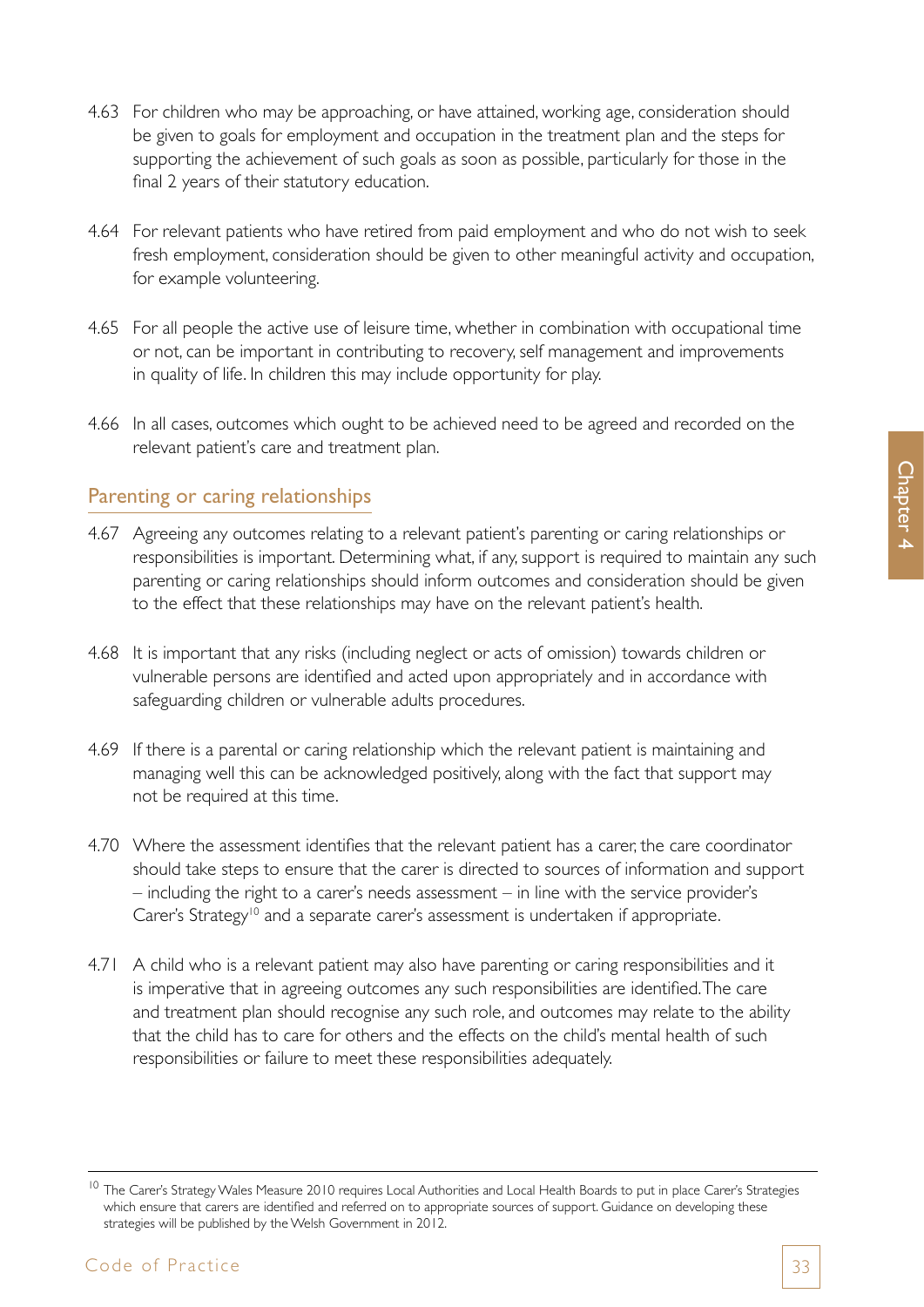### Social, cultural or spiritual

- 4.72 A relevant patient's needs in relation to enjoying a full social life, good personal relationships with family and friends, and full engagement with community and leisure facilities are the same as for any other person in the community. Networks of support are significant protective factors in helping individuals to maintain or improve good mental health.
- 4.73 Agreeing social, cultural; and spiritual outcomes should consider the social wellbeing of the relevant patient, including leisure activities and aspects of social inclusion or exclusion, together with the impact that this has on the relevant patient's mental health. It is important to consider strengths and abilities when setting outcomes and interventions as it can be the case that doing more of what a person is good at, using their strengths, is an effective way of bringing about change and promoting recovery.
- 4.74 The process for agreeing outcomes needs to recognise and give full regard to the cultural identity of the relevant patient. This may include recognition of the relevant patient's own perception of their cultural status and background. Services should seek to ensure that there is provision to meet the cultural needs of the relevant patient as appropriate. It should be noted that, as with any other community, cultural and linguistic needs are intertwined with each other within the Welsh speaking community, and therefore language needs should be considered as part of cultural needs.
- 4.75 Spirituality can play an important role in helping people live with, or recover from, mental health problems. Spirituality is often seen as a broader concept than simply religion. Outcomes can relate to those aspects of life which give a relevant patient meaning, hope, value and purpose and can help to inform the care and treatment planning process overall.

### Medical and other forms of treatment, including psychological interventions

- 4.76 Identifying whether the relevant patient has previously received treatment or interventions for their mental health, and whether this was successful, is a necessary step in agreeing outcomes for the care and treatment plan.
- 4.77 The agreement of outcomes will also need to involve consideration of which treatments or interventions may be required now, how these will be accessed, and the agencies or organisations that will provide the services. The process will also need to ensure that any information regarding the benefits and drawbacks of treatment options is provided and discussed with the relevant patient.
- 4.78 Interventions can be aimed at reducing specific symptoms but can also be concerned with reducing the negative effects of symptoms and coping more effectively with them.
- 4.79 For children, as well as eliminating or minimising symptoms and improving coping skills, consideration should be given to developing resilience factors within the child and family to reduce the likelihood of future mental health problems or reduce their impact.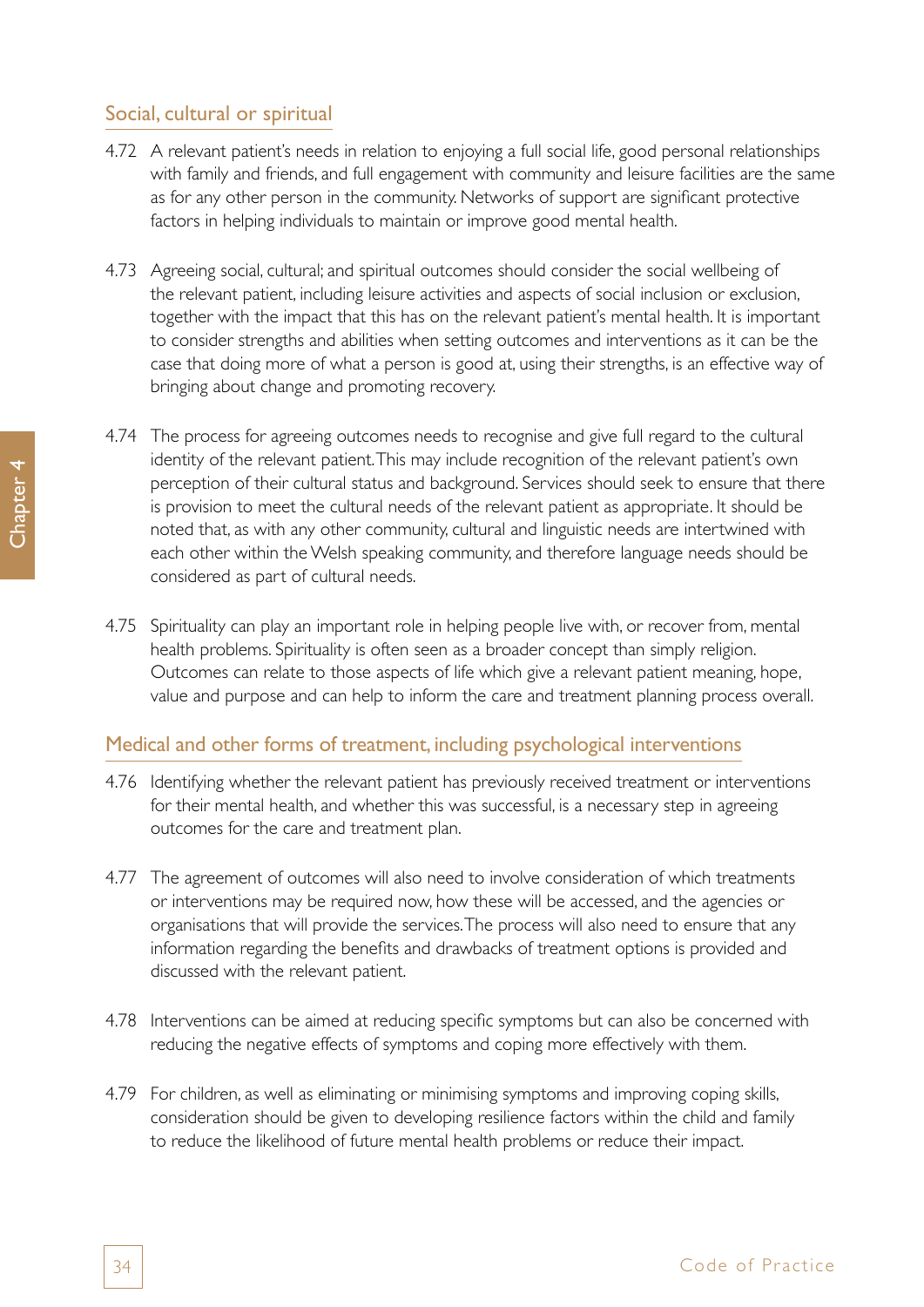4.80 For many relevant patients, treatment for mental disorder will include medication. The care coordinator should ensure that the assessment identifies potential and actual side effects and contra-indications of prescribed medication. Additionally the care coordinator should liaise with the relevant patient to monitor medication effectiveness, satisfaction, and to seek ongoing consent with the treatment programme. Where a relevant patient does not have the capacity to consent to the treatment programme decisions should be undertaken in line with the requirements of the Mental Capacity Act 2005.

#### What should happen if a relevant patient is becoming more unwell

- 4.81 The Part 2 Regulations set out a standard format for care and treatment plans which includes sections to record the thoughts feelings or behaviours that may indicate when a relevant patient is becoming more unwell and may require extra help or support (sometimes referred to as 'relapse signatures') and also the actions that ought to be taken should this happen (sometimes referred to as a 'crisis plan').
- 4.82 The purpose of recording these is to try and prevent circumstances escalating into a crisis by detailing the arrangements or strategies that may have worked well in the past for the relevant patient.
- 4.83 The actions that ought to be taken may include identifying who the relevant patient is most responsive to or expressing wishes about care or treatment in certain circumstances, including details of the relevant people or services to contact. In some circumstances relevant patients may have set out advanced decisions detailing treatments that they would wish to refuse should they lose the capacity to decide for themselves in accordance with the Mental Capacity Act 2005.
- 4.84 The contact details of services, including telephone numbers and the times when the services are available, should be included in the care and treatment plan as a means to ensure that relevant patients know where they can go for assistance or advice whenever they may need to.
- 4.85 Identifying factors that are significant to a person being able to remain as independent as possible is important, such as the support provided by a family member. Contingencies can then be discussed and agreed in advance of such support unexpectedly being unavailable.

## Timeliness of care and treatment plans

4.86 In the first instance, the duty of the care coordinator to prepare and put into writing a care and treatment plan for a relevant patient arises when they are appointed. Care and treatment plans should therefore be provided as soon as is reasonably practicable after the individual has become a relevant patient and the care coordinator has been appointed. Care coordinators will need to balance the importance of settling the plan so that outcomes and services are agreed and so that the provision of services is not delayed, with ensuring that the plan is comprehensive, and that due consultation in its preparation has taken place.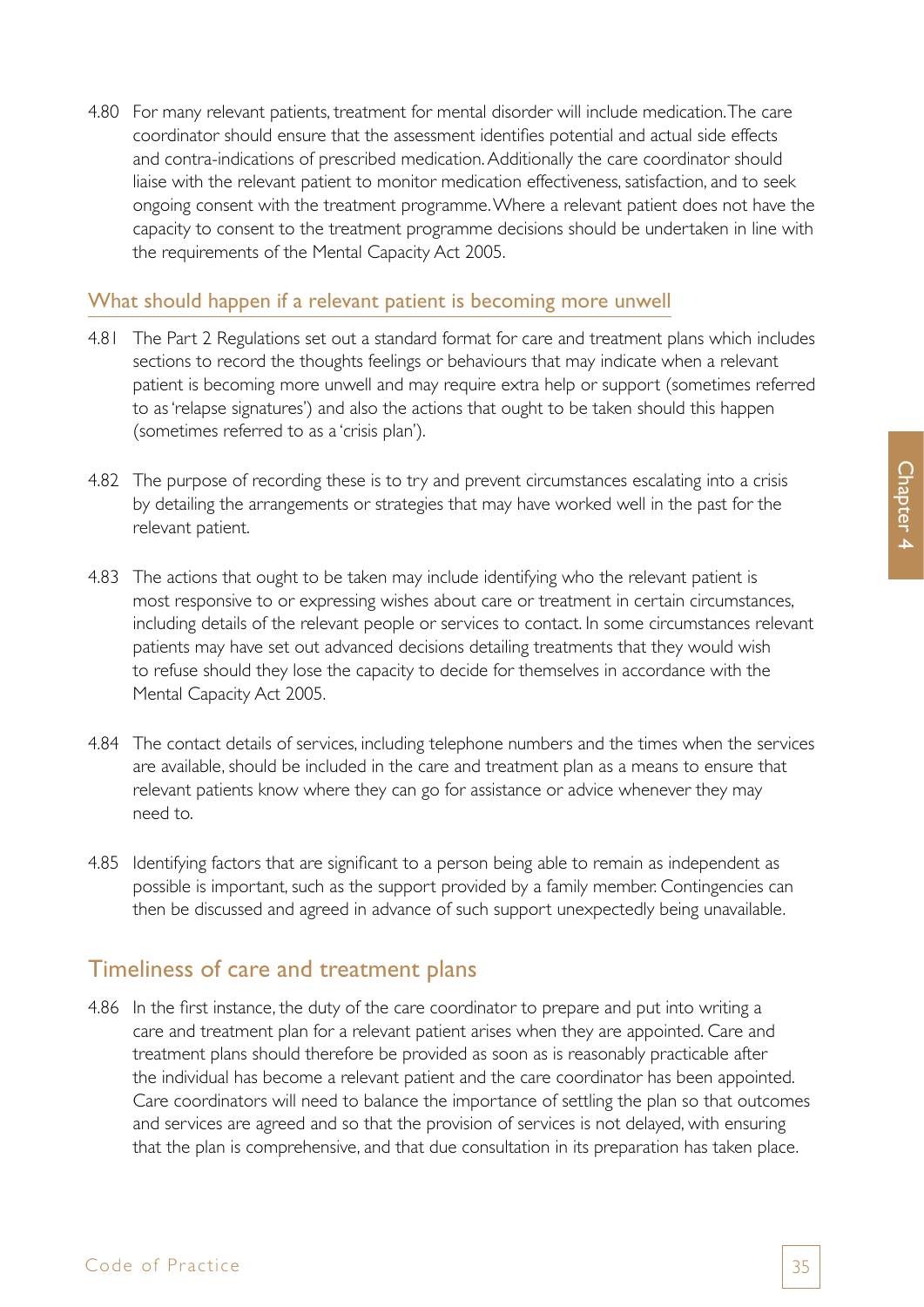- 4.87 Whilst the Part 2 Regulations do not specify a time limit for the production of a Care and Treatment Plan it is recommended that in most cases it should be produced within 6 weeks of the appointment of a care coordinator and distributed within 2 weeks of its completion. It is also suggested that mental health service providers consider local reporting on where this is not achieved in order to monitor performance.
- 4.88 Whenever a care and treatment plan has been revised, the revised care and treatment plan should be copied to the relevant patient, and others in accordance with the Part 2 Regulations, as soon as practicable after completion (see paragraphs 4.90 – 4.97 below). As with the initial production of care and treatment plans, there is no specific statutory timescale for sharing revised care and treatment plans. However, as the sharing of information and an understanding of what all agencies are delivering is central to coordination of care, it is recommended that the revised care and treatment plan be distributed within 2 weeks of the review taking place.
- 4.89 It may be that at a local level, mental health service providers wish to set more specific and stringent targets in relation to the production of care and treatment plans, based upon local circumstances. In any case, to monitor these statutory duties and for ensuring that the requirements of the Measure and Regulations are met in a timely manner, it is recommended that, LHBs and local authorities set out jointly agreed standards for completion and provision of care and treatment plans, and audit performance against these to assure themselves that timely and accurate information is provided to relevant patients, and to those involved in the provision of the relevant patient's care and treatment.

## Copies of the care and treatment plan

- 4.90 So that the relevant patient and those involved in their care and treatment are aware of the outcomes which the provision of mental health services are designed to achieve, and of the plan for the achieving those outcomes, it is essential that the relevant patient's care and treatment plan is made available.
- 4.91 For this reason, the Part 2 Regulations require that the care coordinator takes all practicable steps to ensure that where the following persons may be identified in relation to a relevant patient, they are provided with a copy of the care and treatment plan:–
	- a) the relevant patient, unless they do not wish to receive a copy, or the provision of a copy (or part of it) is likely to cause serious harm to the physical or mental health or condition of the relevant patient;
	- b) all persons with parental responsibility for the relevant patient, unless they do not wish to receive a copy;
	- c) all carers of the relevant patient (including adult placement carers), unless they do not wish to receive a copy;
	- d) the relevant patient's general practitioner;
	- e) the mental health service provider(s) and voluntary organisations who provide mental health services to the relevant patient;
	- f) the relevant patient's responsible clinician;

Chapter 4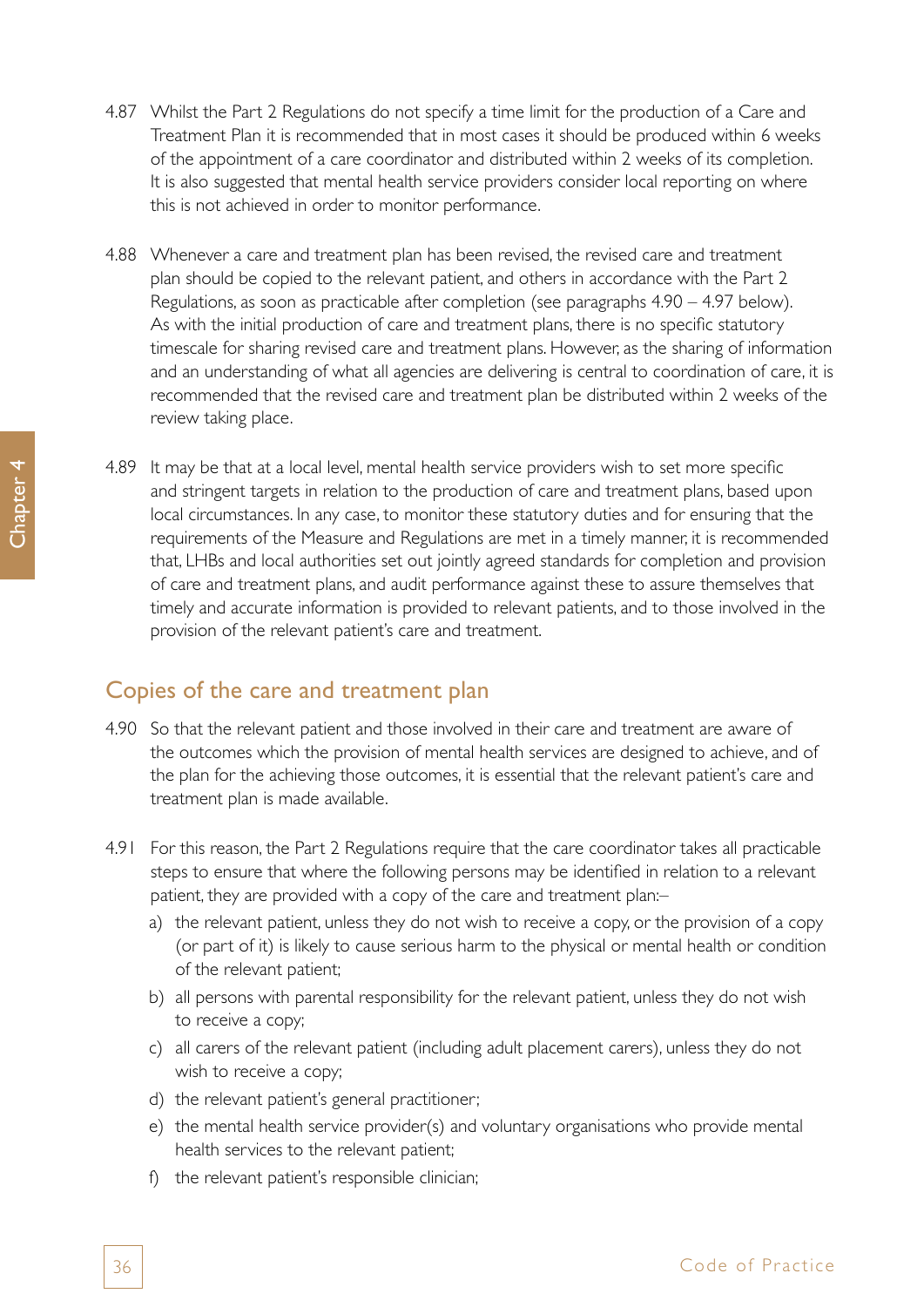- g) the relevant patient's guardian and responsible local social services authority (within the meaning of the Mental Health Act 1983);
- h) a donee or deputy the relevant patient, where the matters included in the plan fall within the scope of their decision making powers;
- i) an independent mental capacity advocate who has been appointed for the relevant patient;
- j) the managing authority and supervisory body where the relevant patient is subject to urgent or standard authorisations under the Deprivation of Liberty Safeguards of the Mental Capacity Act 2005, together with any 'relevant persons representative', under those provisions.
- 4.92 A full explanation of all of these terms (and persons listed) is given in the glossary of terms at Appendix A.
- 4.93 The care coordinator may also provide a copy of the plan to any other person in order to facilitate the achievement of the outcomes which the provision of services are designed to achieve. For children within the youth justice services this may include Probation Officers or Youth Offending Team Workers who have supervision responsibilities. For children who have a statement of special educational needs this may include the local education department.
- 4.94 Before providing copies of the plan to any of these persons the care coordinator must take account of the views of the relevant patient about whether or not copies should be provided. The relevant patient should be given support and information to help them understand the value and purpose of sharing information in this way. The care coordinator may provide copies of plans against the wishes of a relevant patient provided they have given due consideration to the wishes of the relevant patient. It is recommended that such decisions, and evidence of due consideration being given, are clearly recorded.
- 4.95 The care coordinator may also provide copies of the care and treatment plan to any other person who the relevant patient wishes to receive a copy.
- 4.96 Copies of care and treatment plans should be provided to the persons mentioned in paragraph 4.91 above as soon as practicable after it is recorded. In cases where it is not possible for the relevant patient to be given a copy of their care and treatment plan immediately after a planning or review meeting with their care coordinator, the relevant patient should still be provided with a explanation of what services are being provided and the arrangements for provision, together with an understanding of what needs are not being met and why this is the case.
- 4.97 The Part 2 Regulations provide specific instructions about the delivery of copies of care and treatment plans to the persons identified in paragraph 4.91 above. In order to meet the requirements for providing copies, a care plan is considered to be provided when it has been:–
	- a) delivered to a person by hand or to their last known address;
	- b) sent by prepaid post to their last known address;
	- c) sent by facsimile to a number specified by a person; or,
	- d) delivered or sent by any other means agreed between the person for whom it is intended and the care co-ordinator.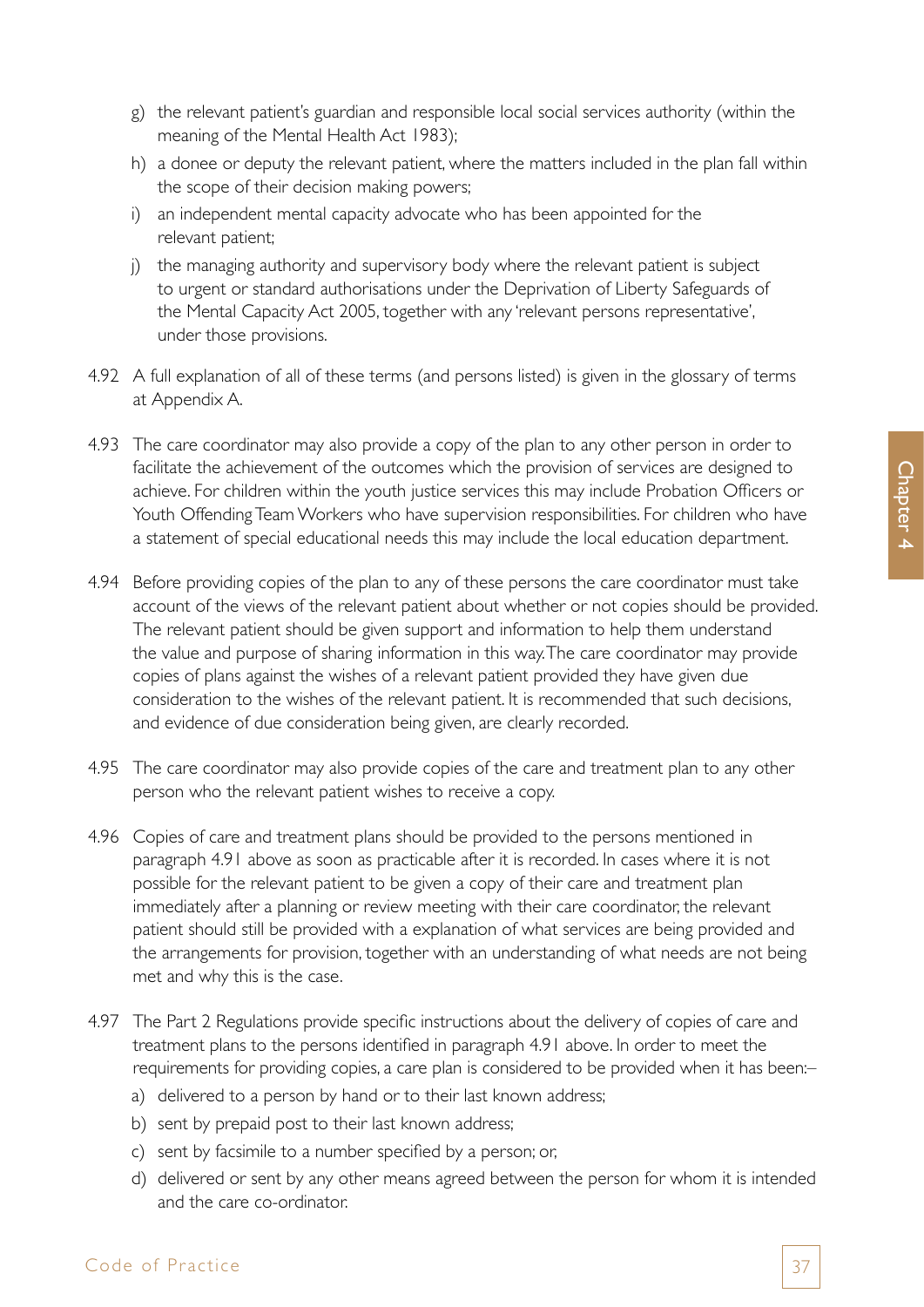# Chapter 5

# Coordination of the Provision of Services

5.1 This chapter gives guidance to mental health service providers and care coordinators on how they should undertake their duties to coordinate and provide mental health services under Part 2 of the Measure.

### Duty to provide services

- 5.2 Section 18(10) of the Measure requires that, so far as it is reasonably practicable to do so, a mental health service provider must ensure that mental health services for a relevant patient are provided in accordance with their current care and treatment plan. However, the care coordinator does not have responsibility for ensuring that the services on a relevant patient's care and treatment plan are provided. The responsibility for the provision of services rests with the organisations with statutory duties for meeting a relevant patient's assessed needs under their care and treatment plan.
- 5.3 The care coordinator instead has oversight of the delivery of the care and treatment plan. This is achieved by monitoring the delivery of the care and treatment plan and the achievement of the recorded outcomes through the delivery of appropriate mental health services.
- 5.4 Where it is not possible to provide mental health services in accordance with the care and treatment plan, the care coordinator should inform the relevant mental health service provider. The service provider must have regard to any advice given by the care coordinator and, together with other relevant agencies, should take the necessary steps to ensure that, where practicable, the services specified in the care and treatment plan are provided. If after following such steps it is still not reasonably practicable to provide such mental health services, the care and treatment plan ought to be reviewed in order to seek alternative means of delivering the desired outcomes. The need for a review should be explained to the relevant patient.
- 5.5 Unmet needs (including those that are being partially met) are needs that cannot be met by an organisation's available resources and having a record of these can provide crucial information that could assist in improving the planning of mental health services. It is recommended that a process is put in place whereby the care coordinator's power to advise mental health service providers is utilised to inform local strategic mental health joint planning groups of unmet needs. This process may also include the inclusion of an annual report on unmet needs identified by local mental health service providers.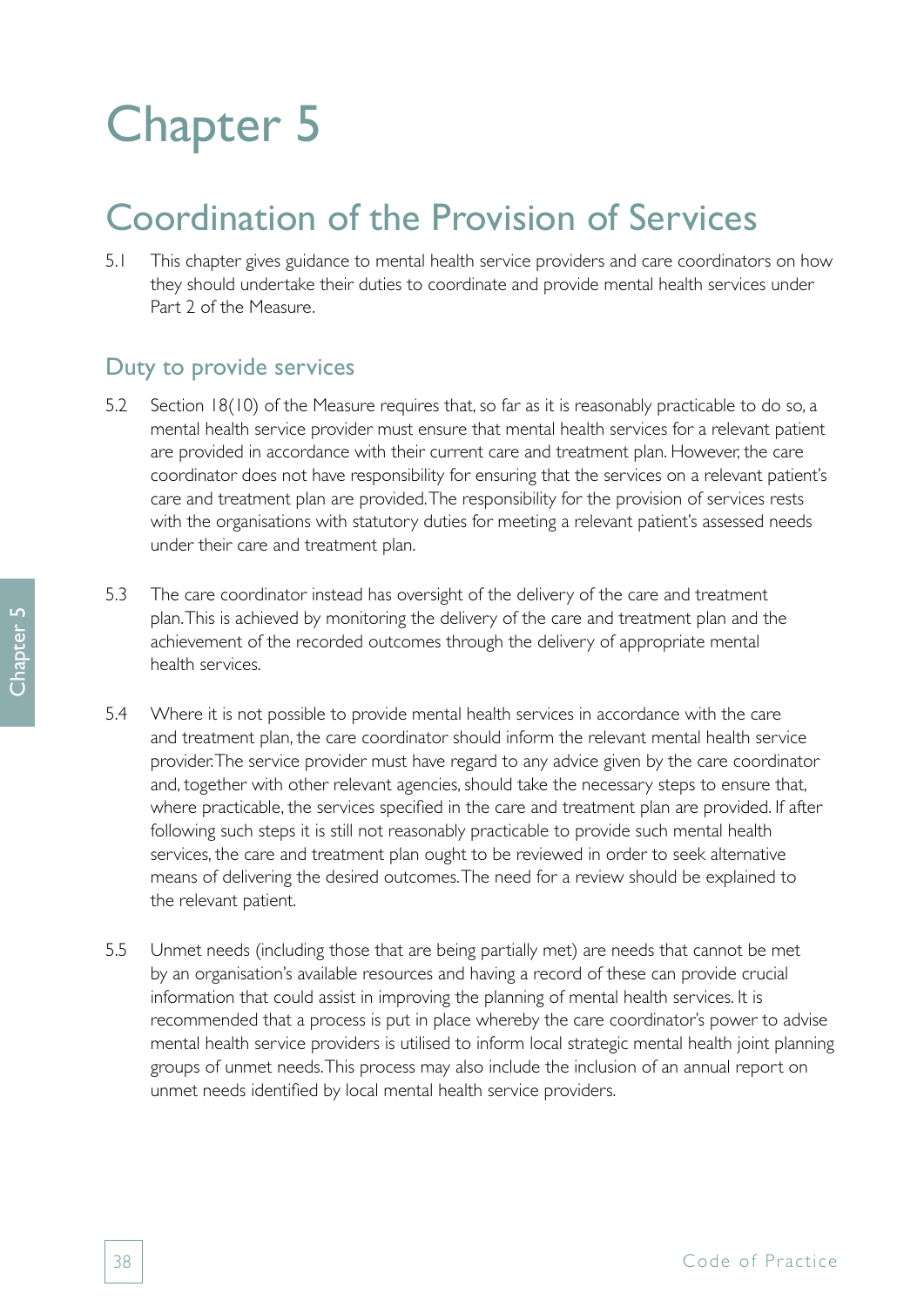# Coordination of the provision of services

- 5.6 Section 17 of the Measure places mental health service providers under a duty to take all reasonable steps to ensure that the mental health services that it is required to provide are delivered in a coordinated manner. The provider is also under a duty to coordinate its mental health services with those provided by other mental health service providers, or not-for-profit, third sector providers who are providing services to a relevant patient.
- 5.7 The mental health services which must be coordinated include:–
	- a) secondary mental health services which include certain community care services, services provided under section 117 of the Mental Health Act 1983, and certain services provided to a child under Part III of the Children Act 1989;
	- b) any local primary mental health support services provided under Part 1 of the Measure; and,
	- c) things done in the exercise of a local authority's powers in relation to guardianship under the Mental Health Act 1983.
- 5.8 The care coordinator may (at any time) give advice to the service provider(s) on how the duty to coordinate services can be achieved. Such advice could include identifying the most effective means of delivering the various components contained within the care and treatment plan.
- 5.9 Mental health service providers should aim to meet the needs of relevant patients and provide them, where practicable, with choice. Care coordinators are expected to ensure that care and treatment plans are holistic and draw on a breadth of service provision, not just those services that are available or provided locally. Such services may be drawn from a broad base of specialist mental health and mainstream services.
- 5.10 Where aspects of the care and treatment plan are being delivered by carers, mental health professionals should ensure that, where possible, they work in partnership with those carers to ensure that outcomes are being worked towards and, where possible, achieved.
- 5.11 Collaborative care is particularly important in cases of complex need. Co-occurring mental health and substance misuse problems are frequently cited as a particularly common and challenging cause of complexity. In such cases the service framework to meet the needs of relevant patients with a co-occurring substance misuse and mental health problem should be followed to facilitate the delivery of effective care for the purposes envisaged by Part 2 of the Measure.
- 5.12 Specific arrangements will also need to be in place to support and manage relevant patients of all ages with mental health needs complicated by a physical health problem, sensory impairment or a physical or learning disability.
- 5.13 Relevant patients may need to access different levels of mental health services at various stages in their care and treatment. For example, receiving support from Crisis Resolution Home Treatment type services, or medical outpatient services, or fast stream inpatient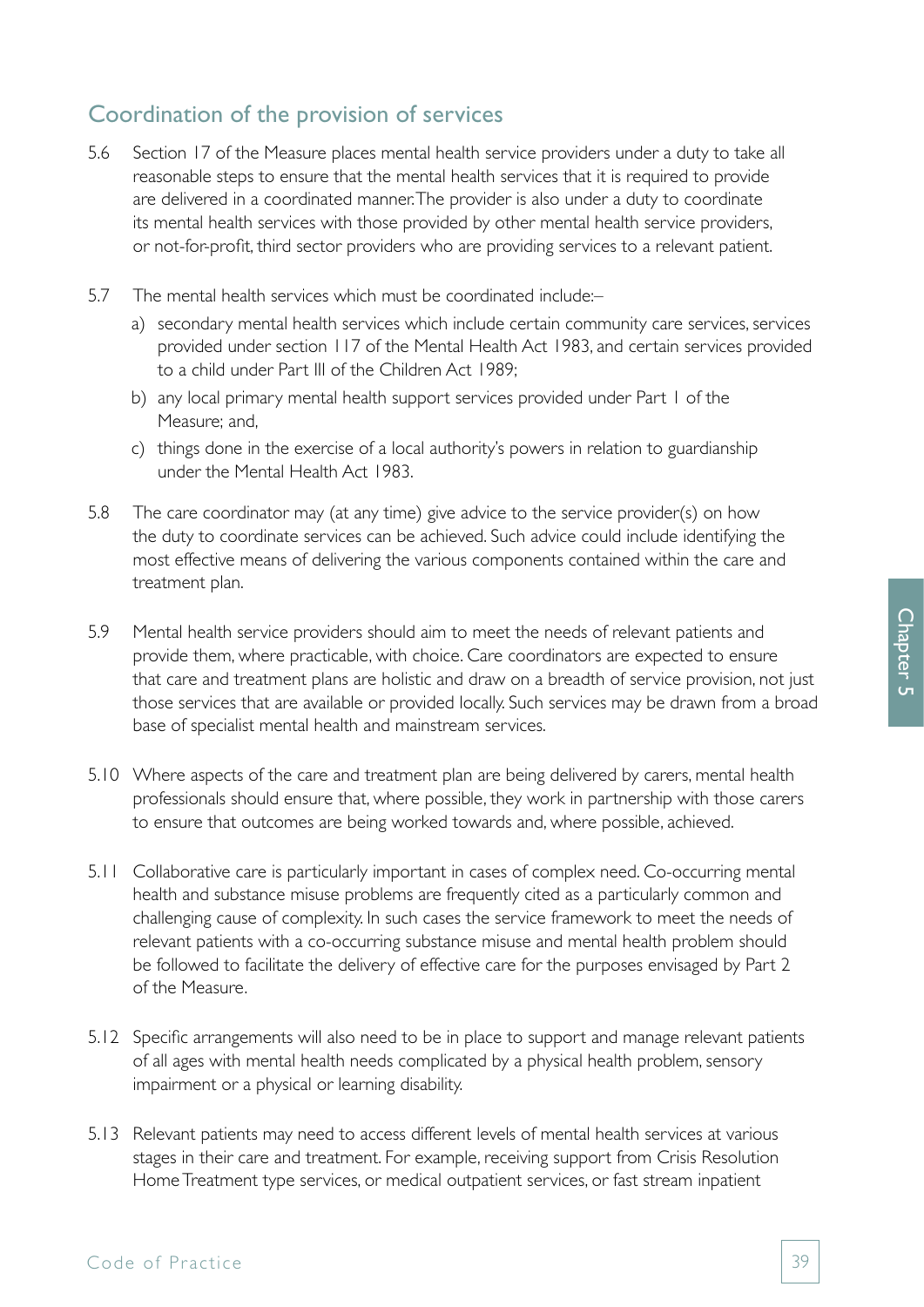rehabilitation services. In addition, relevant patients may move from one geographical area to another whilst still requiring secondary mental health services. Ensuring continuity in support and care for relevant patients that may be moving between areas, or receiving support from different agencies, including 3rd sector providers, is important and can be enhanced through the co-ordination of care as required by section 17 of the Measure.

- 5.14 In order to achieve an effective transfer of care and thus ensure that services continue to be coordinated in accordance with section 17 of the Measure, careful assessment by competent clinicians should be conducted and used as the basis for planning decisions. They should also be used to establish arrangements for effective case management.
- 5.15 It is expected that any such changes would usually require a review and possible revision to the care and treatment plan.
- 5.16 Mental health service providers should have robust procedures in place to support the timely and effective transfer of care between services. Whilst a patient's care and treatment plan may need to be reviewed and revised in such circumstances, it is not acceptable for care to be adversely affected because of administrative or organisational barriers. Every effort should be made to avoid any negative impact on the care and treatment provided to the relevant patient during any transfer of care from one team, organisation or agency to another.
- 5.17 A transfer of a relevant patient's care will not necessarily mean a change of care coordinator for the relevant patient, but where it does, the guidance on changing care coordinators provided in Chapter 3 should be followed.
- 5.18 The care coordinator should ensure that, where possible, the implications on care and treatment arising from a transfer between services are clearly understood by the relevant patient, their carer(s) and family.
- 5.19 It is important that, where possible, the relevant patient is involved in making decisions about the need for, and the process of, transferring between services, including the need to transfer information between services, although it is recognised that this may not always be possible.

## Coordination for Discharge from hospital

5.20 It is important that when a relevant patient no longer requires inpatient care, but still requires secondary mental health services that the coordination of those services is considered. It is good practice that discharge from hospital be planned as early as possible in the inpatient episode and that reviews of care and treatment plans (see chapter 6) or development of a first care and treatment plan is undertaken as part of the process of achieving outcomes for living as independently as possible outside of the inpatient setting. It is particularly important that services which take time to secure, such as accommodation, are considered as early as is possible in the planning of discharge.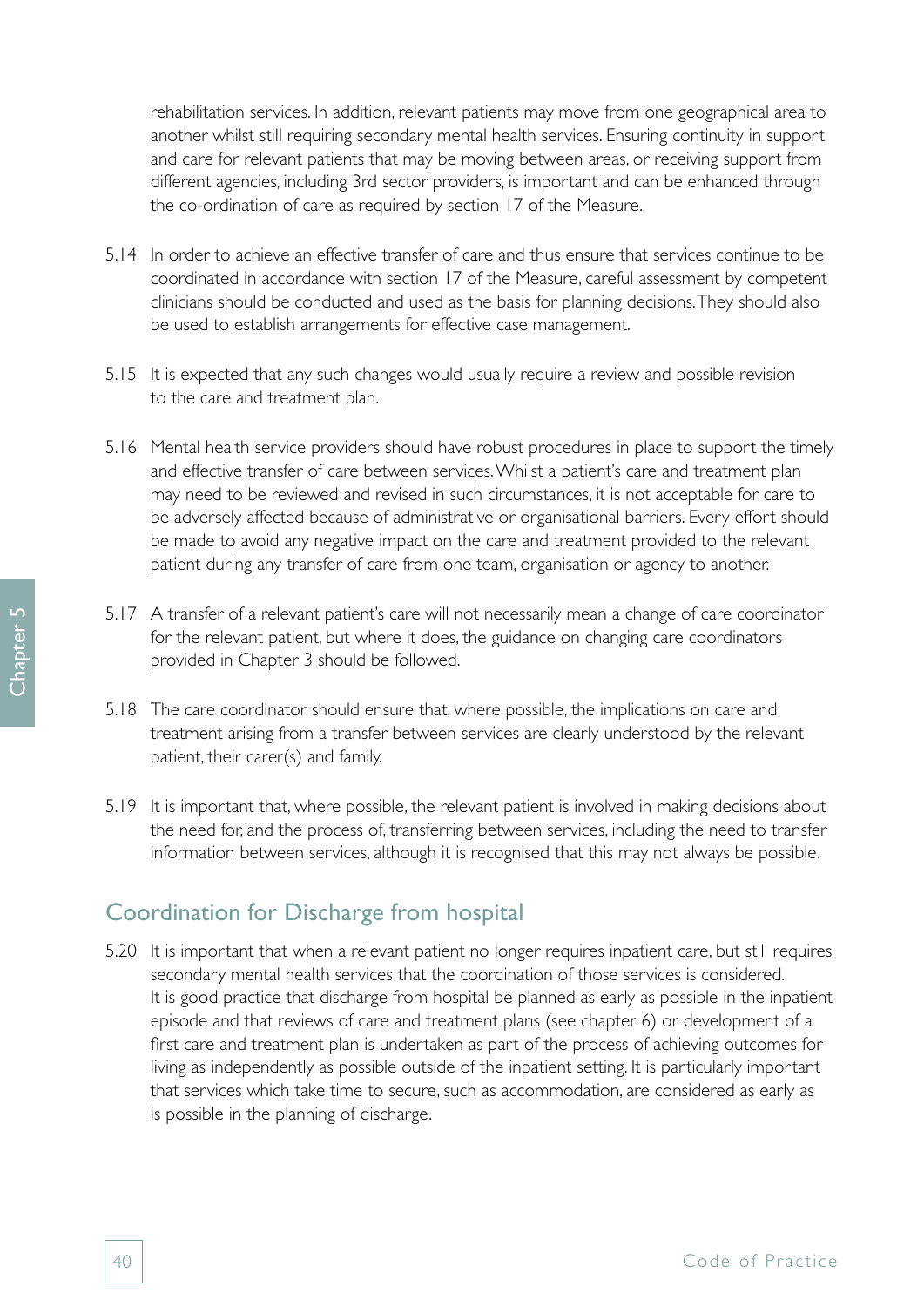- 5.21 The reports of the National Confidential Inquiry into Suicide and Homicide by People with Mental Illness highlight the importance of early follow up on discharge from inpatient care<sup>11</sup> and the recommendations from these reports should be followed. It is good practice that, where appropriate, any relevant patient discharged from hospital, but who will continue to receive secondary mental health services, is contacted within a week of discharge by a mental health professional. This does not need to be the care coordinator.
- 5.22 Where an inpatient has discharged them self from hospital against medical advice, efforts should be made to contact them in the community as expeditiously as possible.

## Prison release

- 5.23 Clearly defined working arrangements should be in place to support and manage relevant patients who have a history of offending. This is particularly important at the point of entry into, and release from, secure environments including mental health secure units, custody or prison.
- 5.24 As with hospital discharge, prison release needs to be carefully planned and coordinated. The mental health prison in-reach service should ensure that local services are notified in advance of release and at the point of release. This will ensure that where secondary mental health services are required these are available upon release from prison and that the services planned are recorded within the care and treatment plan.

<sup>&</sup>lt;sup>11</sup> Safety First – Five-Year Report of the National Confidential Inquiry into Suicide and Homicide by People with Mental Illness. 2001 Avoidable Deaths – Five-Year Report of the National Confidential Inquiry into Suicide and Homicide by People with Mental Illness. 2006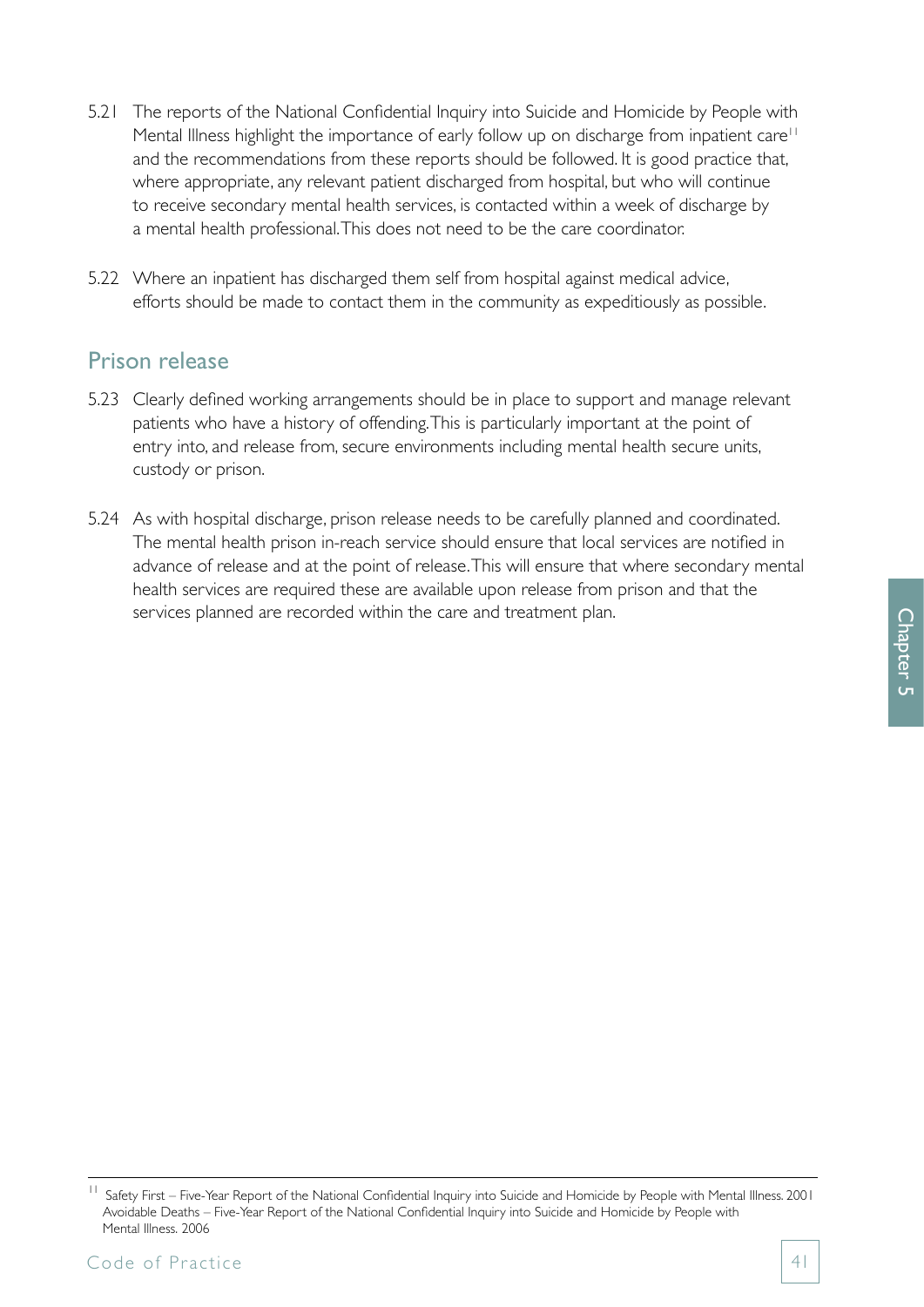# Chapter 6

# Monitoring and Review

- 6.1 Part 2 of the Measure, and the associated Regulations, place duties on care coordinators to review and revise care and treatment plans which have been developed to meet the needs of relevant patients. The Part 2 Regulations set out when and how frequently a plan must be reviewed, and if necessary revised, as well as who may request a review.
- 6.2 This chapter provides guidance on these requirements and how they may be met.

## The importance of monitoring and review

- 6.3 The degree of need and risk evident in a relevant patient's life, and therefore the outcomes which the provision of mental health services are designed to achieve for that relevant patient, will change over time depending upon their circumstances, including their current mental health. Monitoring and responding to such changes is fundamental to the delivery of effective care and treatment, and is also needed to ensure that reviews take place when required. In order to ensure that care and treatment provision remains optimal to the relevant patient's recovery, regular monitoring of the plan and the delivery of services is required.
- 6.4 The process of monitoring the implementation of the care and treatment plan should therefore include:–
	- a) ongoing assessment of the relevant patient's mental health related needs along with the nature and degree of need and risk they are currently presenting;
	- b) ensuring the delivery of the care and treatment specified in the plan; and,
	- c) that the outcomes specified within the care and treatment plan continue to be suitable and minimise any risks posed.
- 6.5 The usefulness of a care and treatment plan and how meaningful it is to a relevant patient is likely to be affected by changes of circumstance in their life, whether positive or negative. Changes of circumstance not only include issues such as securing or losing employment, moving house, establishing a relationship, the loss of a carer but also issues such as poor compliance with the care and treatment plan, relapse indicators becoming apparent, improvements of mental health and social functioning, an increase in the level of risk, or the potential for an identified risk to be realised.
- 6.6 The review should consider any monitoring information which has been gathered since the care and treatment plan was first established, or since its revision at a previous review. Where amendment is required, consideration should be given to all aspects of care and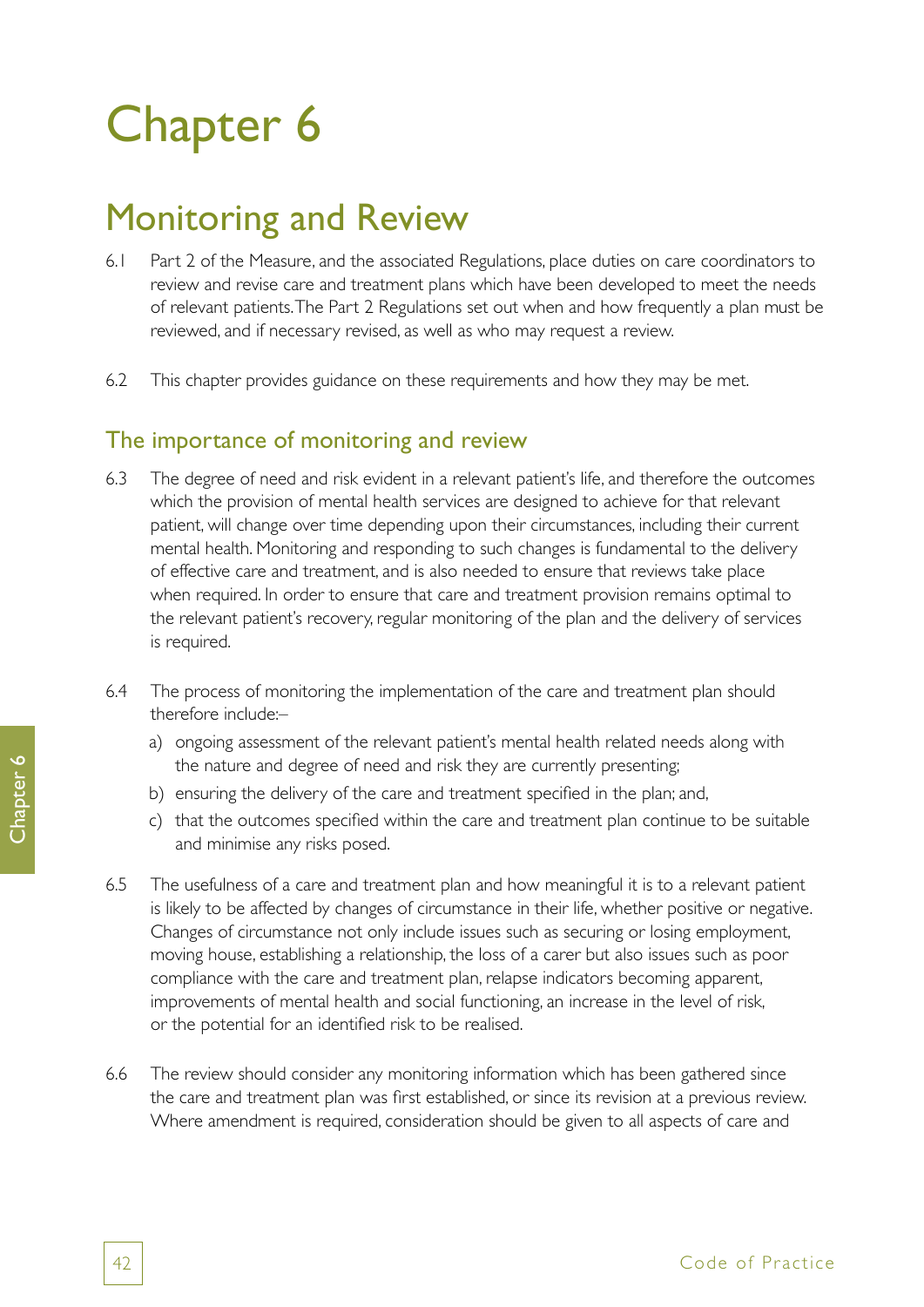treatment and not simply a revision of those components that were included in the initial plan. Any member of the care and treatment planning team can request that a review take place.

- 6.7 Where such changes require only minor amendment of the care and treatment plan, the care coordinator may use their discretion to revise the plan in consultation with the relevant patient, without a formal review. Where amendments are more significant, the change of circumstances should trigger a formal review through which the care and treatment plan should be amended.
- 6.8 The degree of impact on the care and treatment plan by a proposed amendment is a judgement to be made by the care coordinator, however, attention must be paid to the individual relevant patient affected by the care plan. A seemingly minor change to a care plan may give rise to major implications for the relevant patient. Each change to a care and treatment plan must be viewed on a case by case basis. Consequently, the care coordinator must be satisfied on the degree of impact of care and treatment plan changes. Where minimal impacts are perceived a full review may not be required. Minor amendments do not require a re-distribution of the care and treatment plan, but it is good practice to send a revised copy of the plan to those affected by the amendment. Further good practice would be indicated by sharing minor changes with the team at a full review.
- 6.9 In addition to ongoing monitoring, the more formal review process which is required under the Regulations is crucially important. It provides an opportunity to consider the effectiveness of the care and treatment plan in meeting goals, assessing whether outcomes set have been met, whether the care and treatment plan should be amended, whether or not the relevant patient requires continued care and treatment within secondary mental health services and if not whether the relevant patient should be discharged for management within primary care.

## Triggers to prompt review

- 6.10 The care coordinator may review the care and treatment plan for a relevant patient at any time.
- 6.11 The Part 2 Regulations require that a review must be held, as a minimum, at least once in any twelve month period. However, reviews should be needs-led, and should be held as frequently as required. For example, when the care coordinator becomes aware of any significant changes to the relevant patient's health or social needs or identified risks.
- 6.12 A review must be held if requested by a mental health service provider.
- 6.13 A review must also be held if requested by the relevant patient or a carer (including an adult placement carer), unless the care coordinator considers that the request is frivolous or vexatious, or there has been no change in circumstances which merit the holding of a review since the last review. Guidance on what may be considered 'frivolous or vexatious' requests is given in Chapter 8. Repeated requests in themselves should not be a reason to refuse a review.

### Code of Practice 23 and 23 and 23 and 23 and 23 and 23 and 23 and 23 and 23 and 23 and 23 and 23 and 23 and 23 and 23 and 23 and 23 and 23 and 23 and 23 and 23 and 23 and 23 and 23 and 23 and 23 and 23 and 23 and 23 and 23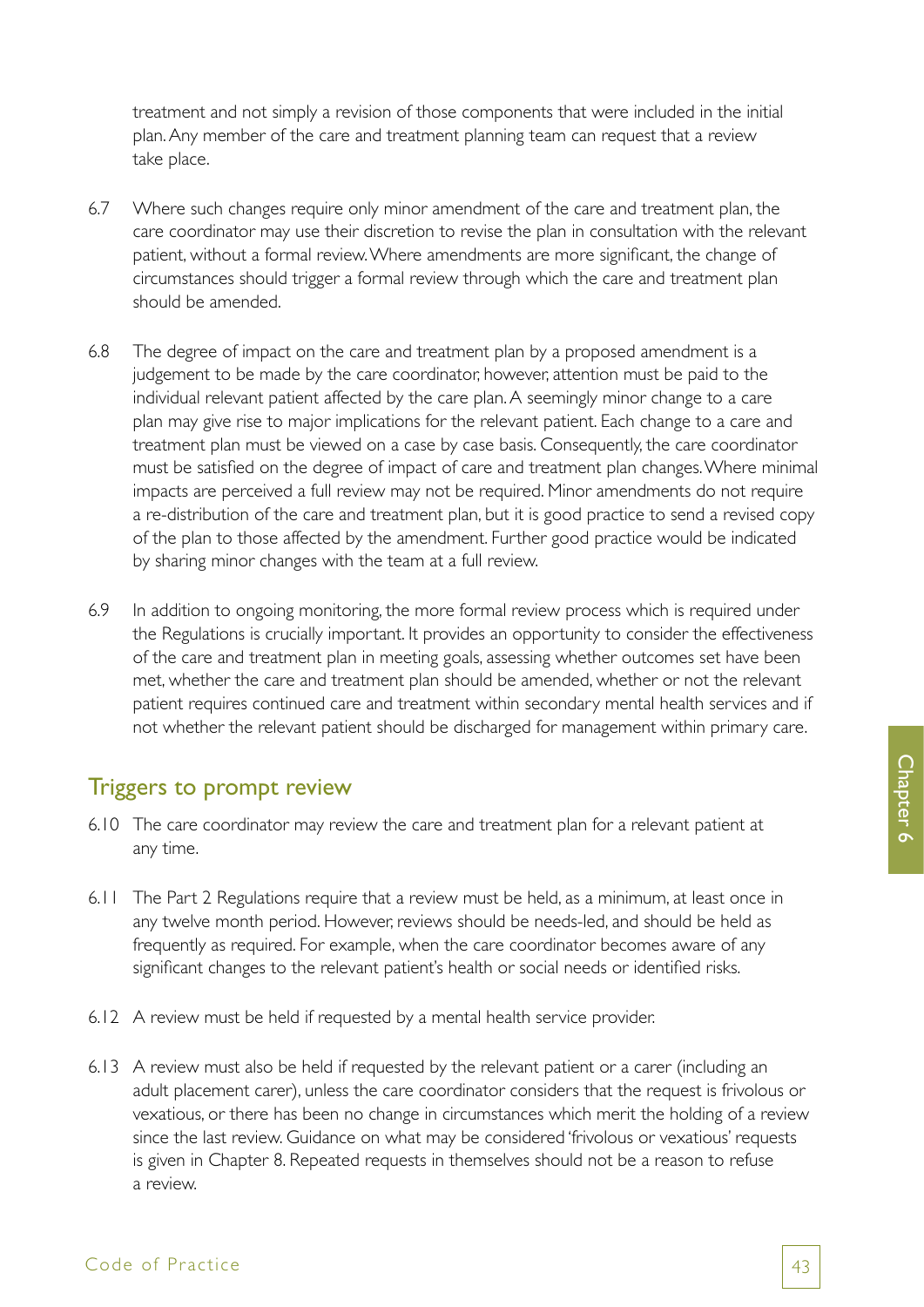- 6.14 Where it is decided that a review is not to take place when requested by a relevant patient or their carer, the reasons for this should be clearly recorded and an explanation provided to the person who made the request.
- 6.15 Reviews should be held as soon as reasonably practicable after any request is made, but it is recommended that once requested a review should be arranged in the majority of cases within 6 weeks of the request being received.
- 6.16 A formal and clear record should be made of each review, including any changes to the care and treatment plan, together with any updates to assessments (including risk assessment). It is advised that, where practicable, an agreed care and treatment plan should be produced within 2 weeks of the review.
- 6.17 A review may be undertaken in a meeting involving a number of members of the care team and other interested persons. Equally such a review may only include the relevant patient and care coordinator, if the care coordinator considers that there is no requirement to involve other health and social care professionals. It is advised that the relevant patient should be informed prior to the meeting that a review is taking place so that the process is open and understood. This information sharing should be recorded.

# Preparation for Reviews

- 6.18 Proper preparation and organisation pays dividends in helping to ensure that those involved in the care and treatment plan can contribute to the review. It should also be noted that the requirements for consultation in the preparation of a care and treatment plan as a result of a review are the same as for the initial preparation of a care and treatment plan.
- 6.19 It can be beneficial to meet with the relevant patient to discuss the review meeting, to identify achievement of outcomes, and to obtain views on further outcomes or actions before the actual meeting. This could be on the day of the review, a few days before the review or may require discussions over a few meetings.
- 6.20 The needs of the relevant patient should be taken into account when considering how best to prepare, with views sought on such things as who the relevant patient feels should be at the review (including people to support them), where the review should take place and how the review should be conducted.
- 6.21 For reviews in relation to children, as well as the child, the views of family and others with statutory responsibility, such as the school, or local authority social services, may be required. Wherever possible duplication of plans and the planning process should be avoided e.g. by coordinating with existing educational or local authority review processes and schedules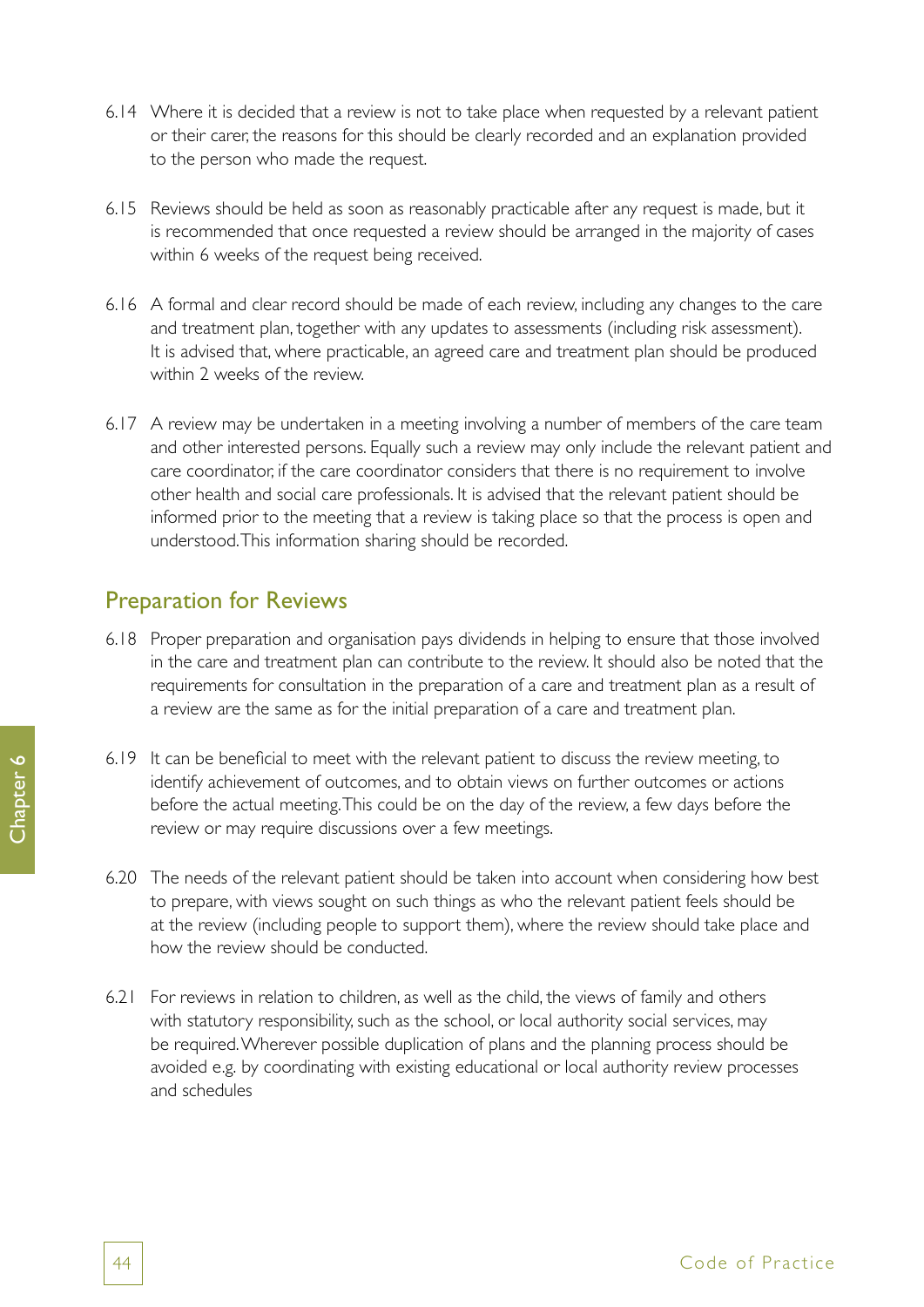# Relationship to Section 117 aftercare under the Mental Health Act 1983

- 6.22 Section 117 of the Mental Health Act 1983 requires Local Health Boards and Local Social Services Authorities, in collaboration with 3rd sector agencies, to provide aftercare for patients who are detained under sections 3, 37, 45A, 47 or 48 of the Act and then cease to be detained and leave hospital. Statutory guidance relating to aftercare is provided in Chapter 31 of the Mental Health Act 1983 Code of Practice for Wales.
- 6.23 For those relevant patients to whom aftercare under section 117 applies, the care and treatment plan under Part 2 of the Measure may be the means to record the aftercare arrangements in terms of outcomes to be achieved and the services to be provided or actions taken.
- 6.24 It is recommended that meeting the requirements to regularly review aftercare under section 117 and adhering to the statutory duties to review care plans are combined to reduce the need for multiple meetings that could otherwise create duplication.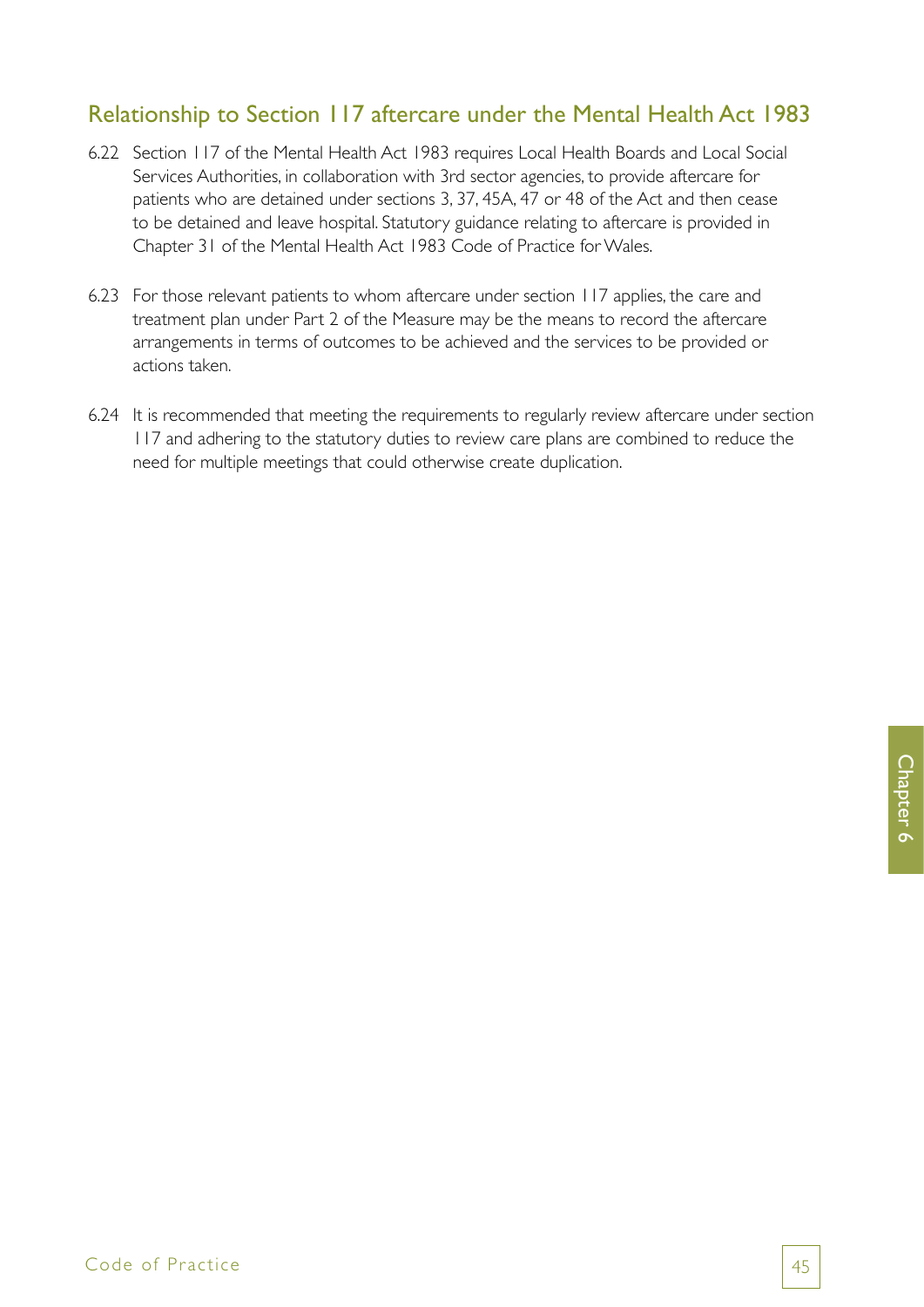# Chapter 7

# Discharge from Secondary Mental Health Services

7.1 This Chapter gives guidance on the duties which are set out in the Measure and the Part 2 Regulations which may relate to discharge from secondary mental health services, and the provision of certain information to relevant patients upon their discharge from services.

# Meaning of discharge

- 7.2 Discharge from secondary mental health services can be considered as an important potential outcome for relevant patients within secondary mental health services as part of the recovery process, and in order to maximise the opportunities for good mental health and achieving a better quality of life for the individual. It is important, however, to understand the implications of being discharged for both the relevant patient and mental health service providers.
- 7.3 The phrase 'discharge from secondary mental health services' is used to describe a situation where, for whatever reason, the individual who was formerly a relevant patient is no longer in receipt of any secondary mental health services provided by an LHB, a local authority, or (exceptionally) the Welsh Ministers. The individual may well continue to be in receipt of other services provided by these bodies, for example community care services from a local authority, or mental health support from their GP.
- 7.4 Discharge from secondary mental services can be considered to be a significant achievement and outcome for the relevant patient. However there must also be recognition that some relevant patients may find the transition from high levels of support to reduced levels, or even no further support, difficult.
- 7.5 Although it may not always be possible, discharge from services should be based on agreement that the planned outcomes for that relevant patient have been achieved. For children, who may have disengaged from the process discharge may be agreed with those with parental responsibility.
- 7.6 Ongoing monitoring and review of the relevant patient's care and treatment plan should continue until it is determined when considering the outcomes to be achieved that the relevant patient no longer requires the services provided by secondary mental health services. It is normally the case that this will take place during the formal review of the care and treatment plan where the views of all relevant members of the care team should form a part of this decision making process alongside those of carers, immediate family members and other significant supporters in the relevant patient's life.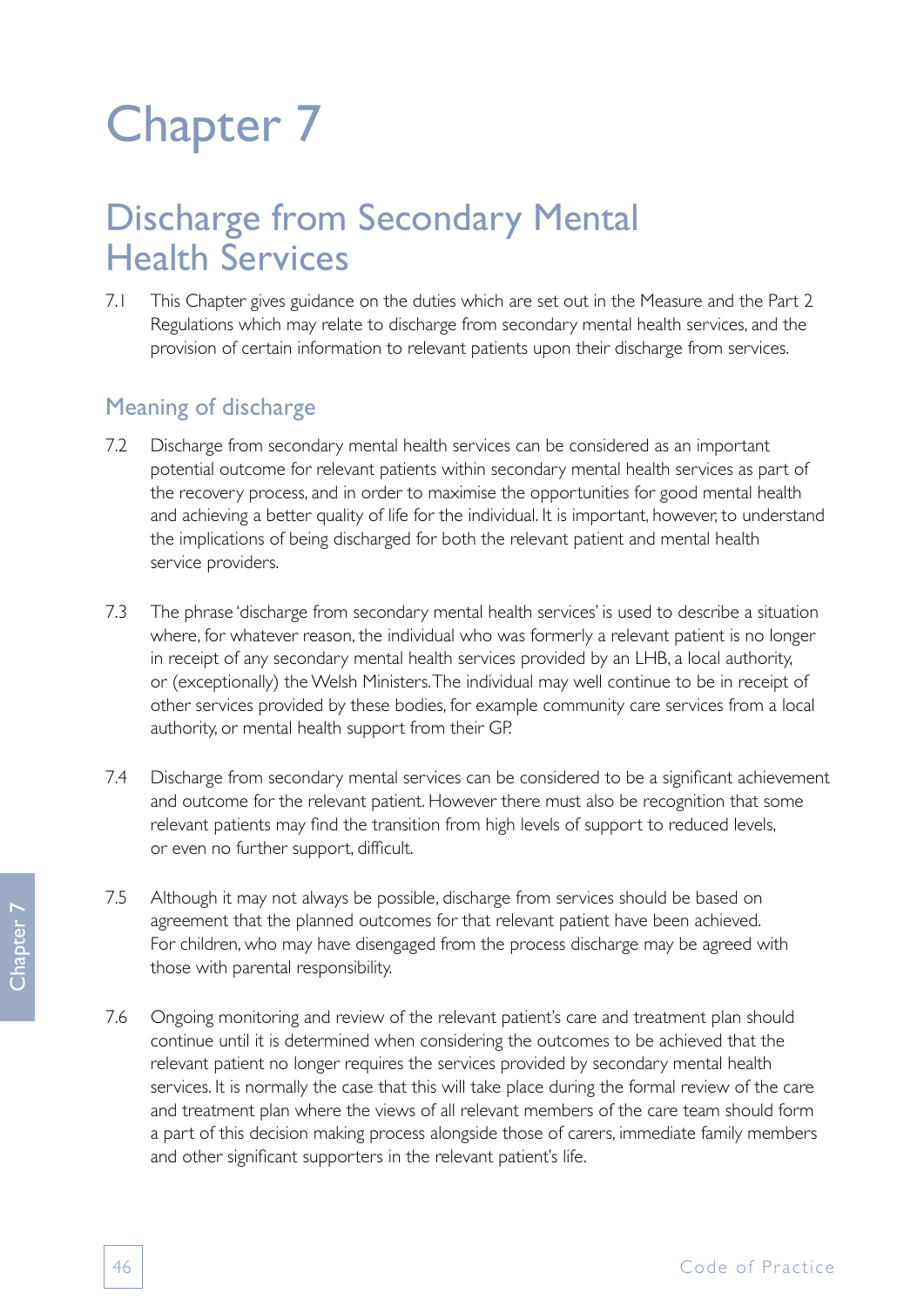- 7.7 For the relevant mental health service providers, discharge means that the duties placed on them under Part 2 of the Measure for appointment of care coordinators and for care and treatment planning cease. However, the responsibilities under Part 3 of the Measure relating to assessment will come into effect should a request for a reassessment for secondary care services be made directly to such providers in their role as local mental health partners under Part 3 of the Measure.
- 7.8 The care and treatment team should not necessarily regard discharge as an end point in meeting a relevant patient's mental health needs. Discharge from secondary mental health services may be a staging post in a longer course of recovery.

# Provision of information on discharge

#### The duty to provide information

- 7.9 The Regulations made under Part 2 of the Measure place duties on LHBs and local authorities to provide relevant patients who are being discharged from secondary mental health services with certain information.
- 7.10 When a relevant patient is discharged from secondary mental health services the duty to provide information falls upon the LHB or local authority undertaking the discharge. However, this duty only arises where the relevant patient is being fully discharged from all secondary mental health services. If, for example, the LHB discharges a relevant patient from the secondary mental health services which it provides, but they remain in receipt of a secondary mental health service provided by the local authority, the duty will fall upon the local authority to provide the required information at such time as a full discharge from those secondary mental health services finally takes place.
- 7.11 Where a decision is made to discharge a relevant patient from secondary mental health services provided by an LHB and also from secondary mental health services provided by a local authority on the same day, and it cannot be ascertained which partner made the final discharge, local policies may be developed between the partners for an area that set out which partner is to be viewed as making the later discharge for the purposes of provision of information to that relevant patient on discharge.

#### Information to be provided

- 7.12 When a relevant patient is discharged from secondary mental health services the LHB or local authority is under a duty to provide certain written information to the relevant patient, namely:–
	- a) the reason for the individual's discharge from secondary mental health services; and,
	- b) the action which may be taken, and by whom, if the individual who has been discharged considers that further support and advice in relation to his or her mental health is required following discharge.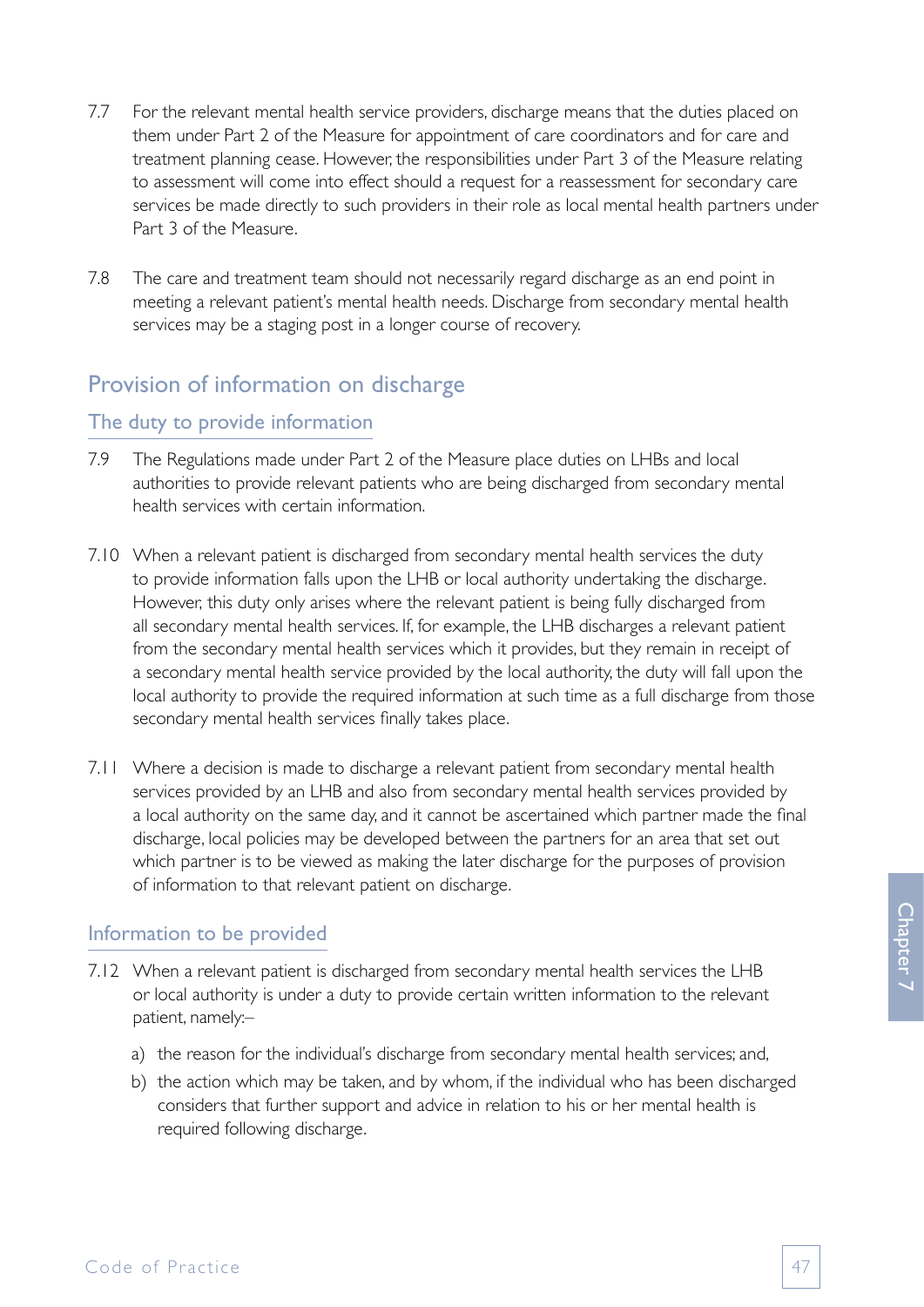- 7.13 To enable this to take place appropriate planning with the relevant patient, their family/carers and any ongoing support agency is likely to be necessary including the relevant patient's general practitioner. A lack of comprehensive transition arrangements around discharge is known to elevate the risks of ongoing support breaking down. It is likely that in doing this the care coordinator, acting on behalf of the local authority or Local Health Board, may lessen the potential risks associated with a break in the continuity and consistency of care and support following discharge.
- 7.14 When an adult is discharged from secondary mental health services, in addition to the information above, they must also be informed in writing about their entitlement to assessment under Part 3 of the Measure for 3 years from the date of their discharge (see Chapter 8).
- 7.15 When a child (i.e. a relevant patient below the age of 18) is discharged from secondary mental health services, but will become an adult (i.e. attain the age of 18) within 3 years of the date of their discharge, then they must also be informed in writing about their entitlement to assessment under Part 3 of the Measure when they reach the age of 18. In providing this information, the child should also be informed of the duration of their entitlement (i.e. the period of time between their 18th birthday and the end of the relevant discharge period).
- 7.16 In addition to the information required by the Measure and Regulations, the mental health service provider may also choose to give additional information to a relevant patient (of any age) on discharge. In practice this may well be carried out by the care co-ordinator. This could include, for example, information on:–
	- a) medication and side effects;
	- b) who to speak to for advice on benefits and entitlements;
	- c) other services available to provide ongoing support, such as voluntary support groups, drop in centres, self help groups;
	- d) where to access housing advice;
	- e) the availability and access to health and leisure activities, such as gymnasia and swimming pools.
- 7.17 The information which is provided should be in a language and format which is appropriate and easily understood. It is also advisable to check that the information has been understood. The information may also be provided to the relevant patient's carer, parent, partner or similar, if it is believed that this would be appropriate and the relevant patient is in agreement.
- 7.18 It is also recommended that this information is provided to the relevant patient's GP, with the consent of the relevant patient, to promote continuity of care and understanding.
- 7.19 In practice, this information may be provided by the relevant patient's care coordinator, although the responsibility for the provision of such information rests with the mental health service provider.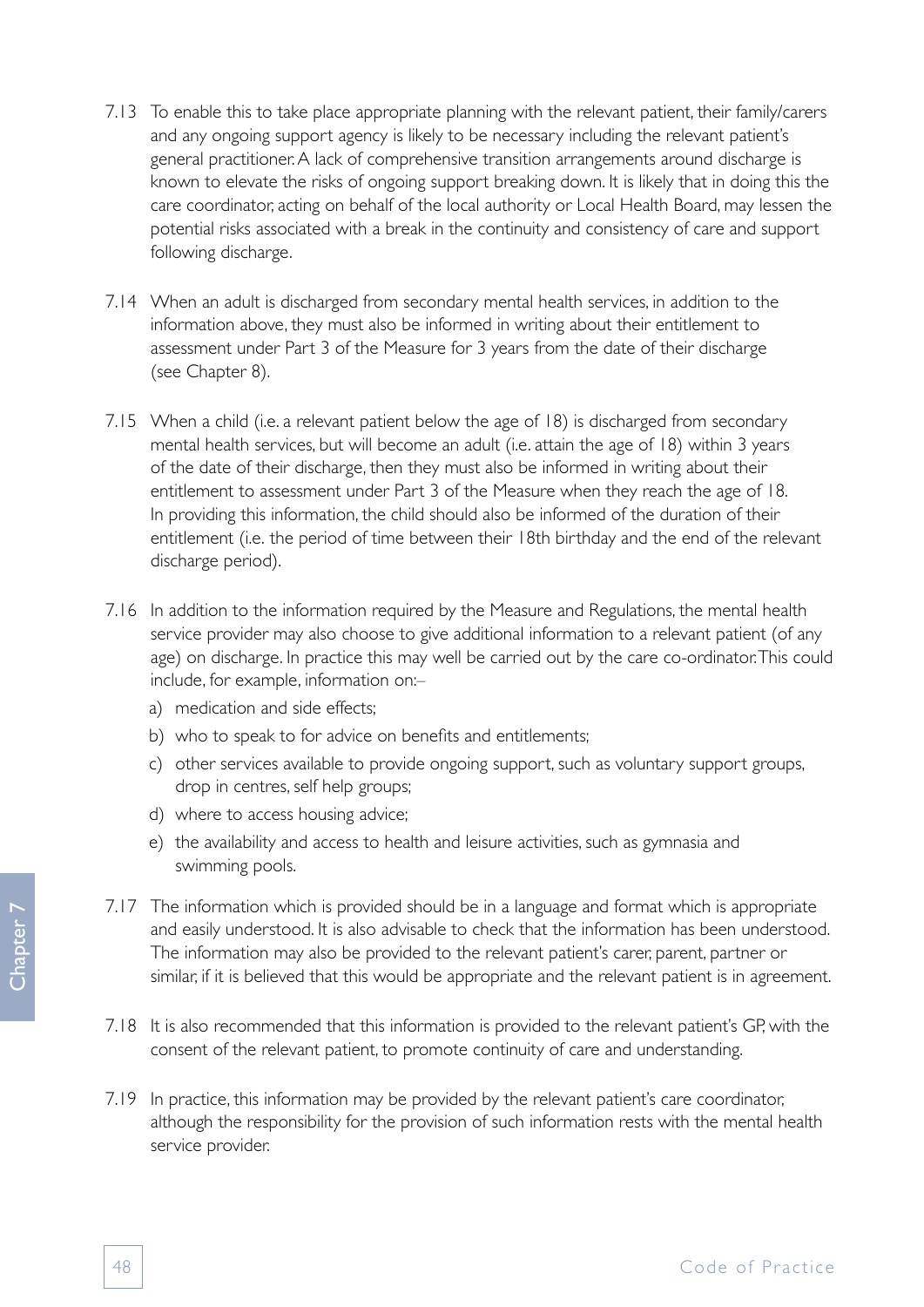# Chapter 8

# Assessments of Former Users of Secondary Mental Health Services

- 8.1 Part 3 of the Measure is concerned with assessments of former users of secondary mental health services. The aim of Part 3 is to enable individuals who have previously been in receipt of secondary mental health services to refer themselves back to secondary services for assessment directly. This allows assessments to take place without individuals necessarily needing to first go to their GP or elsewhere for a referral, therefore improving access.
- 8.2 This chapter provides guidance on how the arrangements under Part 3 of the Measure should be managed and delivered.

## Purpose of Assessment under Part 3 of the Measure

- 8.3 Whilst Part 2 of the Measure deals with care and treatment planning and care coordination for individuals in secondary mental health services, Part 3 of the Measure provides eligible individuals who have received secondary mental health services at some point in the past, but who have been discharged from those services, with an entitlement to request an assessment should they feel that their mental health is deteriorating.
- 8.4 An assessment under Part 3 of the Measure is an analysis of an individual's mental health to identify the secondary mental health services (if any) which might improve or prevent a deterioration in the mental health of the person being assessed. The assessment must also identify whether there are any community care services (other than those which would be considered secondary mental health services), or housing or well-being services which might improve or prevent a deterioration of the individual's mental health.

## Arrangements for the assessment of former users of secondary mental health services

- 8.5 Section 19 of the Measure, as applied by the Mental Health (Regional Provision) (Wales) Regulations 2012<sup>12</sup>, requires local mental health partners to take all reasonable steps to agree arrangements for responding to requests for assessments from former users of secondary mental health services and the making of referrals following such assessments.
- 8.6 These arrangements must be recorded in writing. Once initial arrangements have been agreed and put into writing, they can subsequently be altered, provided that the partners agree and record the alterations in writing.

Chapter 8

<sup>&</sup>lt;sup>12</sup> The Mental Health (Regional Provision) (Wales) Regulations 2012 are to be debated by the National Assembly for Wales in May 2012. If approved, they will come into force in June 2012.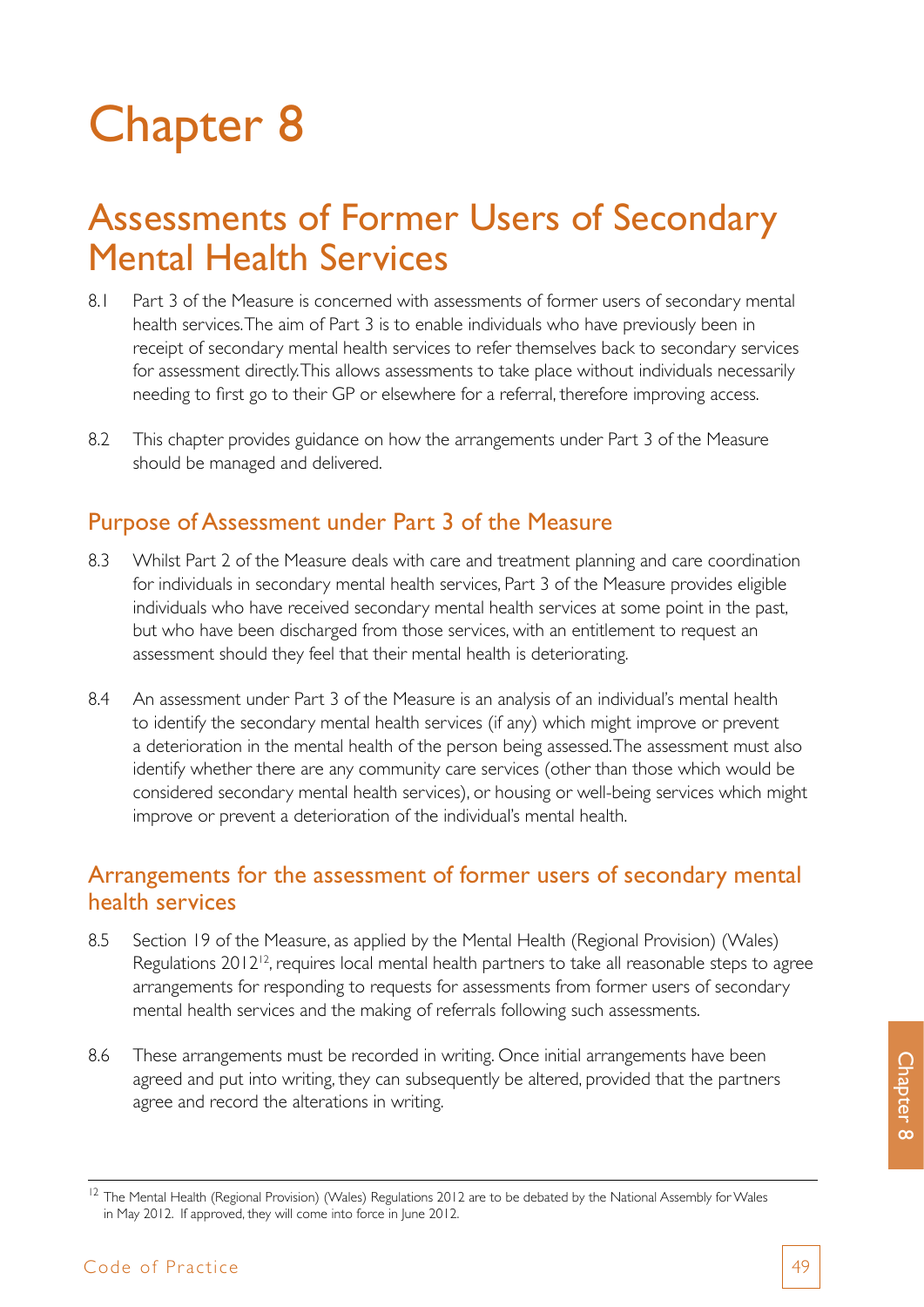- 8.7 The agreed arrangements may allow for:
	- a) one of the partners to provide all the assessments and make all the referrals that flow from the assessments; or,
	- b) that different aspects of an assessment, and different referrals following assessment, may be undertaken by different partners.
- 8.8 This allows a level of flexibility which enables partners to make arrangements which maximise joint working, and reflect the joined-up delivery of secondary mental health services.
- 8.9 It is important that the arrangements which are made ensure that the processes for former users of secondary mental health services to request an assessment are simple and accessible, and do not place disproportionate burdens on the individual seeking help and support from the service.
- 8.10 The arrangements should also ensure that assessments are provided in a timely manner, which should be consistent with response times for requests for assessments from GPs or other referrers. Local mental health partners may include standards for response times for assessment within their written arrangements. Where such response times are included it is expected that these should, at a minimum, match the usual standards for community mental health teams – namely that emergency referrals are to be seen within 4 hours of request, urgent referrals within 48 hours of request, and all other referrals within 28 days of request.
- 8.11 Inclusion of 'usual response times' in written arrangements ought to enable practitioners undertaking assessments under the arrangements to use their clinical judgement to prioritise assessments according to perceived clinical need or risk, and respond to requests in a way which ensures that individuals receive a timely and safe response to their request for assessment.
- 8.12 Arrangements should also consider the responsibilities that mental health service providers have for providing a written report following assessment. Such reports must set out whether any services have been identified that may improve or prevent a deterioration in the individual's mental health, and should include information regarding the date of the assessment and who undertook the assessment on behalf of the mental health partners.

#### Failure to agree arrangements

8.13 In exceptional circumstances, it may be the case that local mental health partners are unable to reach agreement on the arrangements for undertaking assessments and making referrals as outlined above. Where this is the case the LHB involved is required to inform the Welsh Ministers that agreement cannot be reached. Such notifications should be sent in the first instance to:-

Head of Mental Health & Vulnerable Groups Division Welsh Government Cathays Park Cardiff CF10 3NQ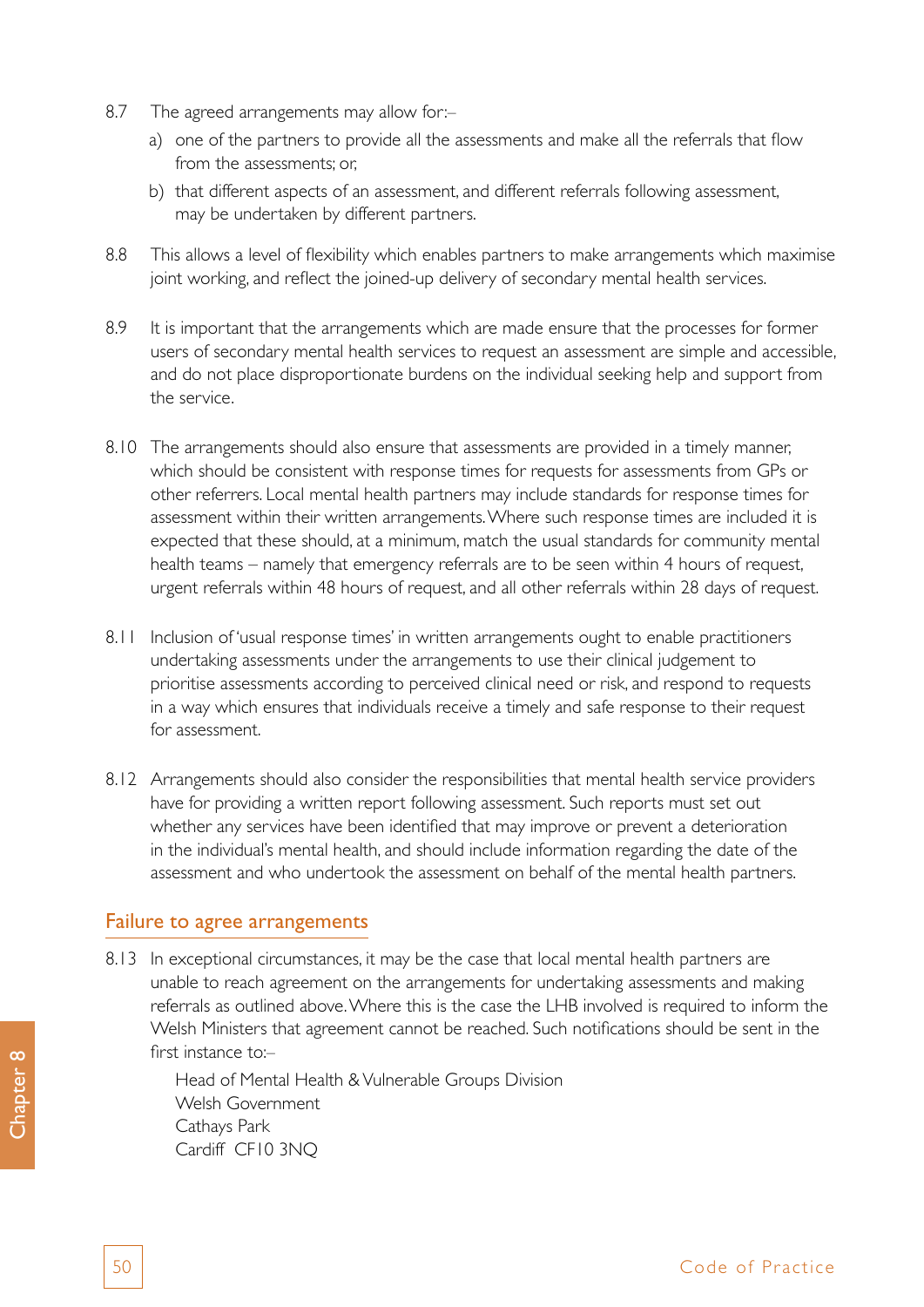- 8.14 Upon notification, the Welsh Ministers may determine the arrangements for the area of the local mental health partnership, and where they do so, the Welsh Ministers will record these arrangements in writing. Where arrangements have been made in these circumstances, the local mental health partners can subsequently amend the arrangements (provided the partners are in agreement, and the alterations are recorded in writing).
- 8.15 During any period when agreed arrangements are not in place, it is the responsibility of the LHB to carry out any assessments, and make any necessary referrals. The LHB should ensure that former relevant patients of secondary mental health services requesting assessment are able to access such assessments without any impediment, and that requests are responded to in a timely manner in accordance with the standards for responding to referrals for secondary mental health services from GPs and others.

#### Duty to carry out an assessment

- 8.16 The local mental health partners for a local authority area are under a duty to carry out assessments in accordance with the arrangements agreed under Part 3 of the Measure and make any referrals required as a consequence of those assessments in accordance with arrangements agreed between the partners.
- 8.17 As stated at paragraph 8.15 above, where arrangements have not been agreed, the duty to provide assessments lies with the LHB, until such time as the Welsh Ministers determine arrangements.

### Entitlement to assessment

- 8.18 A former user of secondary mental health services is able to seek a further assessment of their mental health, with a view to determining whether secondary mental health services or community care and housing or well-being services may be required to improve or prevent a deterioration of their mental health. This entitlement arises if, at the time of making the request the individual:–
	- is aged 18 years or above (i.e. an adult);
	- is usually resident in the local authority area where they are making the request;
	- has, at any time in the 3 years prior to making the request, been discharged from secondary mental health services or guardianship (within the meaning of the Mental Health Act 1983); and
	- the local mental health partners to whom the request is made do not consider the request to be frivolous or vexatious (see below).
- 8.19 Where an individual has not been known previously to the services provided by local mental health partners for example having moved into an area, local mental health partners should make all reasonable efforts to establish the details of previous care or support from secondary mental health services. Where there is uncertainty as to whether an individual is eligible, local mental health partners should undertake assessment based upon need and urgency in the same way that they normally would.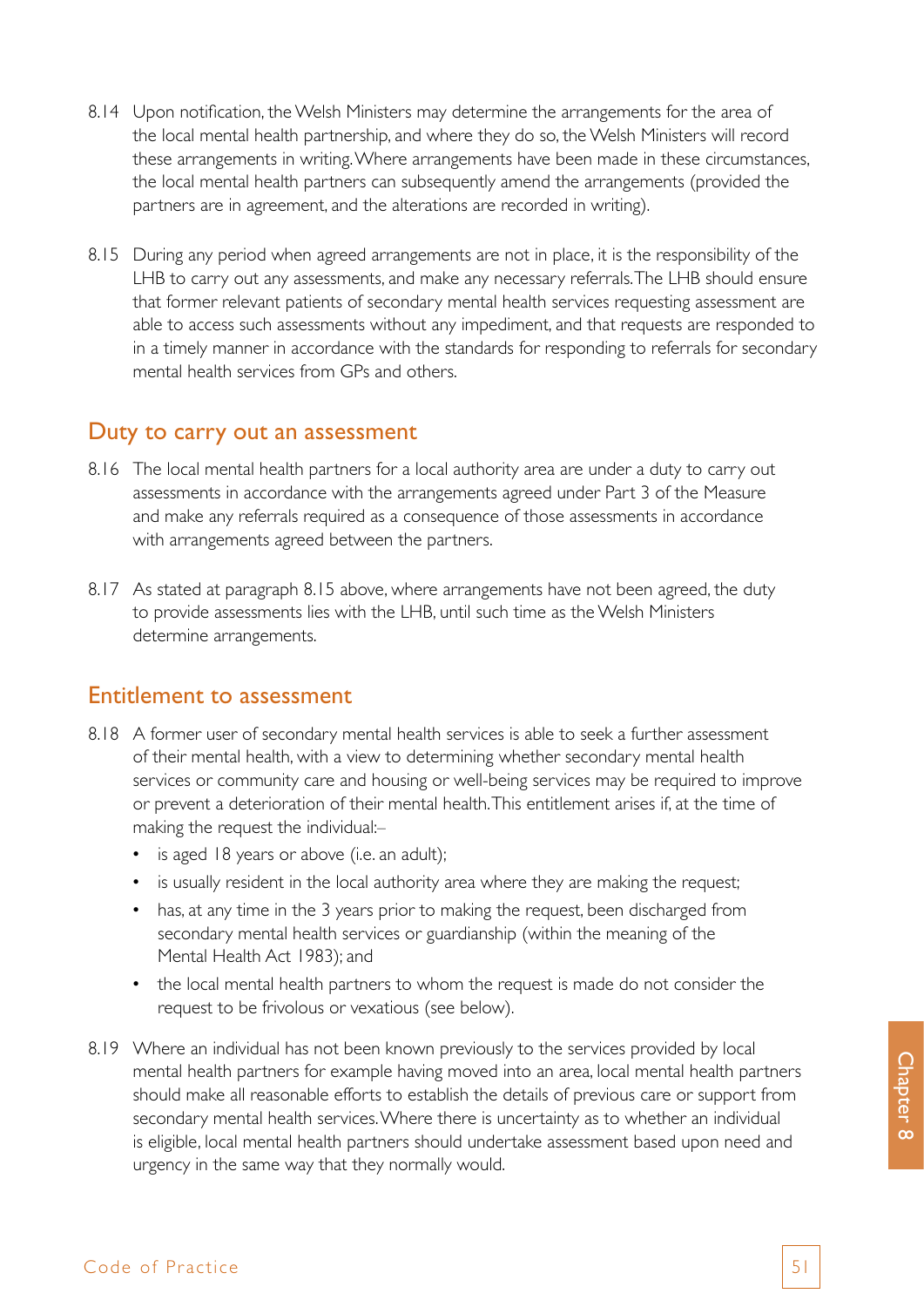- 8.20 The entitlement to make a request lies only with the individual who was previously a relevant patient. No other person can make the request on behalf of the individual (e.g. a carer), unless they are a donee or deputy under the Mental Capacity Act 2005. However, it is acknowledged that the people closest to those with mental health problems often have an important perspective on how that individual is doing. Just because the entitlement to request an assessment lies with the individual who was the relevant patient, this does not prevent carers, family members or anyone else from providing information to services about an individual who they believe may be becoming unwell. Services should give due consideration to concerns or requests made by carers or family members in deciding what action to take.
- 8.21 If an individual has made a previous request for assessment, and an assessment was undertaken which concluded that no secondary mental health or community care services were required, or the request was ruled to be frivolous or vexatious, this does not affect the individual's ability to request a further assessment within the 3 year qualifying period – indeed, the number of requests which an individual may make is unlimited, as long as at the time of making each request, the individual continues to meet the eligibility requirements.
- 8.22 A new period of entitlement to assessment will begin each time an individual is discharged from secondary services.
- 8.23 Relevant patients who are below the age of 18 at the time of their discharge from secondary mental health services, but will attain the age of 18 within 3 years of their discharge, will qualify for assessment under Part 3 of the Measure from the point at which they reach their 18th birthday. They will remain eligible until the remainder of the 3 year period has expired.
- 8.24 Further, the secondary mental health services which the individual received need not have been provided by, or on behalf of, the LHB or local authority to whom the request for assessment is made.
- 8.25 Guidance on what is meant by 'discharge from secondary mental health services' is given in Chapter 7.

#### 'Usually resident'

- 8.26 For the purposes of responding to requests for assessment under Part 3 of the Measure, an individual is considered to be usually resident in the local authority area where they currently live.
- 8.27 There may be occasions when it is unclear where the individual is usually resident, and in such circumstances a decision as to usual residence will be made in accordance with Regulation 5 of the *Mental Health (Assessment of Former Users of Secondary Mental Health Services) (Wales) Regulations 2011.*
- 8.28 These Regulations set out that where there is any question or uncertainty regarding an individual's current address, or where the individual who has requested an assessment does not have a current address, then it is the responsibility of the local authority to whom the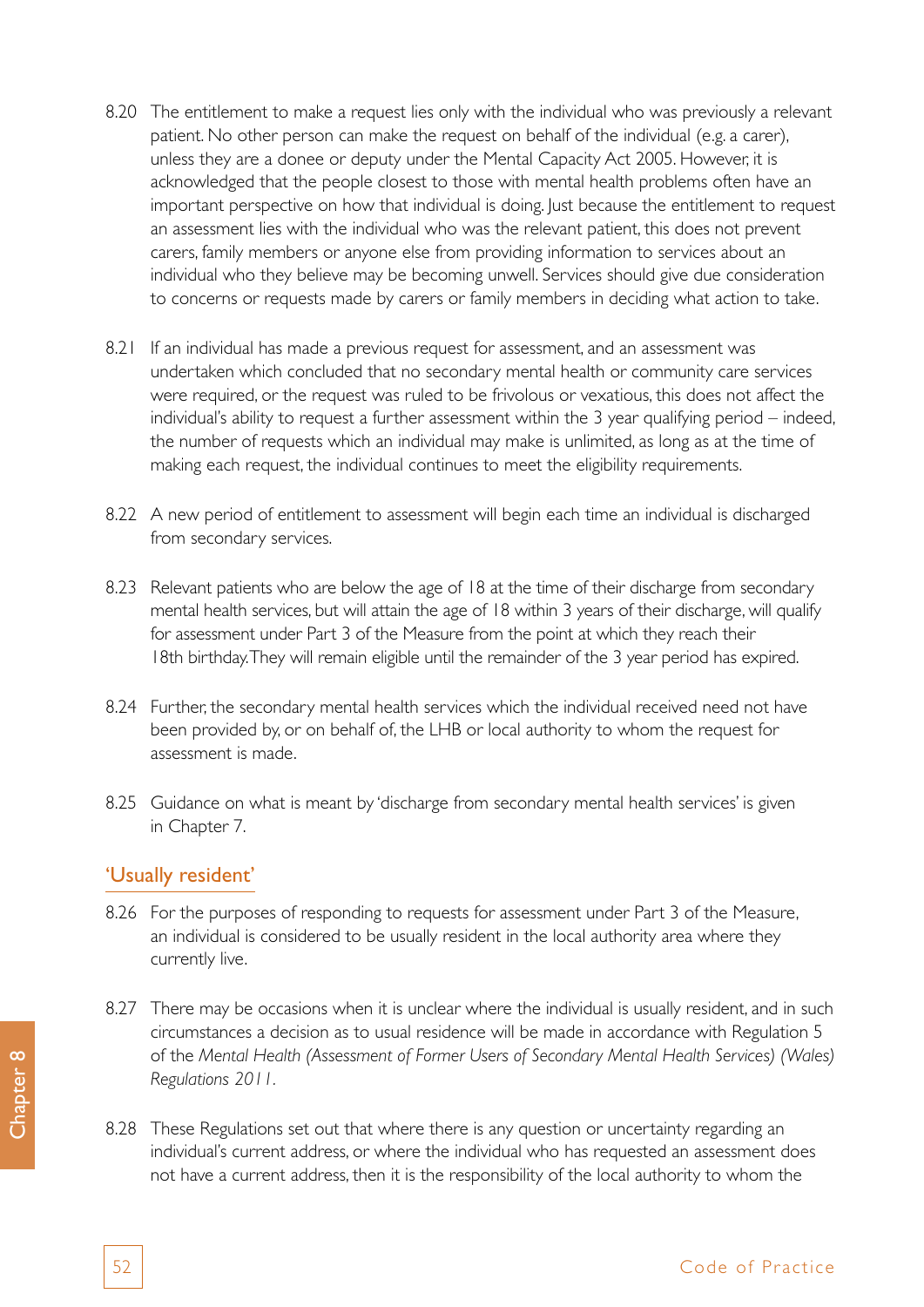individual has made the request to establish where that individual is usually resident. It is also incumbent upon that local authority to make arrangements for that assessment to take place whilst the usual residence of the individual is being determined. Requests for assessments should not be delayed unnecessarily because an individual's place of usual residence has not yet been established, or is disputed.

- 8.29 Where an individual has received secondary mental health services in the past, but is now detained in a state run prison in Wales, they will be considered as usually resident in the local authority area where the prison is located<sup>13</sup> An individual in a state run prison in Wales is therefore eligible to seek an assessment under Part 3 of the Measure. Local mental health partners for the local authority areas of Swansea, Cardiff and Monmouthshire, should ensure that their agreed arrangements accommodate requests from prisoners. For Parc, the privately run prison, good practice would suggest that the local mental health partners for the Bridgend local authority area, in which Parc is located, be responsible for providing assessments under Part 3 of the Measure. (The Welsh Government's draft Responsible Body Guidance<sup>14</sup> acknowledges that, with the exception of primary care, the NHS in Wales is responsible for the health and well-being of adults who are detained in Parc).
- 8.30 Further, where an individual who has received secondary mental health services whilst in prison in Wales is subsequently released and takes up or returns to usual residence in Wales, they will also be eligible to seek an assessment from secondary mental health services in the local authority area in which they are usually resident at the time they make that request.
- 8.31 Where an individual received secondary mental health services in a prison outside of Wales, their eligibility for further assessment will depend on whether those services are recognised for the purposes of Part 3 as secondary mental health services.

#### Frivolous or vexatious requests

- 8.32 Most individuals seeking an assessment of their mental health needs under Part 3 of the Measure will do so because their previous experience and knowledge of their own health and needs leads them to believe that they may require the help and support of secondary mental health services once more. It is recognised, however, that there is a risk that some individuals may seek to exercise a right to assessment with requests that are manifestly unreasonable and which, were they to be met, would impose substantial burdens on the local mental health partners. For this reason, where a request is considered to be frivolous or vexatious, the duties on the mental health partners to carry out assessments do not arise. However, local mental health partners cannot conclude that a request is frivolous or vexatious unless there are sound grounds for such a decision, and it is expected that the individual should be notified of the grounds for any such decision.
- 8.33 The Measure does not define what is meant by 'frivolous' or 'vexatious'. Frivolous requests would include those that were made without serious intention, for example, mentioned in passing in a general conversation. Frivolous requests are requests that would not warrant any action at all, or that any action required would be disproportionate.

<sup>&</sup>lt;sup>13</sup> See the Directions to Cardiff Local health Board, Swansea Local Health Board and Monmouthshire Local Health Board 2006

<sup>14</sup> See the Welsh Government's draft Responsible Body Guidance<http://wales.gov.uk/docs/dhss/consultation/110808guidanceen.pdf>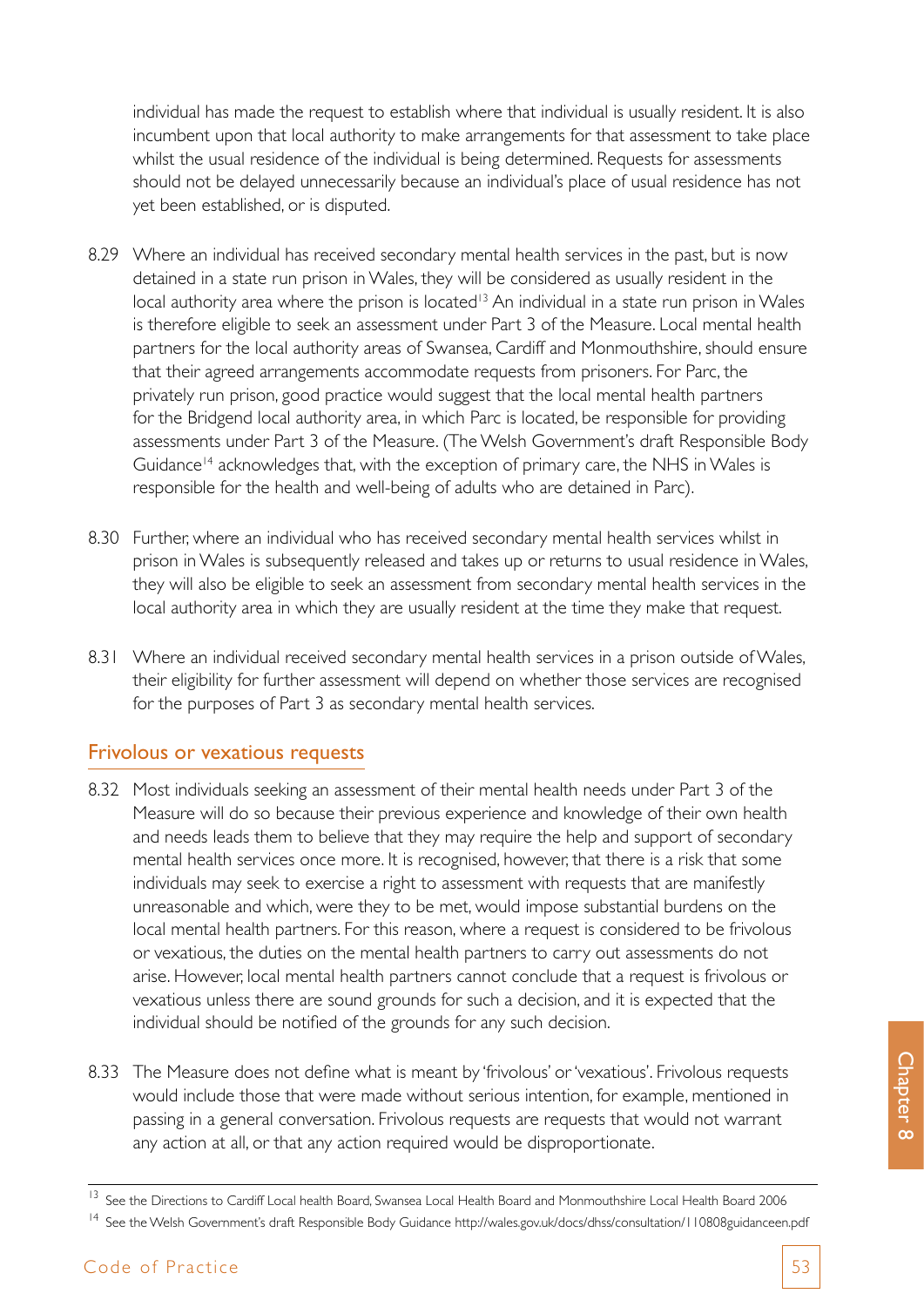- 8.34 Vexatious is generally accepted to mean 'causing annoyance or worry', and therefore it may be reasonable to consider a request for assessment to be vexatious if it is designed to subject the LHB and/or the local authority to inconvenience, harassment or expense. However it would not be sufficient for a request to be treated as vexatious simply because it causes inconvenience or expense – the mental health partners should consider the effect of the request as well. Even though it may not have been the explicit intention of the individual requesting assessment to cause inconvenience or expense, if a reasonable person would conclude that the main effect of the request would be disproportionate inconvenience or expense, then it will be appropriate to treat the request as being vexatious.
- 8.35 It is recommended that local mental health partners should include within their agreed arrangements a process for determining if a request is frivolous or vexatious, and identifying the delegated officers with responsibility for making such a determination.
- 8.36 At all times it must be remembered that an apparently frivolous or vexatious request may well be an indication that an individual requesting assessment does in fact require secondary mental health services to improve or prevent deterioration in their mental health. Mental health service providers must carefully consider all such requests and ensure that any decision not to assess which is taken on these grounds is demonstrably fair and well-evidenced, and is recorded. A decision to not undertake an assessment under Part 3 should not prevent information being provided to the individual requesting assessment if it is felt that there are other services that are available and which might be in a position to provide assistance.
- 8.37 Where an individual is unhappy with a decision to not undertake an assessment under Part 3 then the normal procedures that organisations have for resolving disagreements, or for dealing with complaints, should be utilised.

## Actions following assessment under Part 3

### Provision of a report

- 8.38 In all cases it is important that the assessed individual is aware of the findings of their assessment, and mental health service providers are required to provide a written report following assessment which sets out whether any services have been identified that may improve or prevent deterioration in the individual's mental health.
- 8.39 Both the assessment and the written findings of the assessment should be undertaken in a timely manner, as soon as reasonably practicable after a request is made. The Regulations made under Part 3 require that a copy of the report is provided to the individual who was assessed no later than 10 working days after the conclusion of the assessment.
- 8.40 A report will be considered to have been provided when it has either been delivered by hand to the individual or sent by prepaid post to the individual's usual or last known address.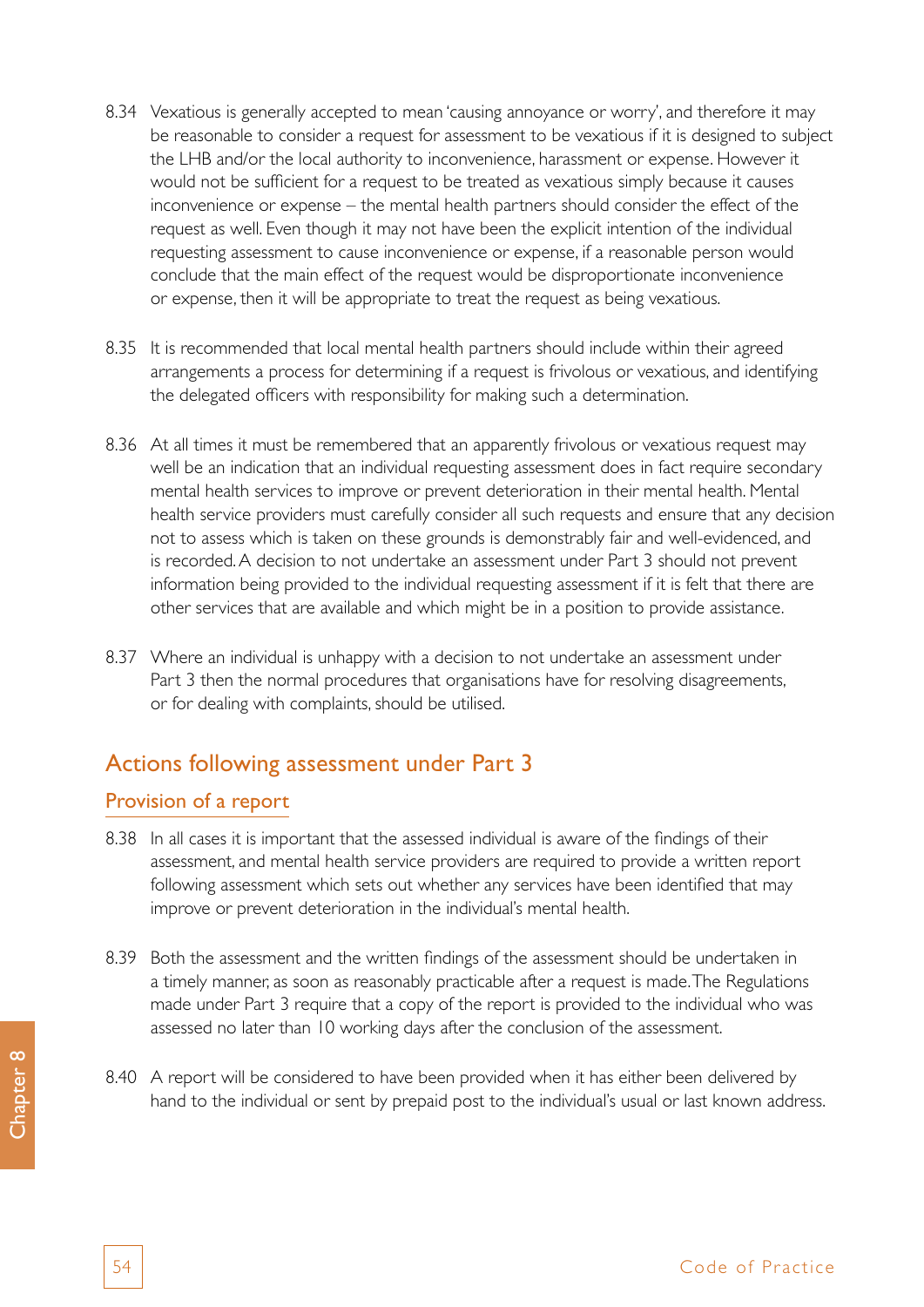### Provision of services following assessment

8.41 Where a need for secondary mental health services or other community care services have been identified as part of the assessment, which might improve or prevent deterioration in an individual's mental health and either the local authority or LHB would be responsible for providing those services, they must consider whether or not the provision of such services is called for.

#### Referrals relating to housing or well-being services

8.42 The assessment may identify that housing or well-being services are potentially required which might improve or prevent deterioration in a person's mental health. Where either the LHB or local authority would not be responsible for providing such a service, a referral to the relevant provider must be made by the assessing partner. However, as the provision of some housing and well-being services are only considered if applied for by the individual who considers they may require them, the individual should be invited to apply for such a service, and supported in doing so where appropriate.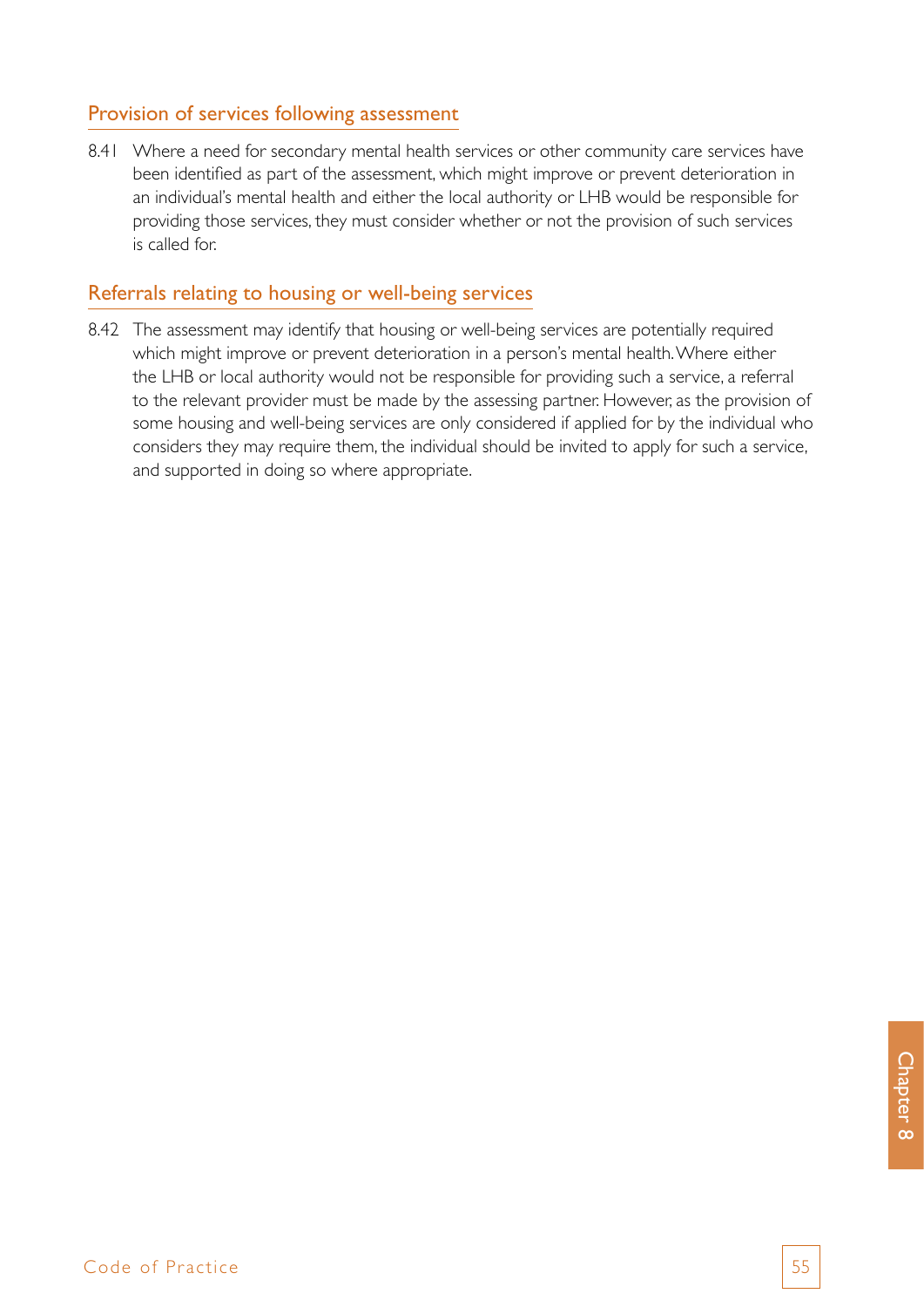# Appendix A

# Glossary of key terms

The following terms and abbreviations have been used in this Code of Practice.

| <b>Term</b>                     | <b>Meaning</b>                                                                                                                                                                                                                                                                                                                                                                                                                                                                  |
|---------------------------------|---------------------------------------------------------------------------------------------------------------------------------------------------------------------------------------------------------------------------------------------------------------------------------------------------------------------------------------------------------------------------------------------------------------------------------------------------------------------------------|
| <b>The 1983 Act</b>             | Mental Health Act 1983                                                                                                                                                                                                                                                                                                                                                                                                                                                          |
| <b>Adult placement</b><br>carer | adult placement carer means a person in whose home an adult is or<br>may be accommodated and provided with personal care under an adult<br>placement agreement entered into or proposed to be entered into by<br>the carer;                                                                                                                                                                                                                                                     |
| After-care                      | Services provided following discharge from hospital; especially the duty<br>of health and social services to provide after-care under section 117 of<br>the Mental Health Act 1983 following the discharge of a patient from<br>detention or treatment under that Act                                                                                                                                                                                                           |
| <b>Attorney</b>                 | Someone appointed under the Mental Capacity Act 2005 who has the<br>legal right to make decisions within the scope of their authority on behalf<br>of the person who made the power of attorney. Also known as a 'donee<br>of lasting power of attorney'                                                                                                                                                                                                                        |
| Care coordinator                | The person acting on behalf of the mental health service provider who<br>has responsibility for appointing them to act as the care coordinator.<br>The care coordinator works with the relevant patient and service<br>providers to agree outcomes which the provision of services are<br>designed to achieve, prepare a care and treatment plan for the individual,<br>and oversee and keep under review the delivery of the services and<br>outcomes recorded in those plans  |
| Care and treatment<br>plan      | A plan prepared for the purpose of achieving the outcomes which the<br>provision of mental health services for a relevant patient are designed<br>to achieve                                                                                                                                                                                                                                                                                                                    |
| Carer                           | In relation to a relevant patient this means an individual who provides<br>or intends to provide a substantial amount of care on a regular basis for<br>that relevant patient, but does not include an individual who provides<br>(or intends to provide) that care by virtue of a contract of employment<br>or other contract with any person, or as a volunteer for a body.<br>In this code the term carer should also be taken to mean adult placement<br>carer (see above). |
| <b>Carers Strategy</b>          | The Carer's Strategy (Wales) Measure 2010 requires Local Authorities<br>and Local Health Boards to put in place Carer's Strategies which ensure<br>that carers are identified and referred on to appropriate sources of<br>support. Guidance on developing these strategies will be published by the<br>Welsh Government in 2012                                                                                                                                                |
| Child (also children)           | A person under the age of 18                                                                                                                                                                                                                                                                                                                                                                                                                                                    |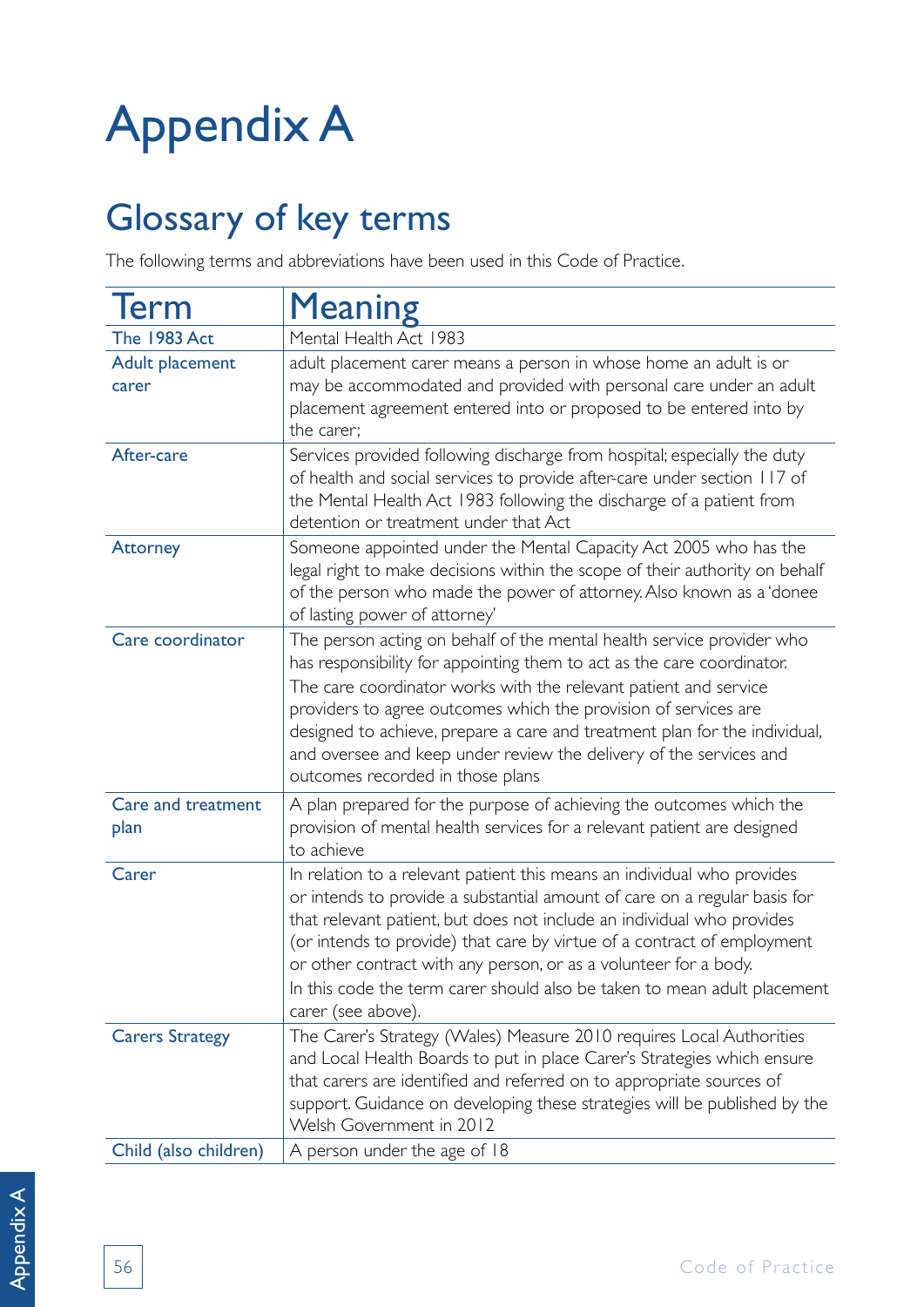| <b>Term</b>                        | <b>Meaning</b>                                                                                                                                                                                                                                                                                                                                                                                                                                                                                                                                                                   |
|------------------------------------|----------------------------------------------------------------------------------------------------------------------------------------------------------------------------------------------------------------------------------------------------------------------------------------------------------------------------------------------------------------------------------------------------------------------------------------------------------------------------------------------------------------------------------------------------------------------------------|
| <b>CAMHS</b>                       | Child and adolescent mental health services                                                                                                                                                                                                                                                                                                                                                                                                                                                                                                                                      |
|                                    | Specialist mental health services for children and adolescents                                                                                                                                                                                                                                                                                                                                                                                                                                                                                                                   |
| <b>Community care</b><br>services  | Has the same meaning as in section 46 of the National Health Service<br>and Community Care Act 1990, namely services which a local authority<br>may provide or arrange to be provided under any of the following<br>provisions:-<br>a) Part III of the National Assistance Act 1948;<br>b) section 45 of the Health Services and Public Health Act 1968;<br>c) section 254 of, and 20 to, the National Health Service Act 2006,<br>and section 192 of, and schedule 15 to, the National Health<br>Service (Wales) Act 2006, and<br>d) section 117 of the Mental Health Act 1983; |
| Detention/detained                 | Unless otherwise stated, being held compulsorily in hospital under the<br>Mental Health Act 1983 for a period of assessment or medical treatment<br>for mental disorder. Sometimes referred to as "sectioning" or "sectioned"                                                                                                                                                                                                                                                                                                                                                    |
| <b>Deputy</b>                      | Someone appointed under the Mental Capacity Act 2005 by the<br>Court of Protection with ongoing legal authority to make particular<br>decisions on behalf of a person who lacks capacity.                                                                                                                                                                                                                                                                                                                                                                                        |
| <b>Donee</b>                       | See 'attorney'                                                                                                                                                                                                                                                                                                                                                                                                                                                                                                                                                                   |
| Guardian                           | The person named as the guardian in a guardianship application or order<br>under the Mental Health Act 1983                                                                                                                                                                                                                                                                                                                                                                                                                                                                      |
| Guardianship                       | The arrangements including the appointment of a guardian under the<br>Mental Health Act 1983 to help and supervise patients in the community<br>for their own welfare or for the protection of other people.                                                                                                                                                                                                                                                                                                                                                                     |
| <b>GP</b>                          | A general practitioner (or 'family doctor')                                                                                                                                                                                                                                                                                                                                                                                                                                                                                                                                      |
| <b>IMCA</b>                        | <b>Independent Mental Capacity Advocate</b>                                                                                                                                                                                                                                                                                                                                                                                                                                                                                                                                      |
|                                    | Someone who provides support and representation for a person who<br>lacks capacity to make specific decisions, where the person has<br>no-one else to support them. The IMCA service is established under<br>the Mental Capacity Act 2005. It is not the same as an ordinary<br>advocate, or an independent mental health advocate provided under<br>the independent mental health advocacy (IMHA) service.                                                                                                                                                                      |
| <b>IMHA</b>                        | Independent Mental Health Advocate                                                                                                                                                                                                                                                                                                                                                                                                                                                                                                                                               |
|                                    | An advocate independent of the team involved in the patient's care,<br>available to offer support to patients under arrangements which are<br>specifically required to be made under the Mental Health Act 1983.<br>The IMHA is not the same as an ordinary advocate or an independent<br>mental capacity advocate (IMCA)<br>Note: Since January 2012 the IMHA scheme in Wales differs to that in<br>England, with more patients in Wales eligible to receive help and support                                                                                                   |
|                                    | from an IMHA                                                                                                                                                                                                                                                                                                                                                                                                                                                                                                                                                                     |
| Local authority                    | A county council or a county borough council                                                                                                                                                                                                                                                                                                                                                                                                                                                                                                                                     |
| <b>Local Health Board</b><br>(LHB) | Type of NHS body responsible for providing NHS services in a local area                                                                                                                                                                                                                                                                                                                                                                                                                                                                                                          |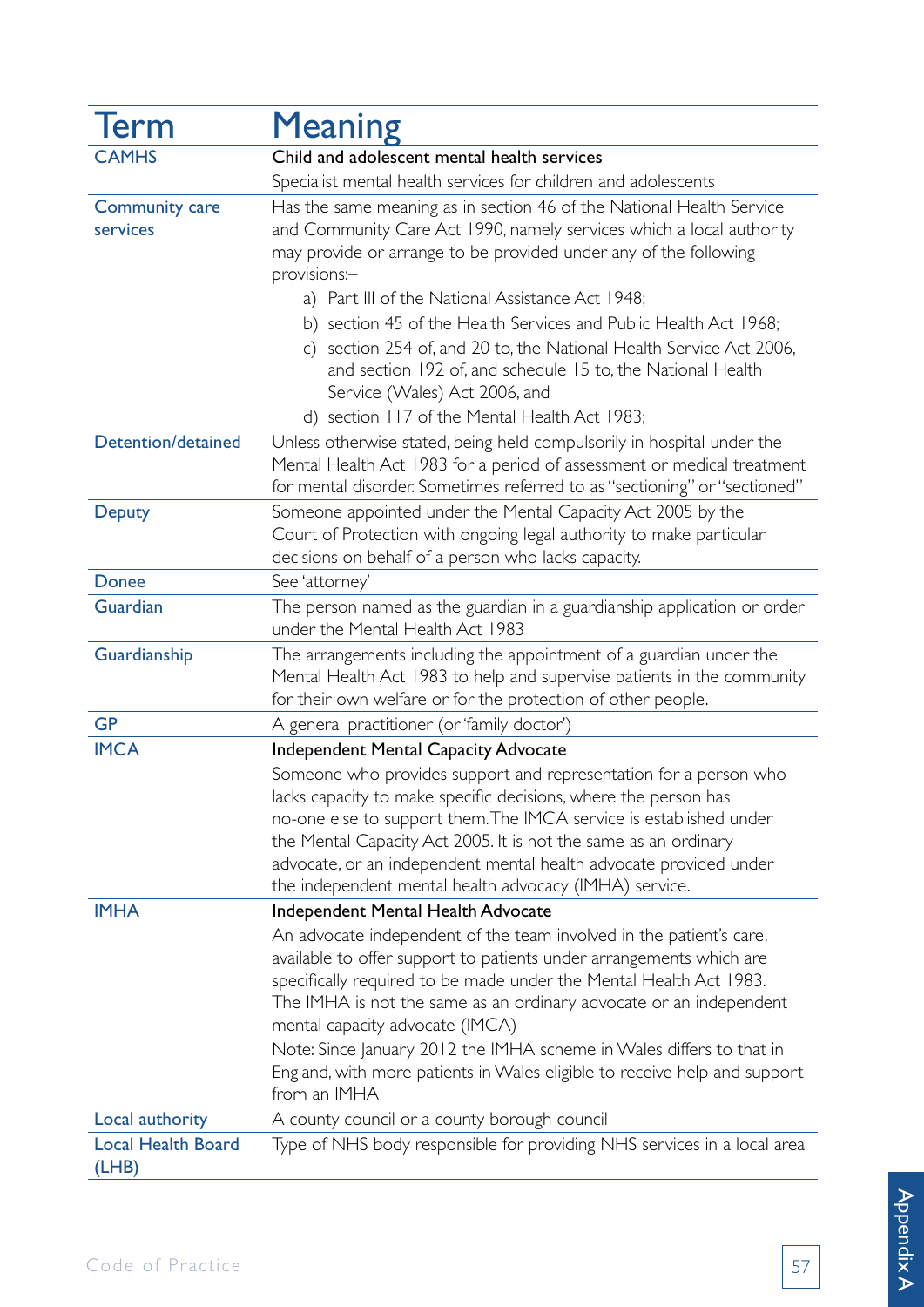| Term                                                                                   | <b>Meaning</b>                                                                                                                                                                                                                                                                                                                                                                                                                                 |
|----------------------------------------------------------------------------------------|------------------------------------------------------------------------------------------------------------------------------------------------------------------------------------------------------------------------------------------------------------------------------------------------------------------------------------------------------------------------------------------------------------------------------------------------|
| Local mental health<br>partners                                                        | The Local Mental Health Partners for a local authority area are:-<br>The Local Health Board for an area which includes the<br>$_{\perp}$<br>local authority area, and<br>ii) the local authority for that area                                                                                                                                                                                                                                 |
| Local social services<br>authority (LSSA)                                              | The local authority (or council) responsible for social services in a<br>particular area of the country                                                                                                                                                                                                                                                                                                                                        |
| Managing authority                                                                     | The person or body with management responsibility for the hospital<br>or care home in which a person is or may become, deprived of<br>their liberty under the Deprivation of Liberty Safeguards of the<br>Mental Capacity Act 2005                                                                                                                                                                                                             |
| <b>The Measure</b>                                                                     | The Mental Health (Wales) Measure 2010, unless the context otherwise<br>requires                                                                                                                                                                                                                                                                                                                                                               |
| Parental responsibility                                                                | This is defined by the Children Act 1989 as being all the rights, duties,<br>powers and responsibility which a parent of a child has in relation to the<br>child and his or her property up to the age of 18. It includes rights and<br>duties with regard to education, choice of religion, administration of a<br>child's property and choice of residence.                                                                                  |
| Recovery                                                                               | There is no single definition of the concept of recovery for people<br>with mental health problems, but the guiding principle is the belief that<br>it is possible for someone to regain a meaningful life, despite serious<br>mental illness. Recovery is often referred to as a process, outlook, vision,<br>conceptual framework or a set of guiding principles.                                                                            |
| <b>Part 2 Regulations</b><br>(also referred to as<br>Regulations made<br>under part 2) | Mental Health (Care Coordination and Care and Treatment Planning)<br>(Wales) Regulations 2011 which are made under the Mental Health<br>(Wales) Measure 2010 setting out detailed requirements as to how<br>certain parts of the Measure will work in practice                                                                                                                                                                                 |
| <b>Part 3 Regulations</b><br>(also referred to as<br>Regulations made<br>under part 3) | Mental Health (Assessment of Former Users of Secondary Mental<br>health Services) (Wales) Regulations 2011 which are made under the<br>Mental Health (Wales) Measure 2010 setting out detailed requirements<br>as to how certain parts of the Measure will work in practice.                                                                                                                                                                   |
| Relevant discharge<br>period                                                           | The period of time, following discharge from secondary mental health<br>services, within which the former relevant patient may request an<br>assessment by secondary mental health services if they believe that their<br>mental health is deteriorating to the point where such an assessment<br>is required. This period is set in regulations made under Part 3 of the<br>Measure at 3 years.                                               |
| <b>Relevant mental</b><br>health service<br>provider                                   | The secondary mental health service provider who is identified under<br>section 15 of the Measure, or regulation 3 of the Regulations                                                                                                                                                                                                                                                                                                          |
| <b>Relevant patient</b>                                                                | Within the meaning of Part 2 of the Measure, an individual for whom a<br>mental health service provider is responsible for providing a secondary<br>mental health service; or one who is under guardianship of a local<br>authority in Wales; or one for whom a mental health services provider<br>has decided that they would provide secondary mental health services,<br>if that individual cooperated with the provision of such services. |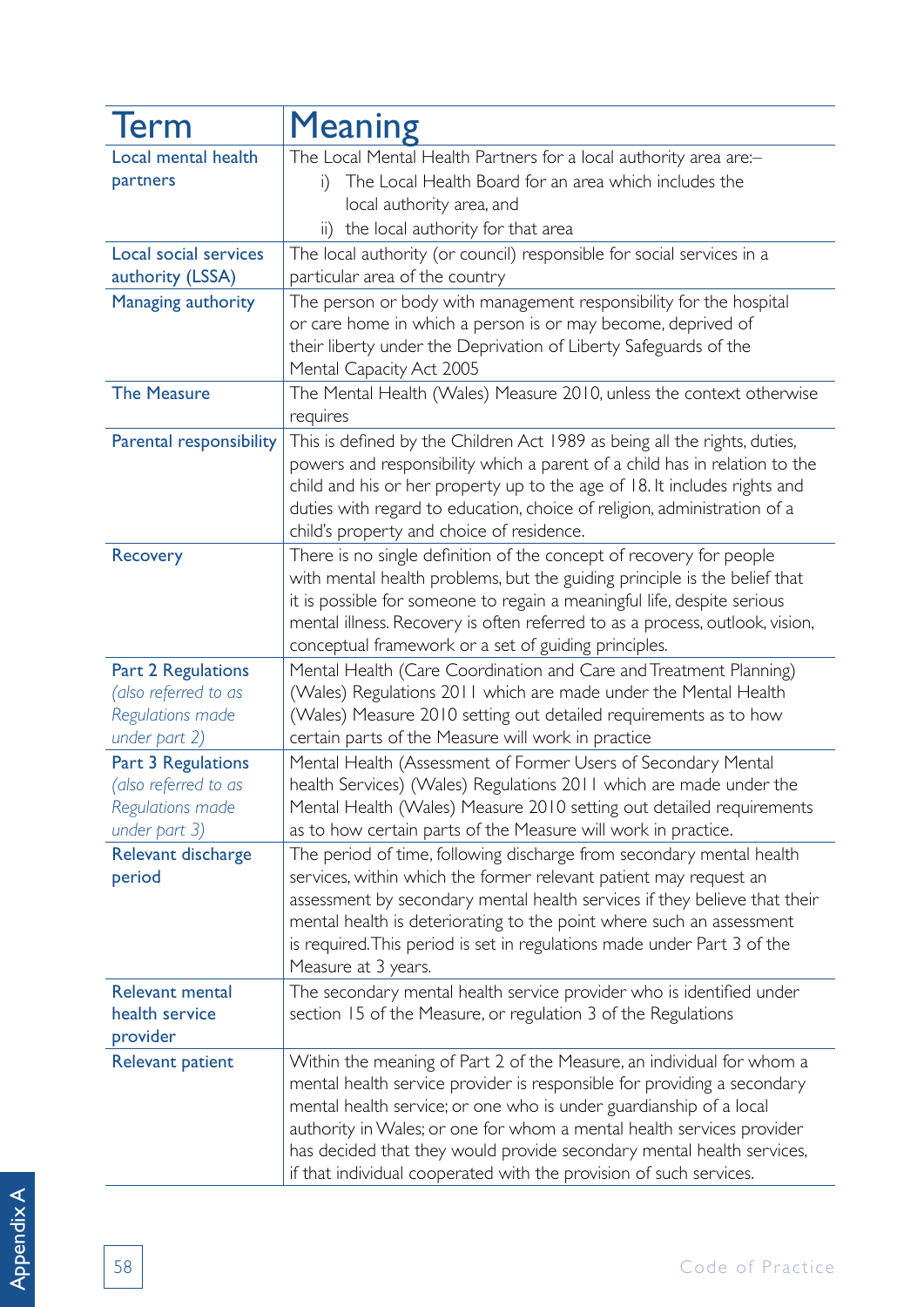| <b>Term</b>                                       | <b>Meaning</b>                                                                                                                                       |
|---------------------------------------------------|------------------------------------------------------------------------------------------------------------------------------------------------------|
| Relevant person's<br>representative               | Under the Deprivation of Liberty Safeguards of the Mental Capacity Act<br>2005 this is a person who is appointed to maintain contact with a person   |
|                                                   | who is being deprived of their liberty and to represent and support them<br>in all matters relating to the safeguards.                               |
| Responsible clinician                             | Within the meaning of the Mental Health Act 1983, the approved clinician<br>with overall responsibility for the patient's case                       |
| Responsible local<br>social services<br>authority | This is the local authority for a person who is subject to Guardianship<br>under the Mental Health Act 1983 as set out in section 34(3) of that Act. |
| Section 117                                       | See 'after-care'                                                                                                                                     |
| Supervised                                        | Arrangements under which patients can be discharged from detention                                                                                   |
| community treatment                               | in hospital under the Mental Health Act 1983 but remain subject to                                                                                   |
| (SCT)                                             | that Act in the community rather than in hospital. Patients on SCT are<br>expected to comply with conditions set out in the community treatment      |
|                                                   | order (CTO) and can be recalled to hospital if treatment in hospital is                                                                              |
|                                                   | necessary again                                                                                                                                      |
| Supervisory body                                  | The Local Health Board, Primary Care Trust or Local Authority which has                                                                              |
|                                                   | issued a standard authorisation, or in the case of an urgent authorisation                                                                           |
|                                                   | to whom a request for a standard authorisation has been made,                                                                                        |
|                                                   | within the meaning of the Deprivation of Liberty Safeguards of the<br>Mental Capacity Act 2005                                                       |
| Working day                                       | Any day except a Saturday, Sunday, Christmas Day, Good Friday or bank<br>holiday in England and Wales under the Banking and Financial Act 1971       |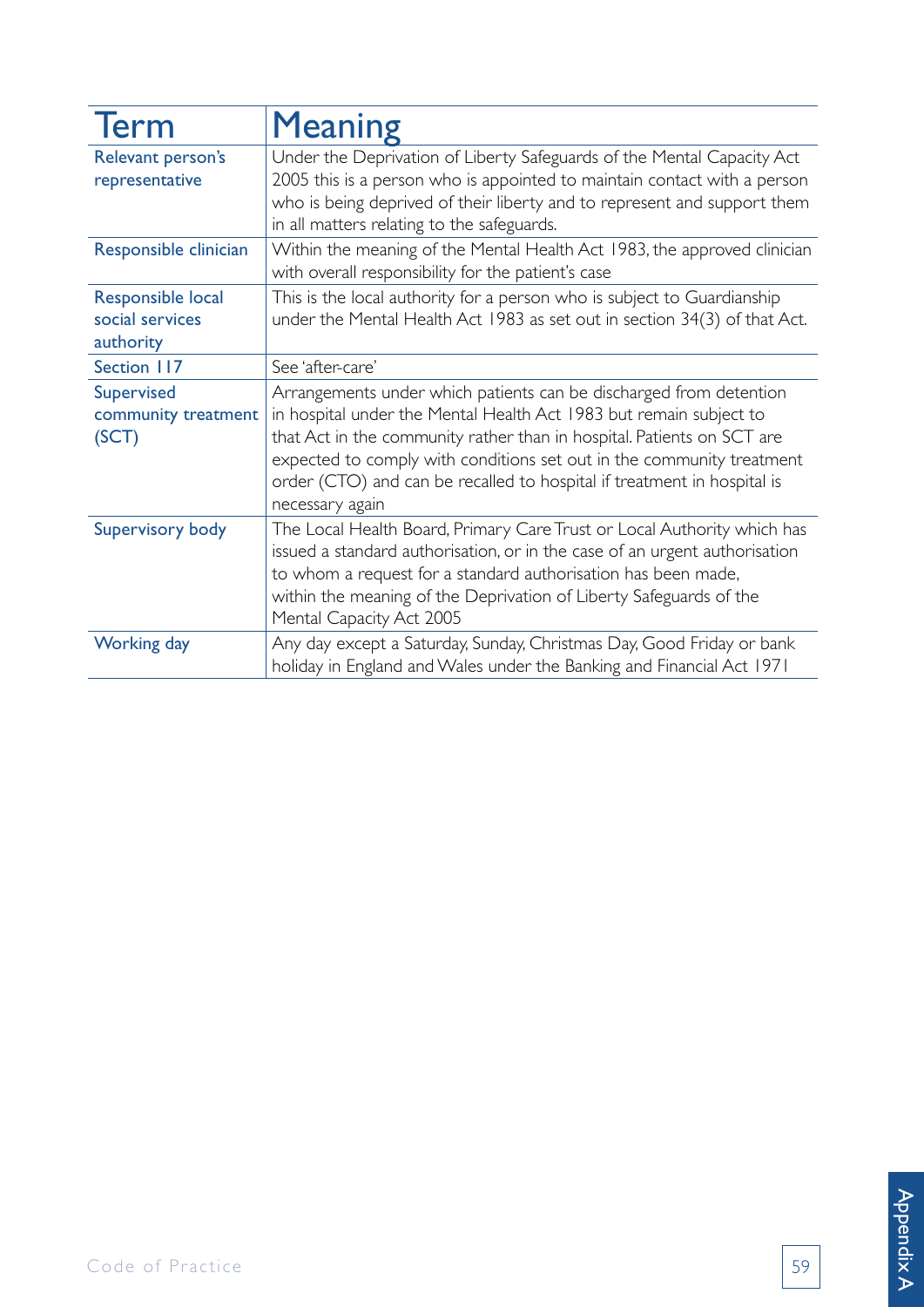# Appendix B

# Schedule 2 of the Mental Health (Care Coordination and Care and Treatment Planning) (Wales) Regulations 2011

# Schedule 2 Care and Treatment Plan

Gall y cynllun hwn cael ei gwblhau yn y Gymraeg neu yn y Saesneg, neu yn rhannol yn y Gymraeg ac yn rhannol yn y Saesneg

This plan may be completed in the Welsh or the English language, or partly in Welsh and partly in English

## Mental Health (Wales) Measure 2010 Section 18 — Care and Treatment Plan

This care and treatment plan has been prepared under section 18 of the Mental Health (Wales) Measure 2010, and in accordance with the requirements of the Mental Health (Care Coordination and Care and Treatment Planning) (Wales) Regulations 2011.

This is the care and treatment plan of [Name of relevant patient] who lives at [Full usual address of relevant patient].

The care coordinator who has prepared this care and treatment plan is [Name of care coordinator] who can be contacted at [Telephone number, postal address and, where appropriate, email address of care coordinator]. The care coordinator has been appointed by, and is acting on behalf of, [Name of Local Health Board or Local Authority that appointed the care coordinator].

This plan was made on [Date the plan was made] and is to be reviewed no later than [Date by which the plan must be reviewed]. However, [Name of relevant patient], his or her carer(s) or adult placement carer(s) may request a review of this care plan at any time.

This part of the care and treatment plan records the outcomes which the provision of mental health services are designed to achieve, details of those services that are to be provided, and the actions that are to be taken with a view to achieving those outcomes.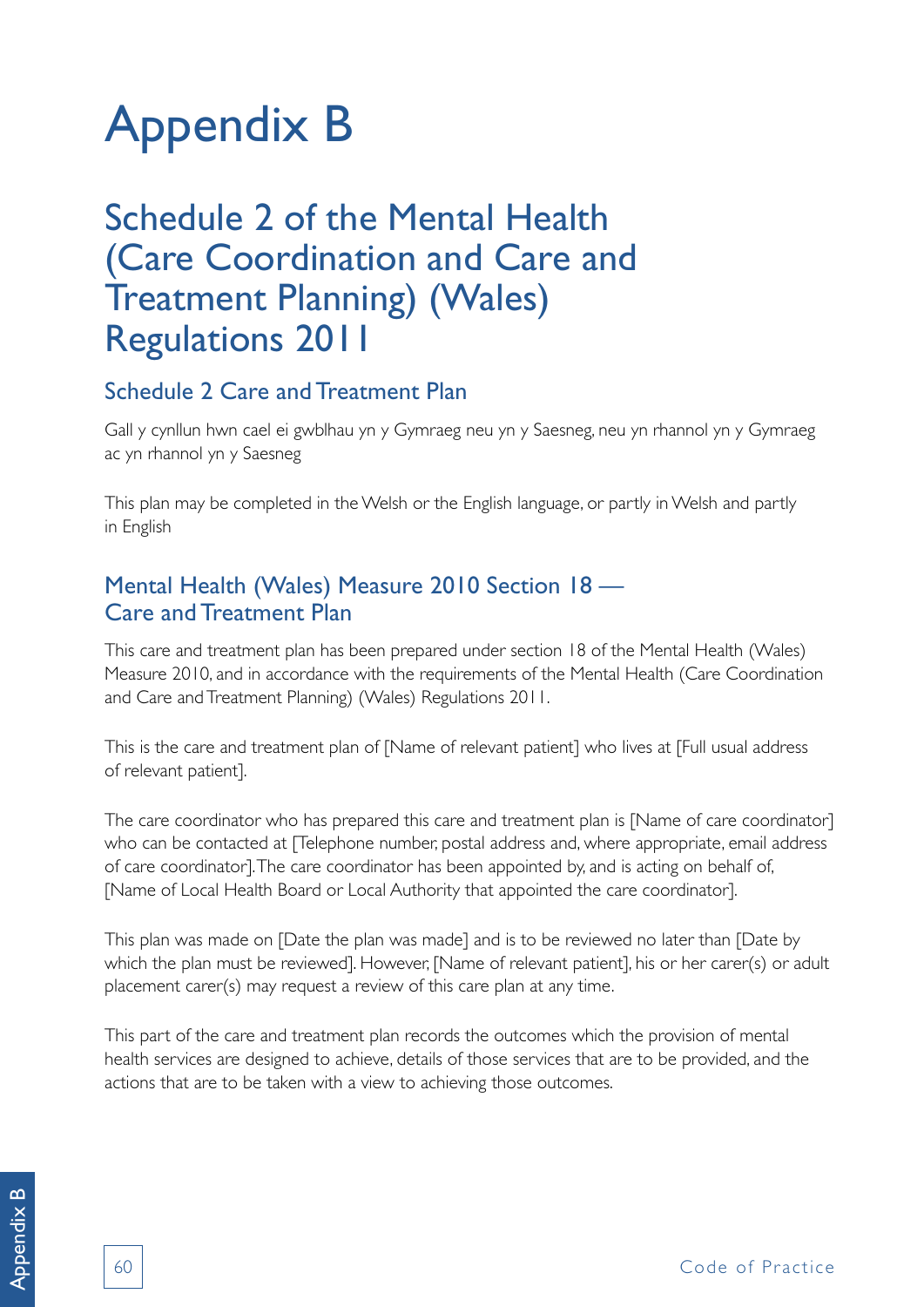[The planned outcome(s) included in the following part of the plan must relate to one or more of the areas listed, and include an explanation of how each outcome relates to each area. Outcomes also may be achieved in other areas, and are to take into account any risks identified in relation to the relevant patient.

This part of the plan also sets out details of the services that are to be provided, or actions taken, to achieve the planned outcomes, including when, and by whom those services are to be provided or actions taken.

[Outcomes to be achieved must be agreed in relation to at least one of the following areas:

- a) accommodation
- b) education and training
- c) finance and money
- d) medical and other forms of treatment, including psychological interventions
- e) parenting or caring relationships
- f) personal care and physical well-being
- g) social, cultural or spiritual
- h) work and occupation.

Outcomes to be achieved may also be agreed in relation to other areas]

Outcome to be achieved

What services are to be provided, or actions taken

When

Who by

The following thoughts, feelings or behaviours may indicate that [Name of relevant patient] is becoming more unwell and may require extra help from the care team (these are sometimes called relapse signatures):

If [Name of relevant patient] feels that his or her mental health is deteriorating to the point where he or she requires extra help or support, the following actions ought to be taken (this is sometimes known as a crisis plan and must include details of the services to be contacted):

Any language or communication requirements or wishes which [Name of relevant patient] has (including in relation to the use of the Welsh language) ought to be recorded here:

The views of [Name of relevant patient] on this care and treatment plan, the mental health services that are to be provided, and any future arrangements that ought to be considered, are:

[Record any views that the relevant patient wishes to be included (including past and present wishes and feelings about the matters covered by the plan), and include any statements about any future arrangements which may apply. If the patient does not have any views or statements on these matters, or the patient's views cannot be ascertained, this ought to be recorded also.]